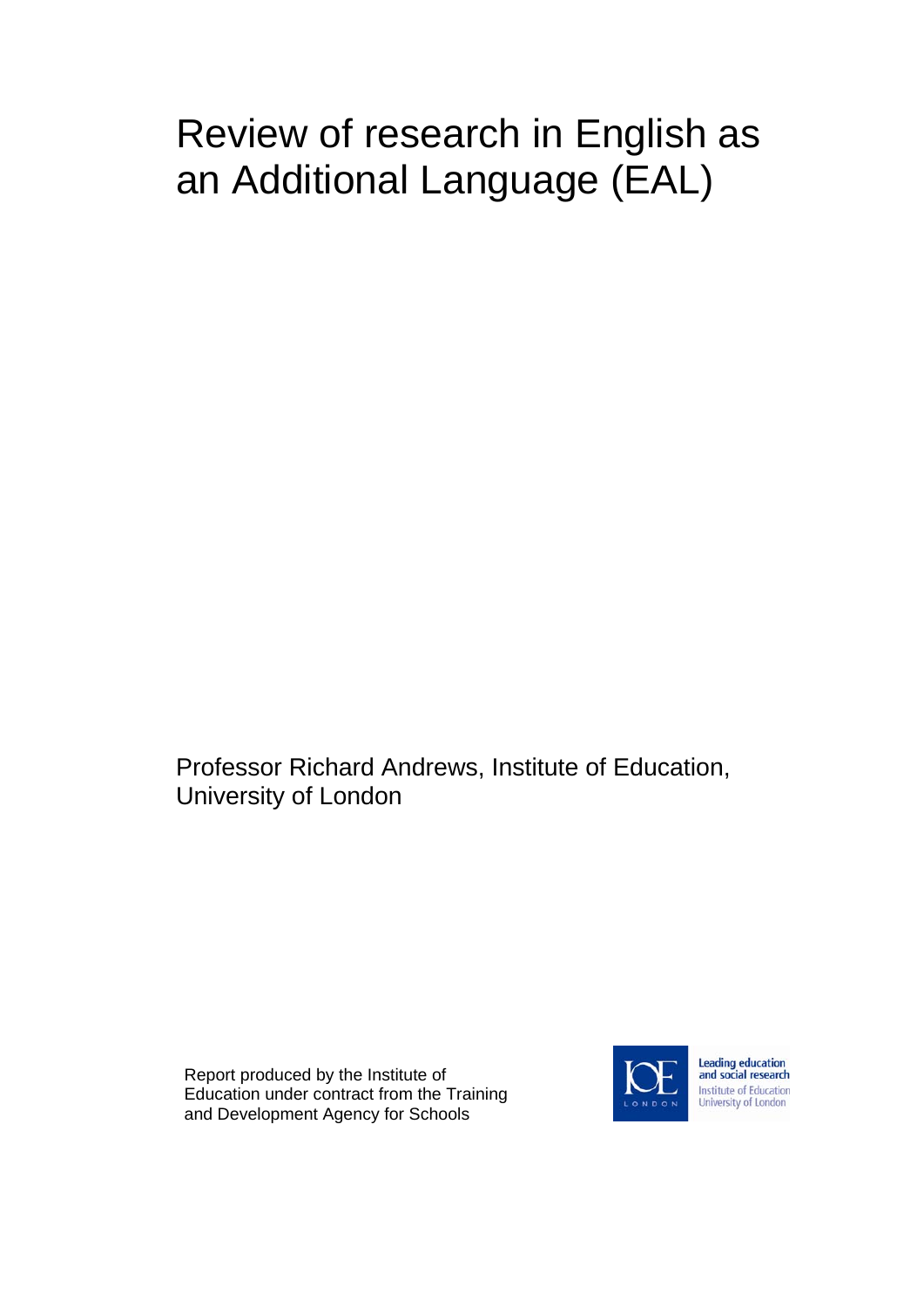Report produced by Institute of Education under contract from Training and Development Agency for Schools.

For information on alternative formats, or to give feedback on the content and accessibility of this publication, please contact:

**Publications** NRDC Institute of Education 20 Bedford Way London WC1H 0AL Telephone: +44 (0)20 7612 6476 Fax: +44 (0)20 7612 6671 Email: publications@nrdc.org.uk

Crown Copyright © 2009

Extracts from this publication may be used or reproduced for non-commercial, research, teaching or training purposes on condition that the source is acknowledged.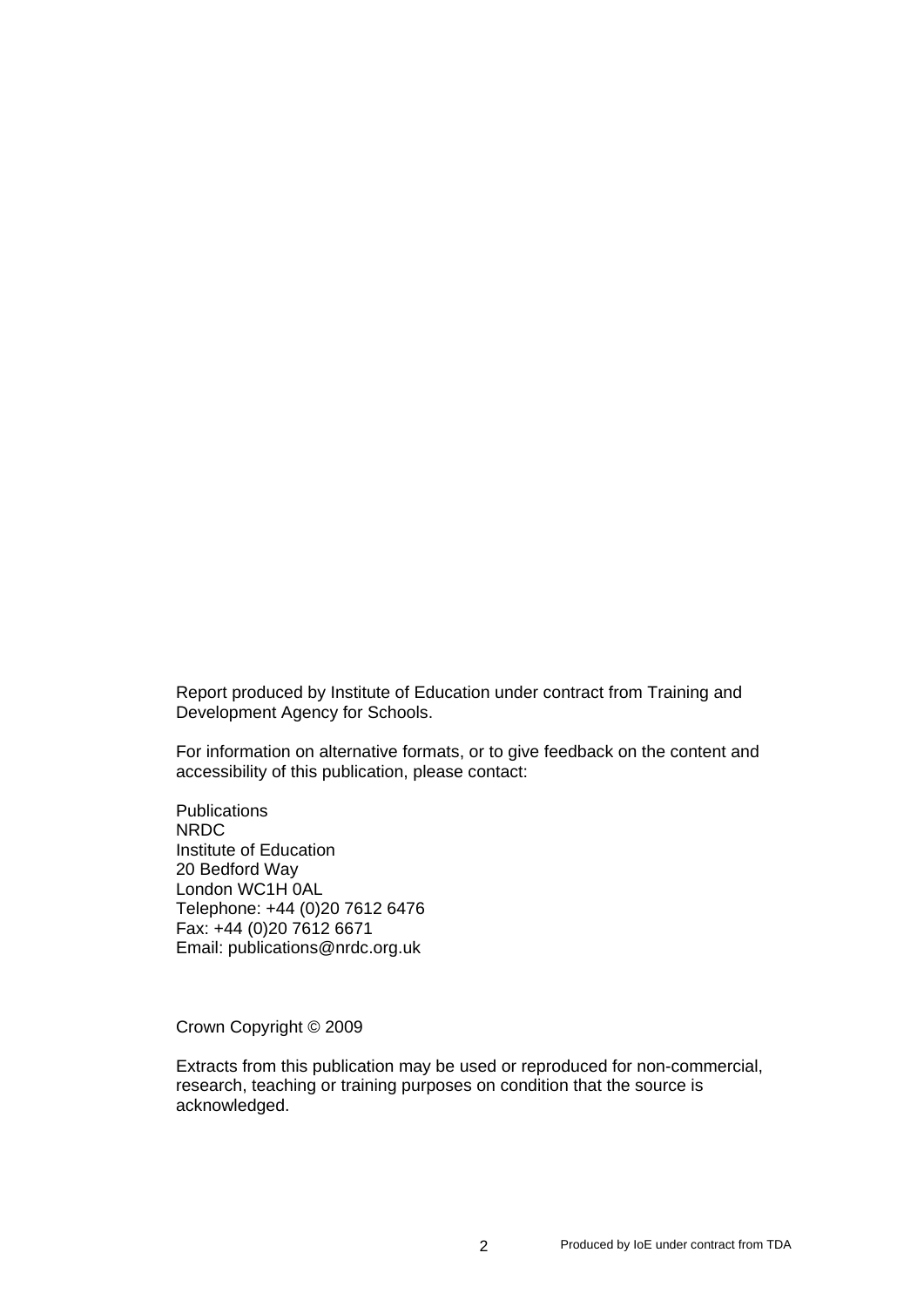# **Contents**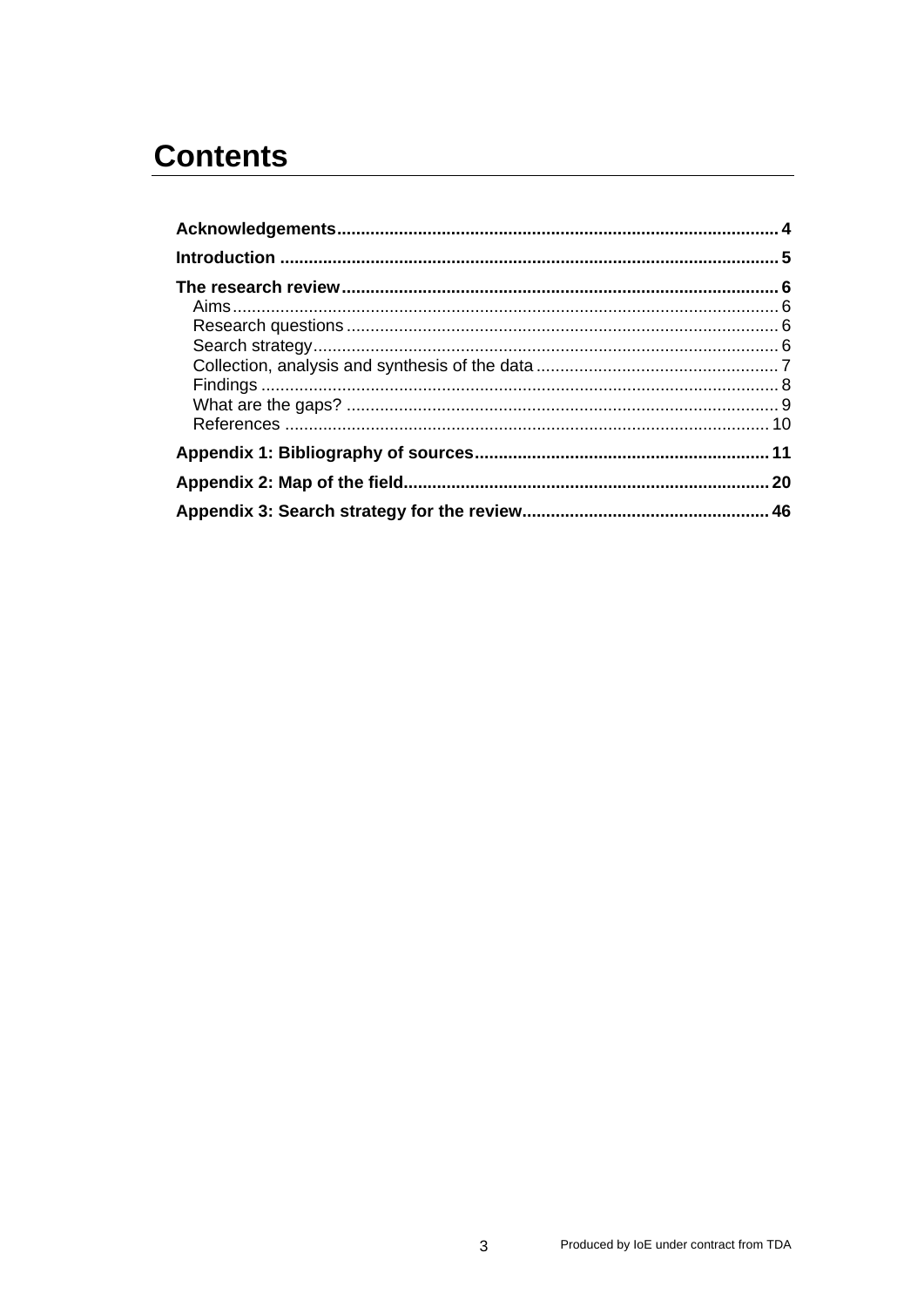# Acknowledgements

I wish to thank Alison Robinson for her part in designing the search strategy for the review and in locating many of the studies that were accessed. She also composed the bibliography. Dina Medmedbegovic and Catherine Wallace helped with the identification of sources through hand searching.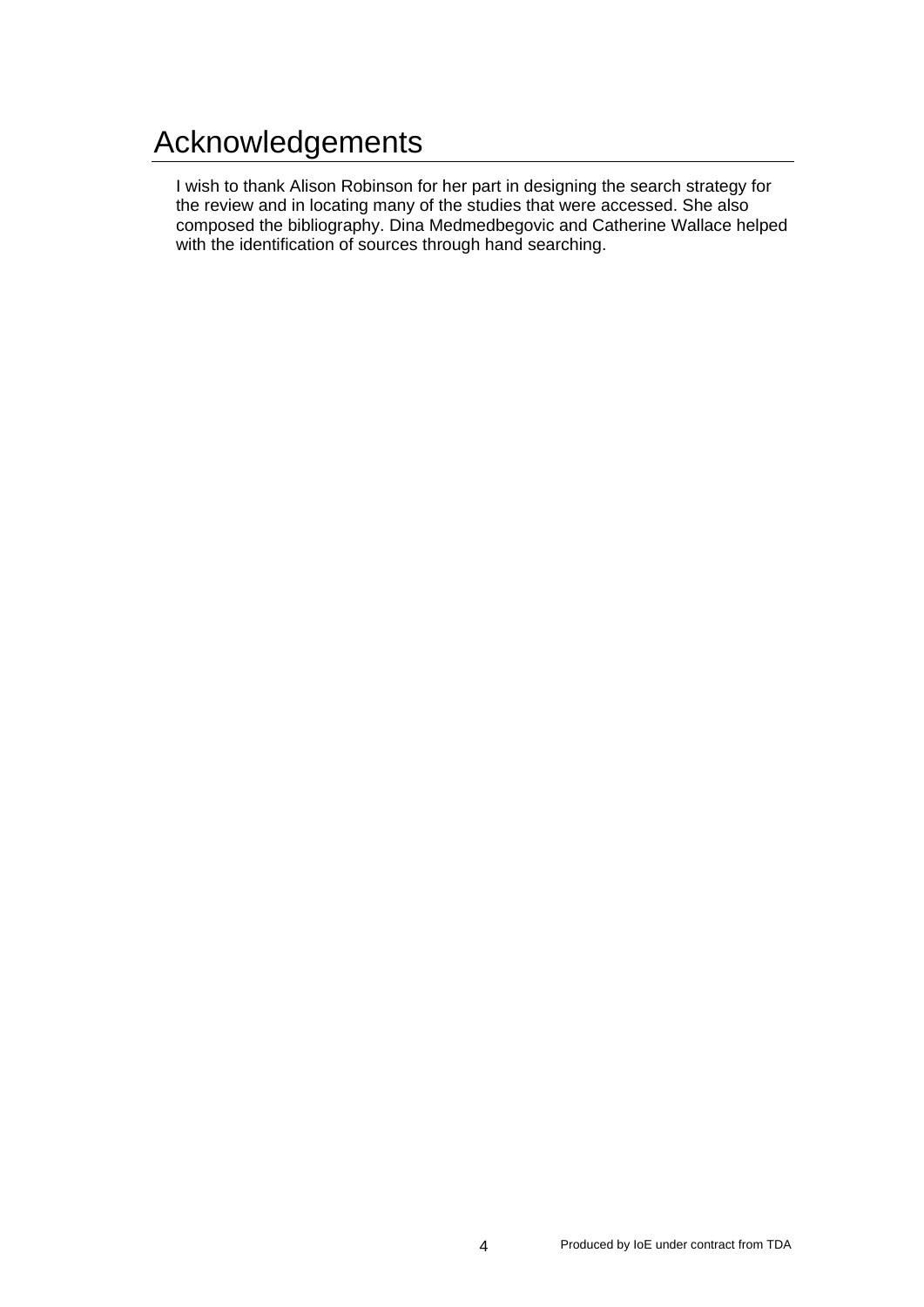# Introduction

The Training and Development Agency has commissioned the Institute of Education, working with the Learning and Skills Network, to advise them on the development of a national school workforce strategy for EAL. This strategy will set out a vision for the next five years in which every EAL learner is supported in achieving their full potential, and every member of the teaching workforce is appropriately equipped to enable them to contribute in making this vision a reality.

The strategy will be far-reaching, affecting all members of the teaching workforce across all key stages; those who have a classroom role (teaching and supporting learning), including EAL specialists and mainstream staff, as well as school leaders. It will have a significant impact on teacher training providers, quality assurance agencies and all those who support schools. Chief among these are Local Authorities, who already play a key role in EAL provision and will have an equally significant role to play in the implementation of the strategy.

TDA has identified that there is a need for policy and practice to change. The population of EAL learners in England has increased consistently in recent years and with it demand for different types of EAL provision linked to new patterns of immigration. According to NALDIC figures from the 2008 school census indicate that EAL pupil numbers rose by approximately 25% between 2004 and 2008 to stand at 824,380, while the number of specialist EAL/EMA teachers has increased by just 8% during the same period. These figures demonstrate the mismatch in the system between demand and the available specialist workforce. This discrepancy results in additional pressures for the teaching workforce at all levels and undermines the principles of inclusion and equality of opportunity for EAL learners.

In order to provide an evidence base for the development of this strategy extensive research was carried out by the project team in the period of November 2008 to April 2009. It had four strands and used a range of methods and approaches:

- **A research review** mapping the national and international relevant research since 2000:
- **Case studies** of EAL provision in schools collected in a variety of settings;
- **Interviews** with a group of experts in education and a written consultation with a group of EAL specialists;
- **A National Online Survey** of the workforce.

A report on the Case Studies is now available as a separate document at www.teachingEAL.org.uk.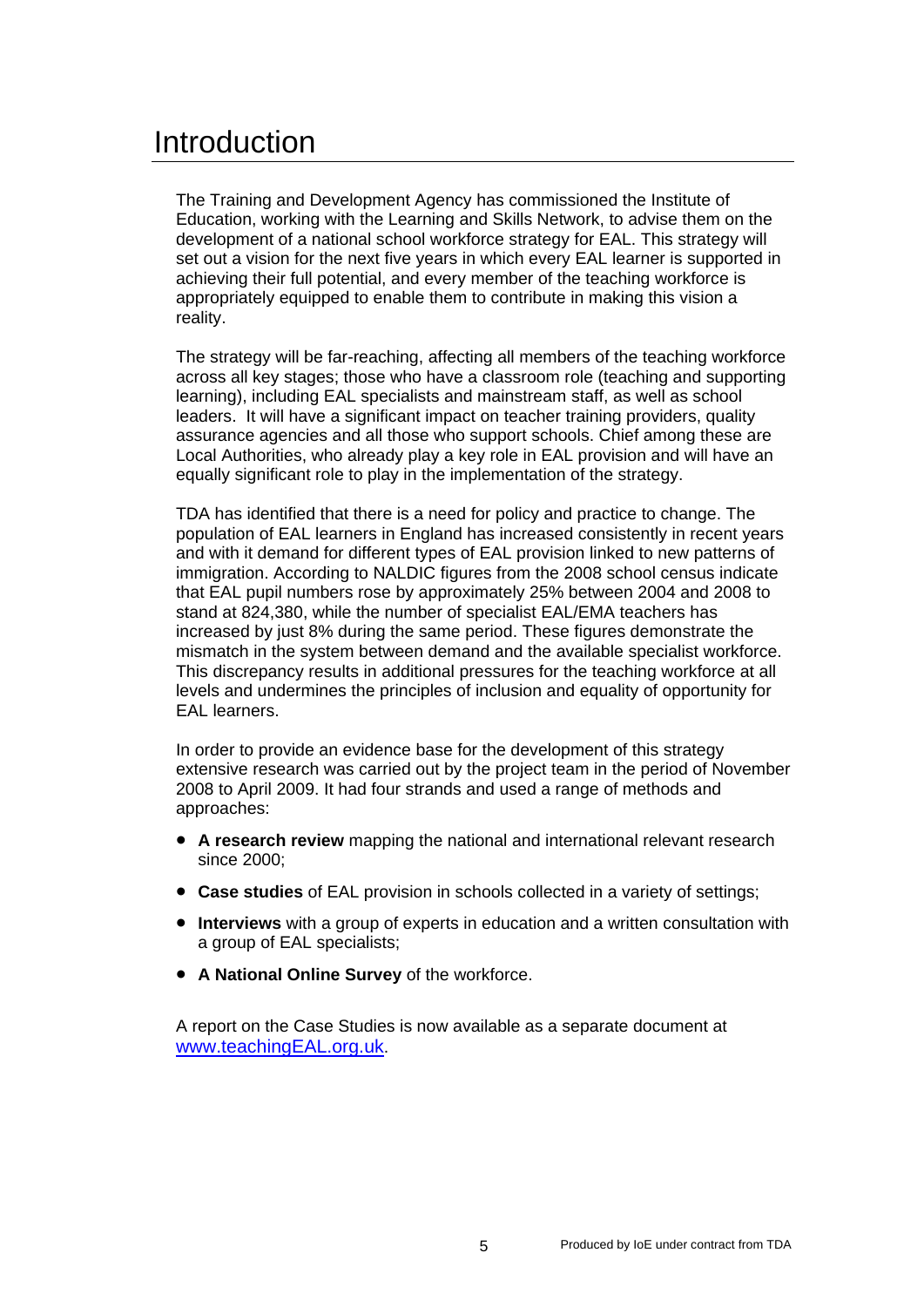# **Aims**

To map existing academic knowledge of the field of EAL it was necessary to undertake a scoping study to see what research was available on the topic. A scoping study (see Torgerson 2003, 27-8) maps the research that is published. It does not review it in depth: that will come later, given time and resources. The value of the scoping study is that it can give early shape to the foundation for the rest of the project (both in research and policy terms) and, crucially, identify gaps in the field.

The aim of this scoping study was to identify research that has been undertaken with regard to EAL provision and the teacher workforce, and also to identify gaps in research (and where possible, gaps in provision).

# **Research questions**

The research questions that it set out to address were:

- What research has been undertaken on the impact of EAL provision in the school sector in the UK and elsewhere?
- What research is there on the nature and/or efficacy of the teacher workforce in EAL in the UK and elsewhere?
- What gaps are there in terms of research and provision?

### **Search strategy**

The research in the wider project focuses primarily on the UK, but as part of the scoping review, we looked internationally at sources of research to identify relevant practice. However, we kept strictly to the practice of English as an Additional Language (EAL) or its equivalent term in the USA, English Language Learners (ELL), rather than include the broader and different categories and fields of English Language Teaching (ELT), English as a Foreign Language (EFL), English as a Second Language (ESL) or English to Speakers of Other Languages (ESOL). The focus of the review is on the politically-informed notion of English as an Additional Language as taught in schools in the UK, but with light shed upon it from international perspectives. A number of key words were selected as part of the search strategy:

- English as an additional language
- EAL
- ELL (English Language Learner)
- Teacher
- classroom assistant
- England,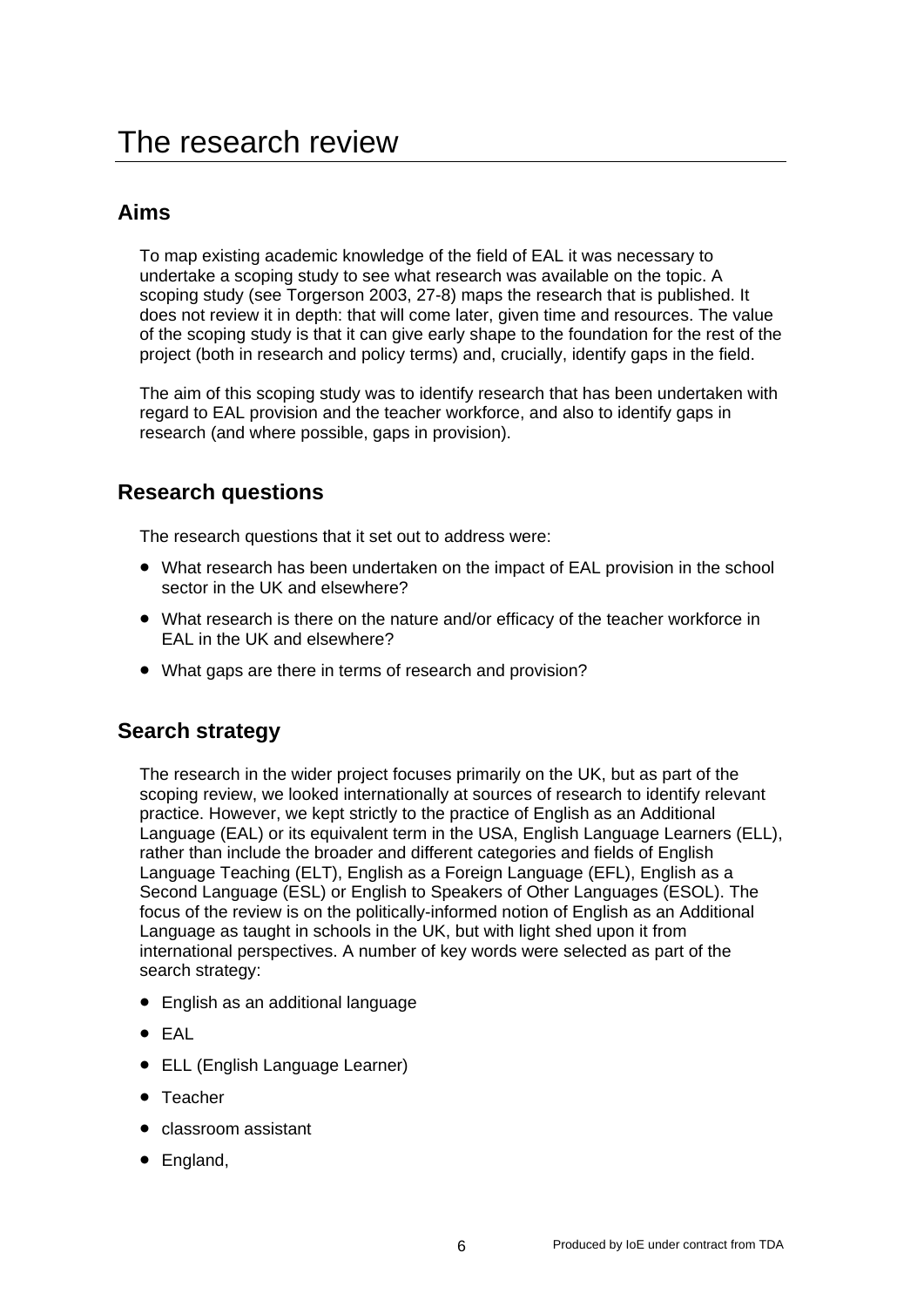- Bilingual
- Plurilingual

We sought research that:

- 1. had been published since 2000
- 2. was in the English language, and about the teaching of English
- 3. used any research methodology and method, including descriptive case study accounts and systematic reviews
- 4. looked at the impact of EAL and ELL provision
- 5. looked at the nature and/or efficacy of the teacher workforce (teaching assistants, teachers, managers)
- 6. was concerned with the school sector (i.e. 3-16).

We also selected exclusion criteria; these largely reflect the inclusion criteria. They are useful in identifying and selecting research. Specifically, we did not look at research that:

- 1. was published before 2000
- 2. was in languages other than English; or was about the teaching of languages other than English, except in bilingual or multilingual contexts
- 3. was identified as ELT, ESL, ESOL or EFL.
- 4. dealt with provision outside the 3-16 age range
- 5. did not address the teacher workforce
- 6. was not research, i.e. does not contribute to new knowledge and does not give an account of its methodology and/or methods.

# **Collection, analysis and synthesis of the data**

The Educational Resources Information Center (ERIC); PsycINFO; the Campbell Collaboration Social, Psychological, Educational Criminological Trials Register (C2SPECTR); the British Education Index; and other electronic databases were searched. All searches were for the period 2000-2008 inclusive. A hand search was also conducted, based on the expertise and advice of those within the project team and within NALDIC. See Appendix 3.

The initial searching was by title and abstract. A screening exercise of titles and abstracts was undertaken, erring on the side of inclusion. A bibliography of included and excluded studies has been composed and is attached as Appendix 1. Following screening, a map of the field was drawn up and gaps in the literature were identified.

A judgement will be made, in due course, as to whether to undertake any in-depth analysis of the full texts of research studies. With a small number of relevant studies, it would be possible to undertake a narrative synthesis early in the project. With a larger number, the in-depth analysis could run alongside the rest of the research and be published in the final research report in September 2009.

The map did, in fact, reveal a larger (50+) number of studies for inclusion. This meant that an early synthesis was not possible, but the present interim summary has been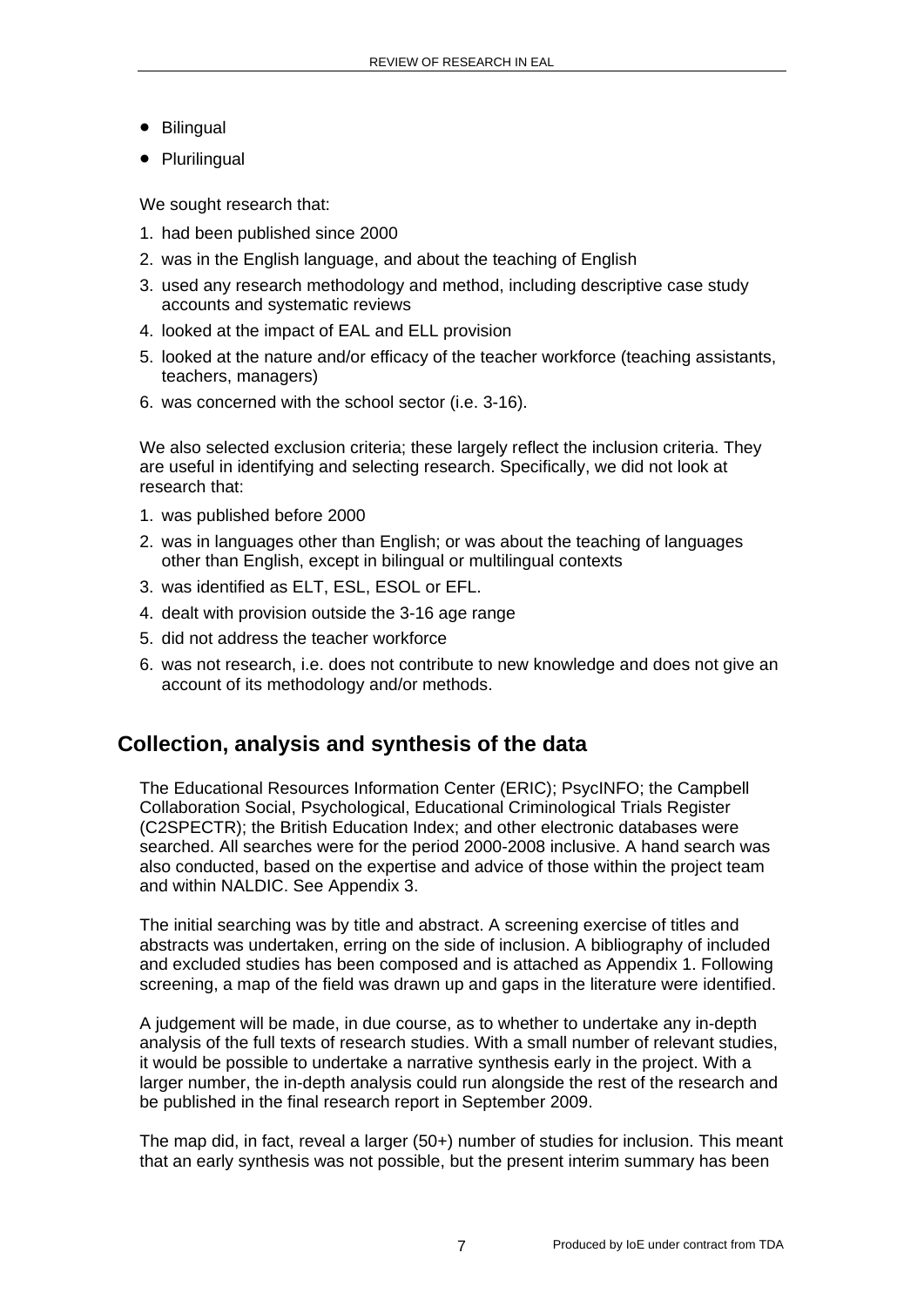composed to give and indication of what research has taken place, what it suggests, and where the gaps are.

# **Findings**

To date, 54 studies have been identified in the period from 2000 to 2008 that begin to provide a research basis for the future development of English as an Additional Language for the school workforce. These are listed and described briefly in Appendix 2.

The indications from the research to date are that there are ten major areas that need to be addressed:

- 1. a policy framework that sets out curricular and assessment standards and requirements for EAL development (Butcher et al. 2007, Christensen and Stanat 2007, Murakami 2008, Wallen and Kelly-Holmes 2006)
- 2. a knowledge base for teachers that includes cultural, linguistic and cognitive dimensions (Christensen and Stanat 2007, Dresser 2007, Flynn 2007, Karabenick and Noda 2004, Leung and Creese 2008) including:
- 3. language proficiency (Paneque and Barbetta 2006)
	- a. an understanding that many of the language strategies used for EAL teaching are good for English as a mother tongue learners too (Facella et al. 2005, Yoon 2007)
	- b. training in the distinctions between EAL and EAL with special needs, (Layton et al. 2002)
- 4. bridging of the divide between schools and the community (Conteh et al. 2007, Guo and Mohan 2008, Karabenick and Noda 2004) so that:
	- a. there is a move away from a deficit model of EAL (Conteh et al. 2007, Parke et al. 2002) towards high expectations (Olson and Land 2007)
	- b. the full range of linguistic and cultural competence is taken into account in designing literacy interventions in classrooms (Wallace 2005)
	- c. there is recognition that national policy needs to be interpreted locally (Creese 2003, Leung and Creese 2008)
- 5. bilingualism needs to be encouraged from an early age (Kenner 2004), where possible, and the fact that bilingual pupils are better at some aspects of English than others needs to be recognized and built upon (Cameron and Besser 2004, Robertson 2006, Wiese 2004)
- 6. there needs to be a move towards a plurilinguism in policy and practice (Mehmedbegovic 2007)
- 7. mainstreaming of EAL pupils must be retained as a principle (Hite and Evans 2006) with high expectations and sufficient language support (Chen 2007)
- 8. models of partnership between EAL specialists and curriculum content specialists need to be developed, moving from support through transmitter/explainer and interpreter modes to a full partnership model (Creese 2004, 2006; Gardner 2006)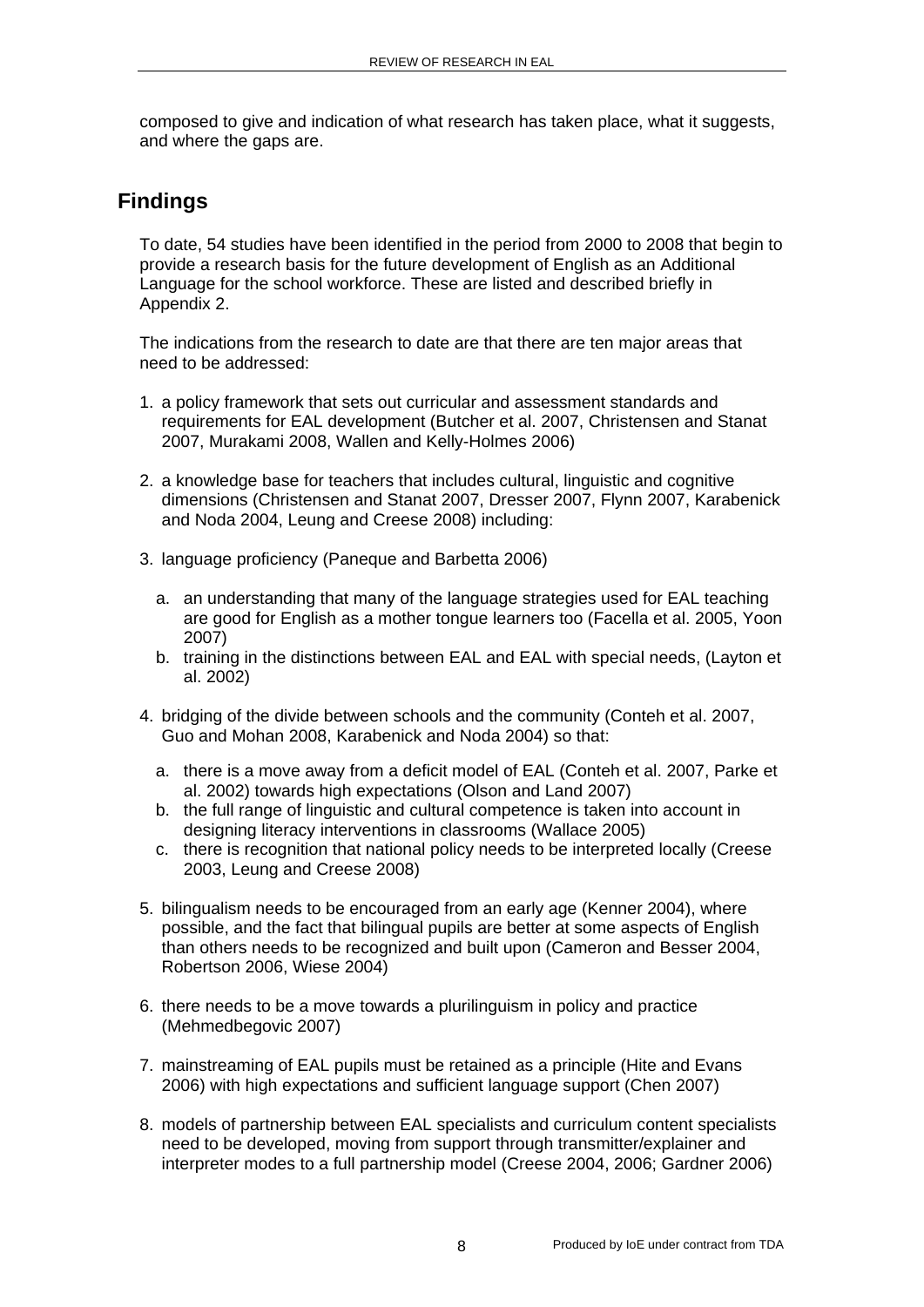- 9. the importance of oral communication must be recognized, in more than one language (Conteh 2007, Estrada 2005, Fumoto et al. 2007)
- 10. the importance of developing academic registers specific to academic success for EAL pupils must be recognized (Kotler et al. 2001)
- 11. assessment frameworks for EAL development and achievement are needed (Rea-Dickins 2001), with:
	- a. distinctions between summative and formative assessment clearly made (Leung and Rea-Dickins 2007)
	- b. more sensitivity to context (Teasdale and Leung 2000, Walters 2007)
	- c. awareness of the potential for learning of assessment models and encounters (Rea-Dickins 2006)
	- d. distinctions between language learning needs, special educational needs and curriculum content needs made (Rea-Dickins 2001)
	- e. lessons learnt from successful models in the USA and Australia (Scott and Erduran 2004)

# **What are the gaps?**

There are a number of gaps in the research that has been published since 2000. These can be identified as follows:

- 1. although there is plenty of policy analysis, there is little research that addresses pedagogic practices in EAL teaching. Most classroom-based research is smallscale, based on teacher perceptions, and/or anecdotal. While there is a place for such research, there is a distinct lack of:
	- a. larger-scale studies
	- b. longitudinal studies
	- c. studies with a balance of qualitative and quantitative data
	- d. comparative studies
- 2. as a reflection of (1), there are few accounts of learning<sup>1</sup>, other than individual case studies. Again, with regard to learning, there is a distinct lack of:
	- a. larger-scale studies
	- b. longitudinal studies
	- c. studies with a balance of qualitative and quantitative data
	- d. comparative studies
- 3. most of the research appears to be focussed on the early years and on primary education. There is a gap in studies that focus on the 11-18 age group.
- 4. there is little or no research or analysis on routes into EAL teaching, or on the continuing professional development needs of teachers in this respect.
- 5. because it is a relatively new field, there is little research on plurilingualism and its practices and/or policies.

<sup>-</sup><sup>1</sup> Learning, *per se*, fell outside the remit of the present review if it did not implicate teaching and teachers.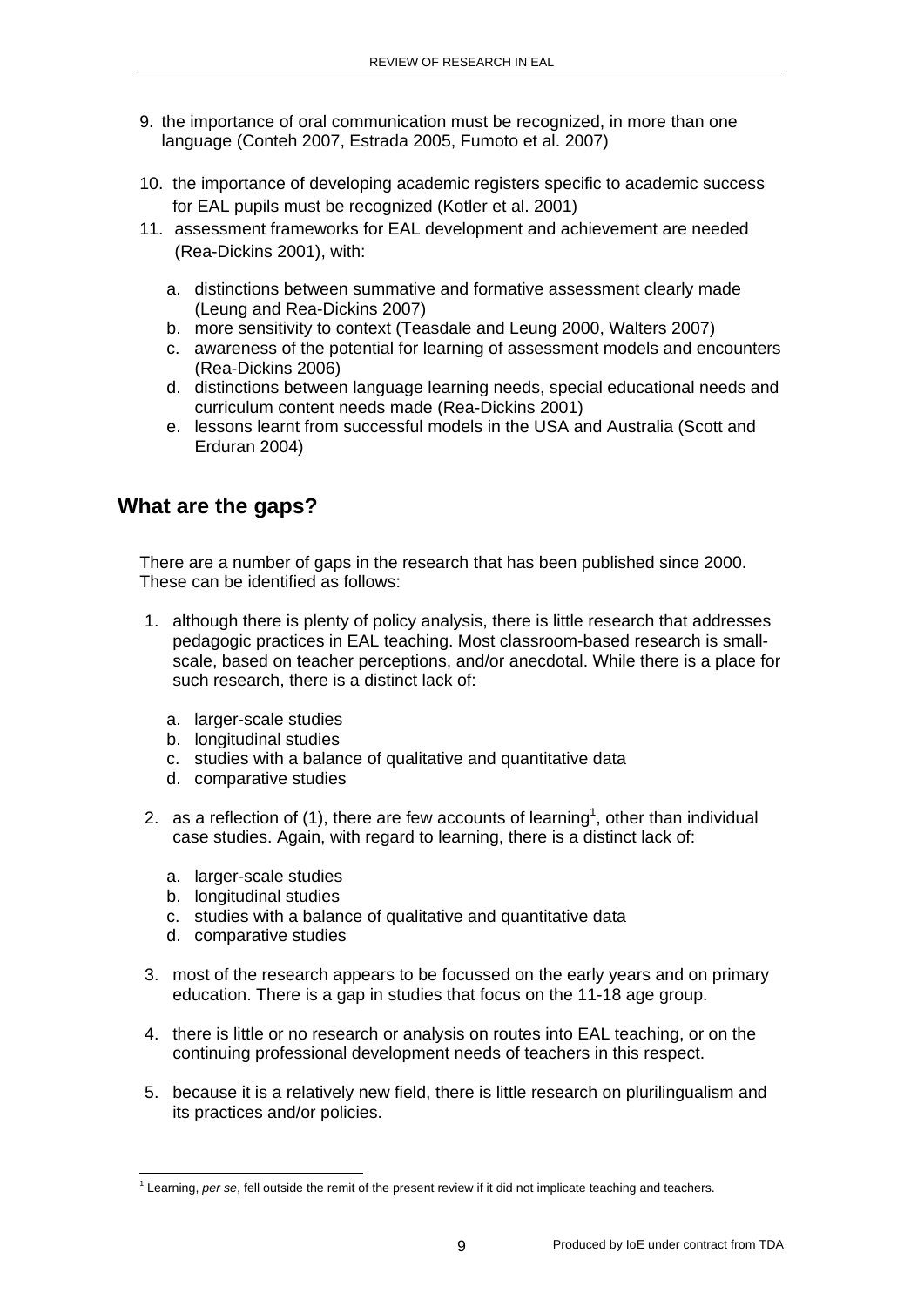# **References**

Torgerson, C. (2003) *Systematic Reviews* London: Continuum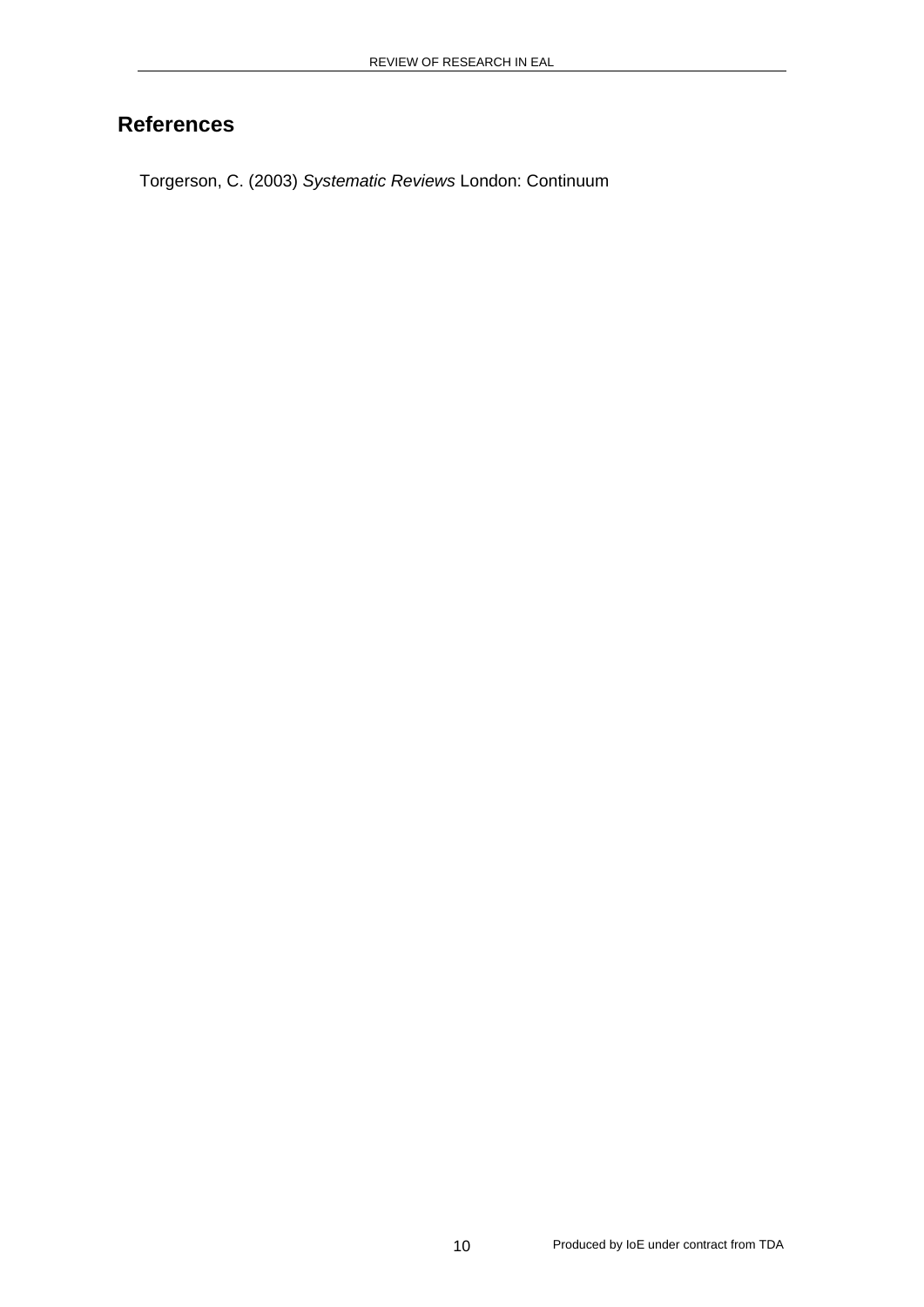### **Studies included in the map**

Barnard, C. and Burgess, J. (2001) Secondary INSET in the Mainstream Education of Bilingual Pupils in England. *Journal of In-service Education*, 27(2): 323-52.

Bezemer, J. (2007) "They don't have that feeling": The Attribution of Linguistic Resources to Multilingual Students in a Primary School. *Linguistics and Education: An International Research Journal*, 18(1): 65-78.

Butcher, J., Sinka, I. and Troman, G. (2007) Exploring Diversity: Teacher Education Policy and Bilingualism*. Research Papers in Education*, 22(4): 483-501.

Cameron, L. and Besser S. (2004) *Writing in English as an Additional Language at Key Stage 2*. Department for Education and Skills, Nottingham, 137 p.

Chen, Y. (2007) Equality and Inequality of Opportunity in Education: Chinese Emergent Bilingual Children in the English Mainstream Classroom*. Language, Culture and Curriculum*, 20(1): 36-51.

Christensen, G. and Stanat, P. (2007) *Language policies and practices for helping immigrants and second generation students succeed*. Migration Policy Institute/Berelsmann Stiftung (The Translatlantic Task Force on Immigration and Integration). 16 p.

Conteh, J. (2000) Multilingual Classrooms Standards and Quality: Three Children and a Lot of Bouncing Balls. *Language and Education*, 14(1): 1-17.

Conteh, J. (2007) Opening Doors to Success in Multilingual Classrooms: Bilingualism, Codeswitching and the Professional Identities of Ethnic Minority Primary Teachers. *Language and Education*, 21(6): 457- 472.

Conteh, J., Martin, P. and Robertson, L.H. (eds) (2007) *Multilingual Learning: Stories from Schools and Communities in Britain*. Stoke-on-Trent: Trentham Books.

Cortazzi, M. and Jin, L. (2007) Narrative Learning, EAL and Metacognitive Development*. Early Child Development and Care*, 177(6-7): 645-660.

Creese, A. (2003) Language, Ethnicity, and the Mediation of Allegations of Racism: Negotiating Diversity and Sameness in Multilingual School Discourses*. International Journal of Bilingual Education and Bilingualism*, 6(3-4): 221-36.

Creese, A. (2004) Bilingual Teachers in Mainstream Secondary School Classrooms: Using Turkish for Curriculum Learning*. International Journal of Bilingual Education and Bilingualism*, 7(2-3): 189-203.

Creese, A. (2006) Supporting Talk? Partnership Teachers in Classroom Interaction*. International Journal of Bilingual Education and Bilingualism*, 9(4): 434-453.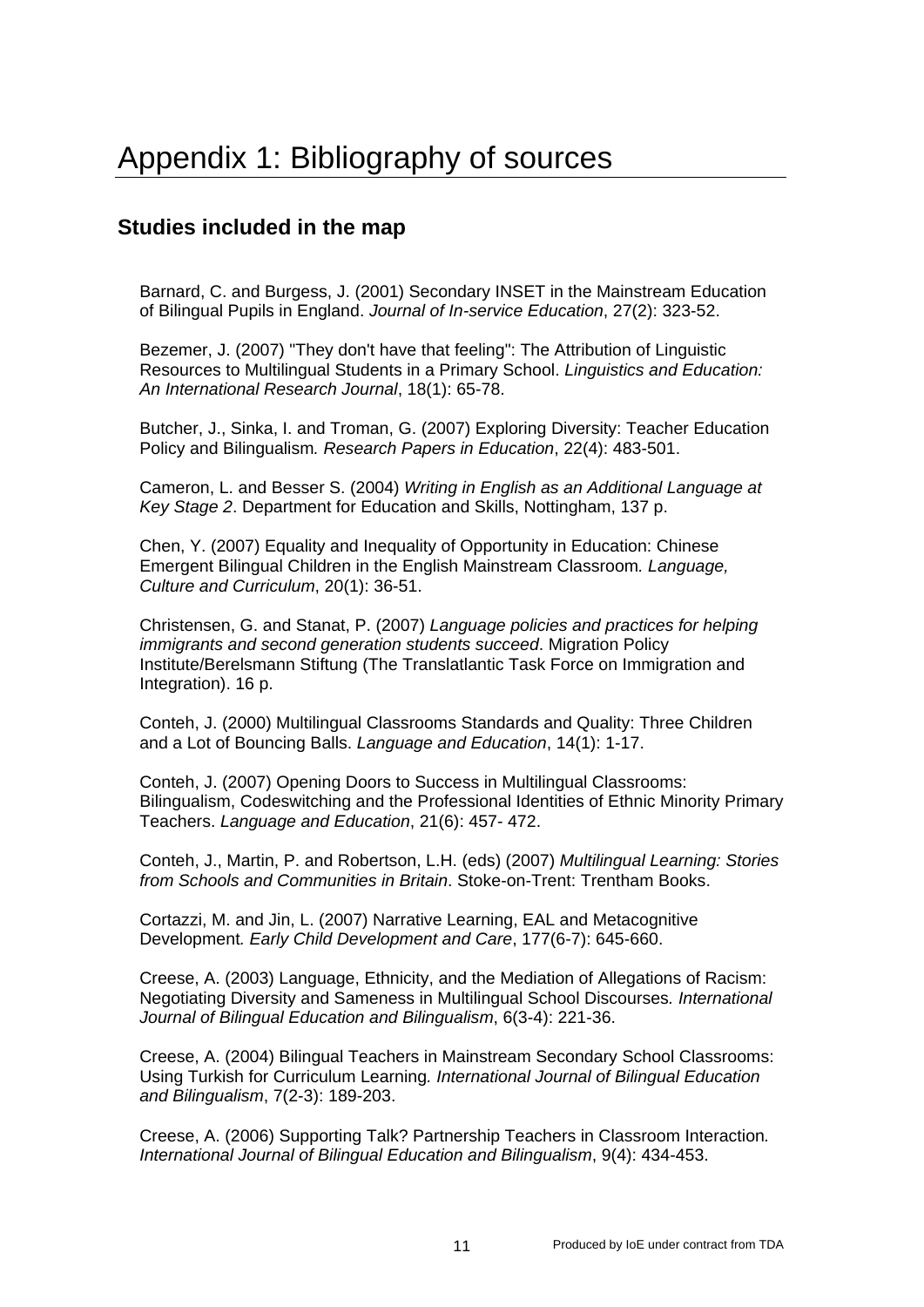Dresser, R. (2007) The Effects of Teacher Inquiry in the Bilingual Language Arts Classroom*. Teacher Education Quarterly*, 34(3): 53-66.

Estrada, P. (2005) The Courage to Grow: A Researcher and Teacher Linking Professional Development with Small-Group Reading Instruction and Student Achievement*. Research in the Teaching of English*, 39(4): 320-364.

Facella, M.A., Rampino, K.M. and Shea, E.K. (2005) Effective Teaching Strategies for English Language Learners*. Bilingual Research Journal*, 29(1): 209-221.

Flynn, N. (2007) Good Practice for Pupils Learning English as an Additional Language: Lessons from Effective Literacy Teachers in Inner-City Primary Schools*. Journal of Early Childhood Literacy*, 7(2): 177-198.

Fumoto, H., Hargreaves, D.J. and Maxwell, S. (2007) Teachers' Perceptions of Their Relationships with Children Who Speak English as an Additional Language in Early Childhood Settings*. Journal of Early Childhood Research*, 5(2): 135-153.

Gardner, S. (2004) Four Critical Features of Teacher-Guided Reporting in Infant Science and Literacy Contexts. *Language and Education*, 18(5): 361-378.

Gardner, S. (2006) Centre-Stage in the Instructional Register: Partnership Talk in Primary EAL*. International Journal of Bilingual Education and Bilingualism*, 9(4): 476- 494.

Gardner, S. and Rea-Dickins, P. (2001) Conglomeration or Chameleon? Teachers' Representations of Language in the Assessment of Learners with English as an Additional Language*. Language Awareness*, 10(2-3): 161-77.

Gersten, R. and Baker, S. (2000) What We Know about Effective Instructional Practices for English Language Learners*. Exceptional Children*, 66(4): 454-70.

*Guo, Y. and Mohan, B. (2008*) ESL Parents and Teachers: Towards Dialogue. *Language and Education*, 22(1): 17-33.

Hite, C.E. and Evans, L.S. (2006) Mainstream First-Grade Teachers' Understanding of Strategies for Accommodating the Needs of English Language Learners*. Teacher Education Quarterly*, 33(2): 89-110.

Karabenick, S.A. and Noda, P.A.C. (2004) Professional Development Implications of Teachers' Beliefs and Attitudes toward English Language Learners*. Bilingual Research Journal*, 28(1): 55-75.

Kenner, C. (2004) *Becoming Biliterate: Young children learning different writing systems*. Stoke-on-Trent: Trentham Books

Kotler, A., Wegerif, R. and LeVoi, M. (2001) Oracy and the educational achievement of pupils with English as an additional language: The impact of bringing "talking partners" into Bradford schools*. International Journal of Bilingual Education and Bilingualism*, 4(6): 403-419.

Layton, C.A. and Lock, R.H. (2002) Sensitizing Teachers to English Language Learner Evaluation Procedures for Students with Learning Disabilities*. Teacher Education and Special Education*, 25(4): 362-367.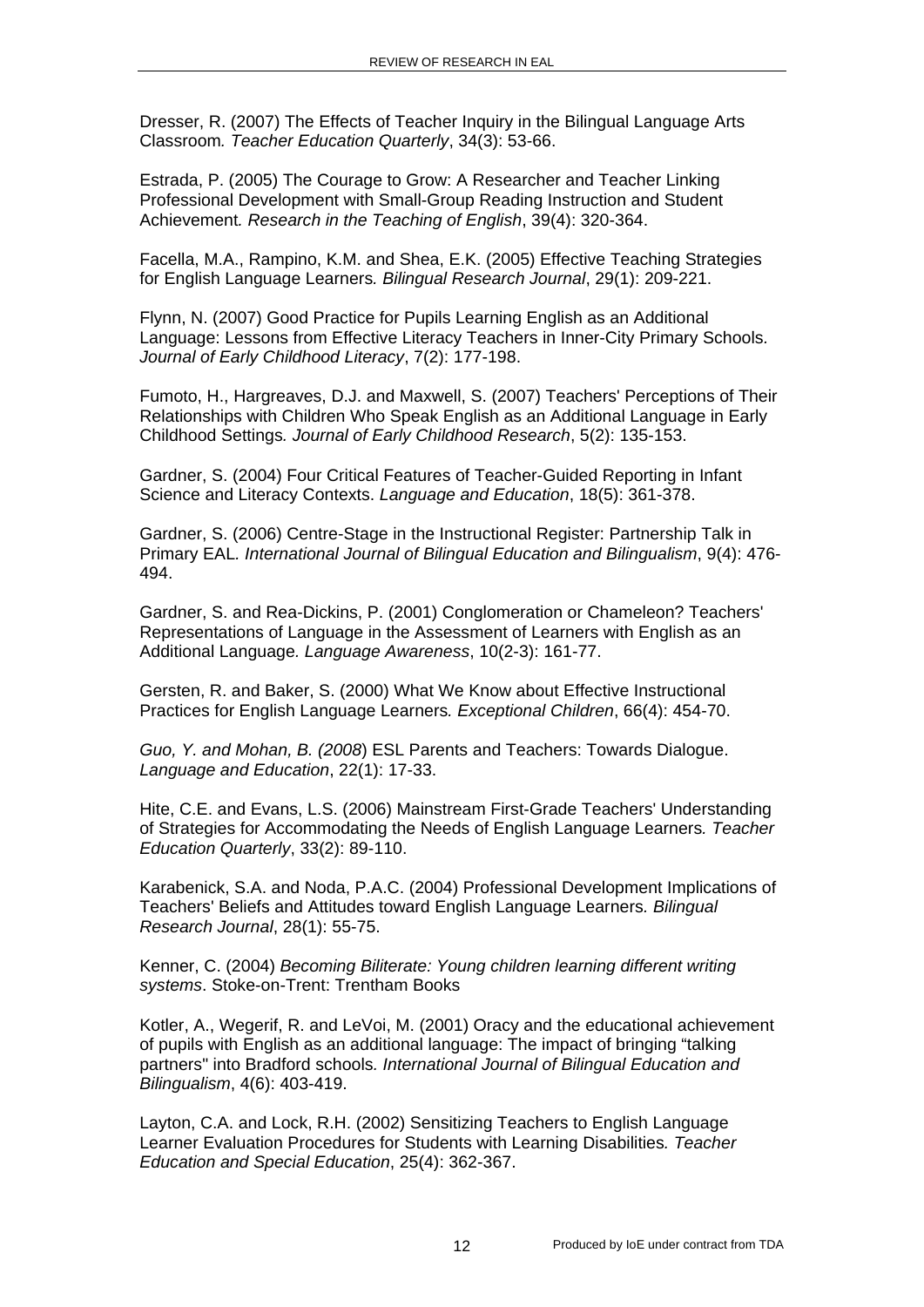Leung, C. and Creese, A. (2008) Professional Issues in Working with Ethno-linguistic Difference: inclusive policy in practice. In Murray, D.E. (ed.) *Planning Change, Changing Plans: Innovations in second language teaching*, Ann Arbor MI: The University of Michigan press, 155-73.

Leung, C. and Rea-Dickins, P. (2007) Teacher Assessment as Policy Instrument: Contradictions and Capacities*. Language Assessment Quarterly*, 4(1): 6-36.

Low, G. and Beverton, S. (2004) ICT, literacy learning and ESL learners. In Andrews, R. (ed.) (2004) *The Impact of ICT on Literacy Education* London: Routledge, 91-123.

Mehmedbegovic, D. (2007) "Miss, who needs the languages of immigrants?" London's multilingual schools. In, Brighouse, T. and Fullick, L. (eds.) Education in a Global City: Essays for London. London: IOE publications, 221-52.

Mickan, P. (2007) Doing Science and Home Economics: Curriculum Socialisation of New Arrivals in Australia. *Language and Education*, 21(2): 107-123.

Murakami, C. (2008) "Everybody is just fumbling along": An Investigation of Views Regarding EAL Training and Support Provisions in a Rural Area*. Language and Education*, 4: 265-282.

Olson, C.B. and Land, R. (2007) A Cognitive Strategies Approach to Reading and Writing Instruction for English Language Learners in Secondary School*. Research in the Teaching of English*, 41(3): 269-303.

Paneque, O.M. and Barbetta, P.M. (2006) A Study of Teacher Efficacy of Special Education Teachers of English Language Learners with Disabilities*. Bilingual Research Journal*, 30:1, 171-193.

Parke, T., et al. (2002) Revealing Invisible Worlds: Connecting the Mainstream with Bilingual Children's Home and Community Learning*. Journal of Early Childhood Literacy*, 2(2): 195-220.

Purdy, J. (2008) Inviting Conversation: Meaningful Talk about Texts for English Language Learners*. Literacy*, 42(1): 44-51.

Rea-Dickins, P. (2001) Mirror, Mirror on the Wall: Identifying Processes of Classroom Assessment*. Language Testing*, 18(4): 429-62.

Rea-Dickins, P. (2006) Currents and Eddies in the Discourse of Assessment: A Learning-Focused Interpretation*. International Journal of Applied Linguistics*, 16(2): 163-188.

Robertson, L.H. (2006) Learning to Read Properly by Moving Between Parallel Literacy Classes. *Language and Education*, 20(1): 44-61.

Robinson, P. (2005) Teaching Key Vocabulary in Geography and Science Classrooms: An Analysis of Teachers' Practice with Particular Reference to EAL Pupils' Learning. *Language and Education*, 19(5): 428-445.

Ryu, J. (2004) The Social Adjustment of Three, Young, High-Achieving Korean-English Bilingual Students in Kindergarten*. Early Childhood Education Journal*, 32(3): 165-171.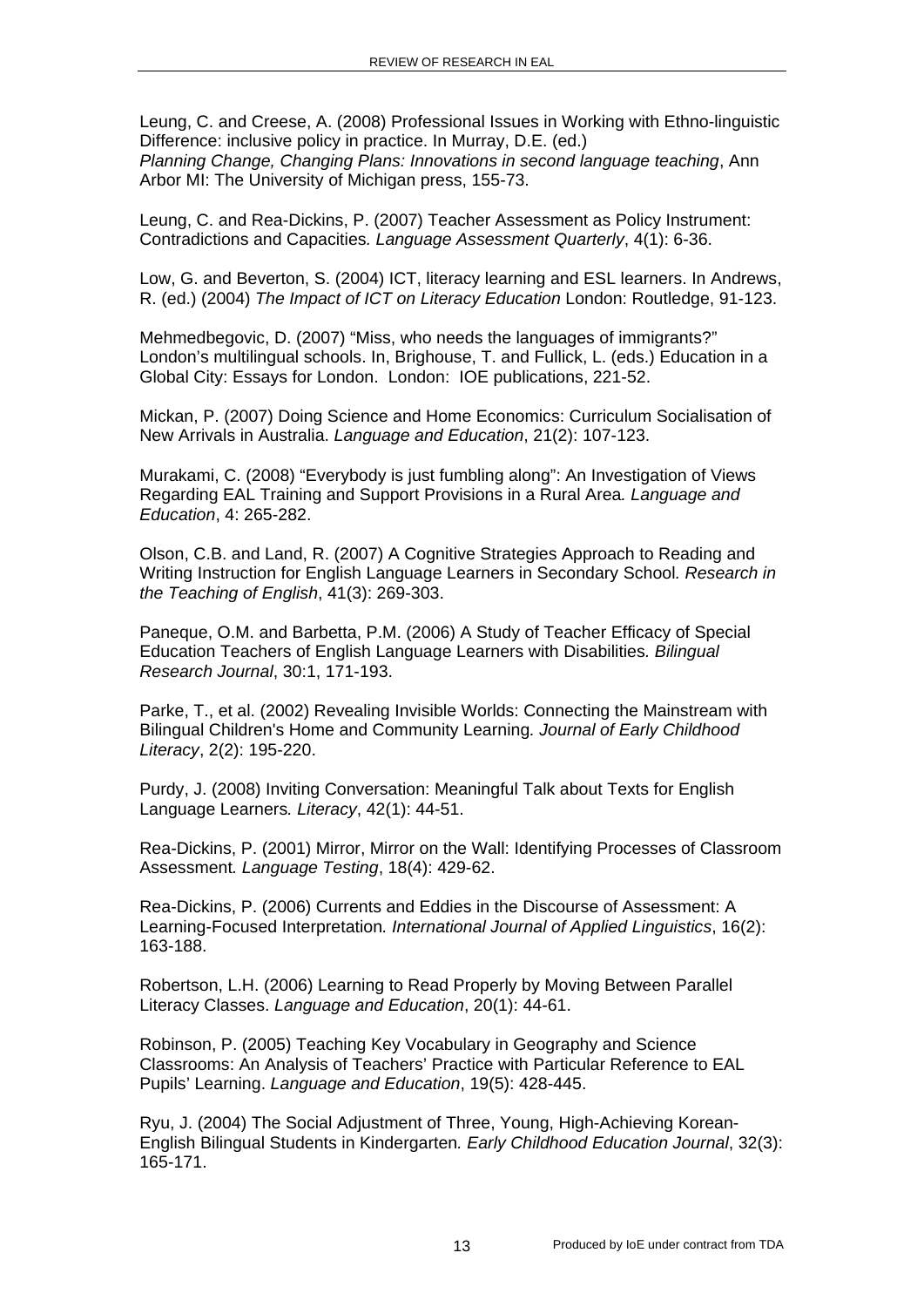Scott, C. (2007) Stakeholder Perceptions of Test Impact. *Assessment in Education: Principles, Policy and Practice*, 14(1): 27-49.

Scott, C. and Erduran, S. (2004) Learning from International Frameworks for Assessment: EAL Descriptors in Australia and the USA*. Language Testing*, 21(3): 409-431.

Teasdale, A. and Leung, C. (2000) Teacher Assessment and Psychometric Theory: A Case of Paradigm Crossing? *Language Testing*, 17(2): 163-84.

Varghese, M. and Stritikus, T. (2005) "Nadie me dijo [Nobody told me]": Language Policy Negotiation and Implications for Teacher Education*. Journal of Teacher Education*, 56(1): 73-87.

Wallace, C. (2005) Conversations Around the Literacy Hour in a Multilingual London Primary School*. Language and Education*, 19(4): 322-338.

Wallen, M. and Kelly-Holmes, H. (2006) "I think they just think its going to go away at some stage": Policy and Practice in Teaching EAL in Irish Primary Schools. *Language and Education*, 20(2): 141-161.

Walters, S. (2007) How Do You Know that He's Bright but Lazy? Teachers' Assessments of Bangladeshi English as an Additional Language for Pupils in Two Year Three Classrooms*. Oxford Review of Education*, 33(1): 87-101.

Waxman, H.C. and Tellez, K. (2002) *Research Synthesis on Effective Teaching Practices for English Language Learners.* Report: ED474821, LSS Publication Series 2002-03. 56 p.

Wiese, A.M. (2004) Bilingulism and Biliteracy for All? *Language and Education*, 18(1): 69-92.

Yoon, B. (2007) Offering or Limiting Opportunities: Teachers' Roles and Approaches to English-Language Learners' Participation in Literacy Activities*. Reading Teacher*, 61(3): 216-225.

Yoon, B. (2008) Uninvited Guests: The Influence of Teachers' Roles and Pedagogies on the Positioning of English Language Learners in the Regular Classroom*. American Educational Research Journal*, 45(2): 495-522.

#### **Full texts screened but not included in map**

Arkoudis, S. (2003) Teaching English as a Second Language in Science Classes: Incommensurate Epistemologies. *Language and Education*, 17(3): 161-173.

Arnold, R. (2003) *Good practice in Scotland.* Series Note: EMIE Report, 2003. Slough: National Foundation for Educational Research, 33 p.

Avalos, M.A., et al. (2007) Modified Guided Reading: Gateway to English as a Second Language and Literacy Learning*. Reading Teacher*, 61(4): 318-329.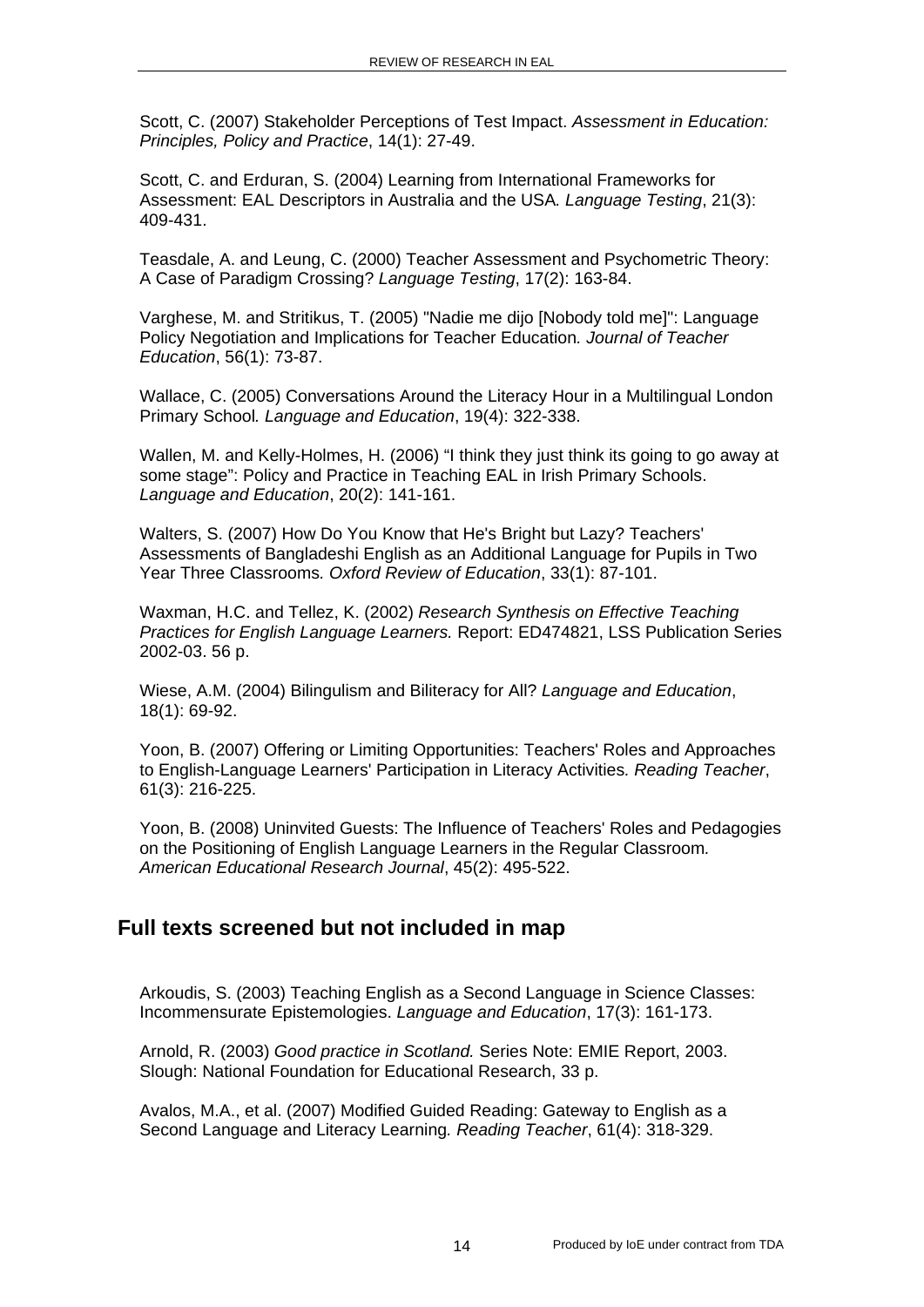Bello, M., et al. (2003) Basal readers and English language learners: A content analysis study*. Reading Research and Instruction*, 42(2): 1-15.

Black, S. (2005) Easing ESL Students into Learning English Well*. Education Digest: Essential Readings Condensed for Quick Review*, 71(1): 36-40.

Brindley, G. (2007) Editorial*. Language Assessment Quarterly*, 4(1): 1-5.

Brooks, V., Abbott, I. and Bills, L. (2004) *Preparing to Teach in Secondary Schools*. Open University Press, 376 p.

Brown, C.L. (2007) Supporting English Language Learners in Content-Reading*. Reading Improvement*, 44(1): 32-39.

Conteh, J. (2003) *Succeeding in Diversity: Culture, Language and Learning in Primary Classrooms*. Stoke-on-Trent: Trentham Books.

de Jong, E.J. and Harper, C.A. (2005) Preparing Mainstream Teachers for English-Language Learners: Is Being a Good Teacher Good Enough? *Teacher Education Quarterly*, 32(2): 101-124.

Gandara, P., Maxwell-Jolly, J. and Driscoll, A. (2005) *Listening to Teachers of English Language Learners: A Survey of California Teachers' Challenges, Experiences, and Professional Development Needs*. Policy Analysis for California Education (PACE), 32 p.

*Haneda, M. and Wells, G. (2008)* Learning an additional language through dialogic inquiry. *Language and Education*, 22(2): 114-136.

Harper, C. and de Jong, E. (2004) Misconceptions about Teaching English-Language Learners*. Journal of Adolescent and Adult Literacy*, 48(2): 152-162.

Helman, L.A. (2005) Using Literacy Assessment Results to Improve Teaching for English-Language Learners*. Reading Teacher*, 58(7): 668-677.

Hill, J.D. and Flynn, K. (2008) Asking the Right Questions: Teachers' Questions Can Build Students' English Language Skills*. Journal of Staff Development*, 29(1): 46-52.

Hirst, E. (2003) Diverse Voices in a Second Language Classroom. *Language and Education*, 17(3): 174-191.

Hornberger, N.H. (2006) Discursive Approaches to Understanding Teacher Collaboration: Policy into Practice*. International Journal of Bilingual Education and Bilingualism*, 9(4): 495-499.

Huang, J. (2004) Socialising ESL Students in the Discourse of School Science through Academic Writing. *Language and Education*, 18(2): 97-123.

Kenner, C. (2007) *Home Pages: Literacy Links for Bilingual Children*. Stoke-on-Trent: Trentham Books.

Knowles, G. (2006) *Supporting Inclusive Practice*. David Fulton Publishers, 220 p.

Lenski, S.D., et al. (2006) Assessing English-Language Learners in Mainstream Classrooms*. Reading Teacher*, 60(1): 24-34.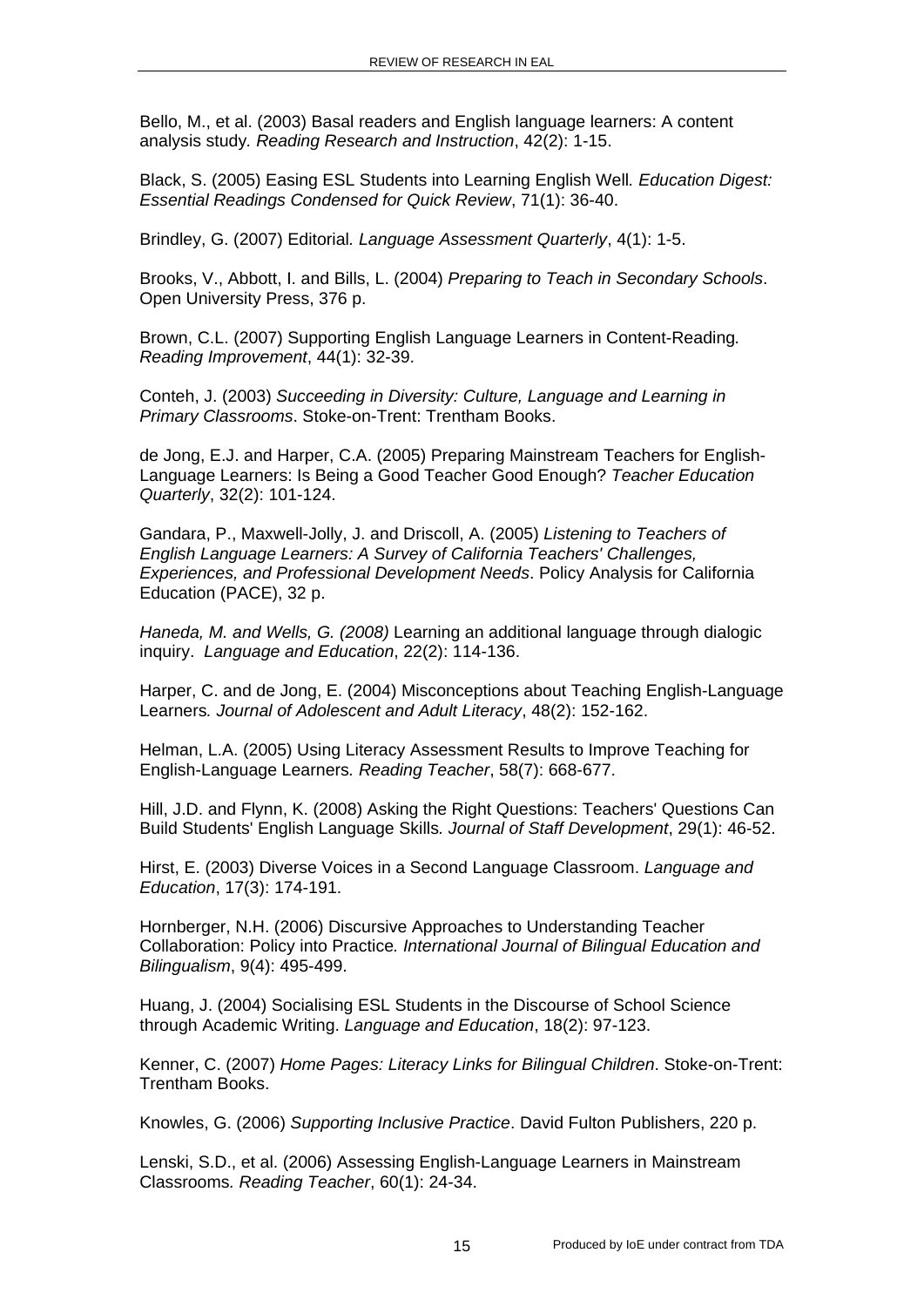Leung, C. (2005) Language and Content in Bilingual Education*. Linguistics and Education: An International Research Journal*, 16(2): 238-252.

Leung, C. (2001) English as an Additional Language: Focus or Diffused Curriculum Concerns. *Language and Education*, 15(1): 33-55.

Palmer, B.C., et al. (2007) Bridging Two Worlds: Reading Comprehension, Figurative Language Instruction, and the English-Language Learner*. Journal of Adolescent and Adult Literacy*, 50(4): 258-267.

Pardini, P. (2006) In One Voice: Mainstream and ELL Teachers Work Side-by-Side in the Classroom, Teaching Language through Content*. Journal of Staff Development*, 27(4): 20-25.

Slavin, R.E. and Cheung, A. (2005) A Synthesis of Research on Language of Reading Instruction for English Language Learners*. Review of Educational Research*, 75(2): 247-284.

Smith, H. (2006) Playing to Learn: A Qualitative Analysis of Bilingual Pupil-Pupil Talk During Board Game Play. *Language and Education*, 20(5): 415-437.

Sneddon R. (2008) Magda and Albana: learning to read with dual language books. *Language and Education*, 22(2): 137-154.

Vaughn, S., et al. (2006) Effectiveness of Spanish Intervention for First-Grade English Language Learners at Risk for Reading Difficulties*. Journal of Learning Disabilities*, 39(1): 56-73.

Vine, E. (2006) 'Hospital': A Five Year Old Samoan Boy's Access to Learning Curriculum Content in his New Zealand Classroom. *Language and Education*, 20(3): 232-254.

#### **Full texts obtained but not screened**

NWREL (2004) English Language Learner (ELL) Programs at the Secondary Level in Relation to Student Performance. Northwest Regional Educational Laboratory (NWREL), 218 p.

Bernhard, J.K., Diaz, C.F. and Allgood, I. (2005) Research-Based Teacher Education for Multicultural Contexts. Intercultural Education, 16(3): 263-277.

Cadiero-Kaplan, K. and Rodriguez, J.L. (2008) The Preparation of Highly Qualified Teachers for English Language Learners: Educational Responsiveness for Unmet Needs. Equity and Excellence in Education, 41(3): 372-387.

Chen, C.-T., Kyle, D.W. and McIntyre, E. (2008) Helping Teachers Work Effectively with English Language Learners and Their Families. School Community Journal, 18(1): 7-20.

Cheung, A. and Slavin, R.E. (2005) Effective Reading Programs for English Language Learners and Other Language Minority Students. Success for All Foundation, 35 p.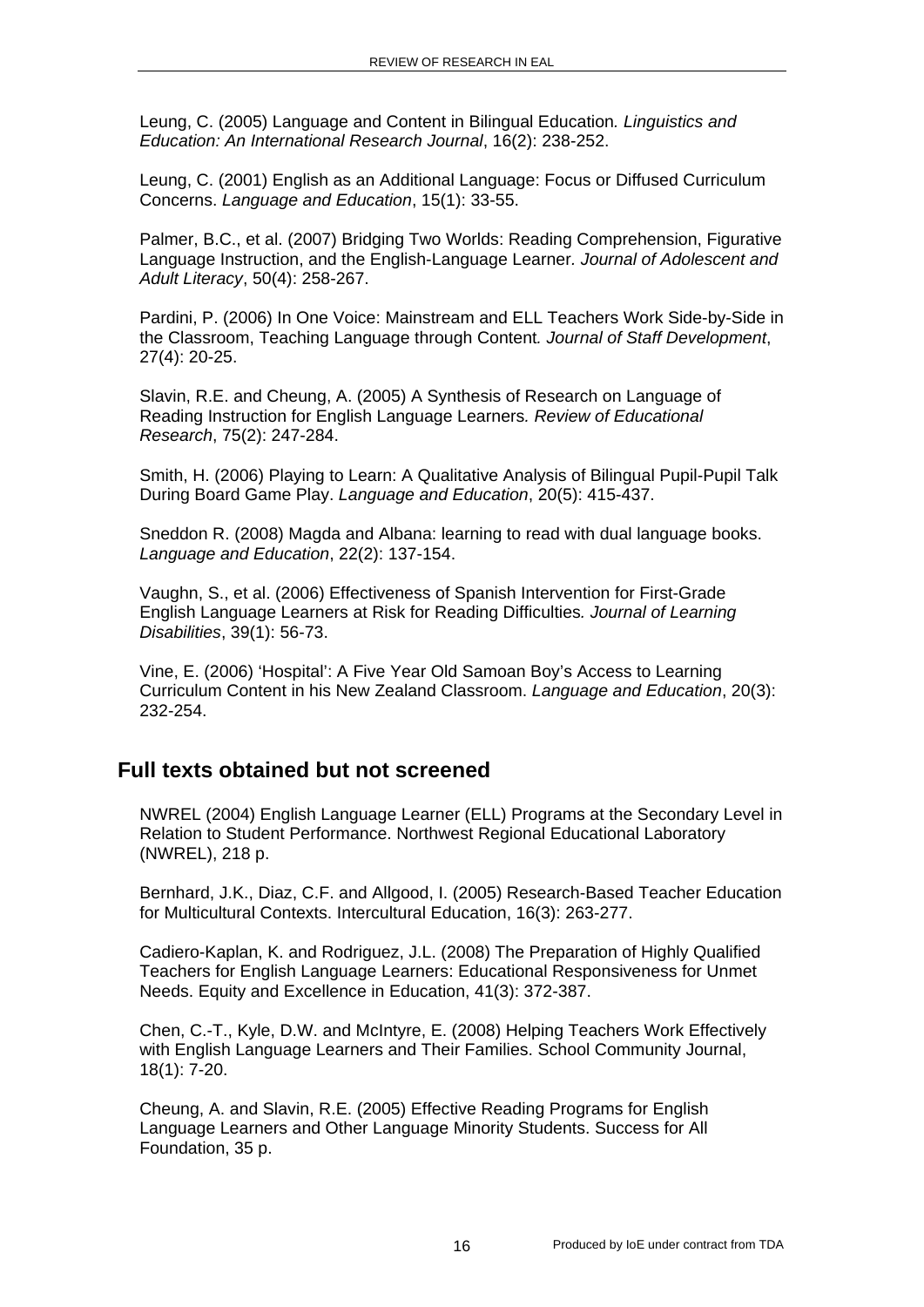de Oliveira, L.C. and Athanases, S.Z. (2007) Graduates' Reports of Advocating for English Language Learners. Journal of Teacher Education, 58(3): 202-215.

Hamilton, K. (2006) Bilingual or Immersion? Diverse: Issues in Higher Education, 23(5): 23-26.

Hatch, T., White, M.E. and Capitelli, S. (2005) Learning from Teaching: What's Involved in the Development of Classroom Practice? Cambridge Journal of Education, 35(3): 323-331.

Hayes, K. and Salazar, J.J. (2001) Evaluation of the Structured English Immersion Program. Final Report: Year I. Report: ED462009, 80 p.

Hoag, L. (2004) The LSS Review. Volume 3, Number 1. Laboratory for Student Success (LSS), The Mid-Atlantic Regional Educational Laboratory, 20 p.

Honigsfeld, A. and Cohan, A. (2006) Lesson Study Meets SIOP: Linking Two Successful Professional Development Models. Paper presented at the Annual Meeting of the American Educational Research Association (AERA), San Francisco, CA, April 11 2006.

Janzen, J. (2007) Preparing Teachers of Second Language Reading. TESOL Quarterly, 41(4): 707-729.

Lee, S., Butler, M. and Tippins, D. (2007) A case study of an early childhood teacher's perspective on working with English language learners. Multicultural Education, 151, 43-9.

Li, G. (2004) Perspectives on Struggling English Language Learners: Case Studies of Two Chinese-Canadian Children. Journal of Literacy Research, 36(1): 31-72.

McLaughlin, B., August, D. and Snow, C. (2000) Vocabulary Knowledge and Reading Comprehension in English Language Learners. Final Performance Report. Report: ED457696, 46 p.

Pawan, F. (2008) Content-Area Teachers and Scaffolded Instruction for English Language Learners. Teaching and Teacher Education, 24(6): 1450-1462.

Reeves, J. (2004) "Like Everybody Else": Equalizing Educational Opportunity for English Language Learners. TESOL Quarterly, 38(1): 43-66.

Salami, L.O. (2008) It Is Still "Double Take": Mother Tongue Education and Bilingual Classroom Practice in Nigeria. Journal of Language, Identity, and Education, 7(2): 91-112.

Thomason, J.E. (2003) Improving Bilingual Student Learning and Thinking Skills Through the Use of the Constructivist Theory. Report: ED479390, 93 p.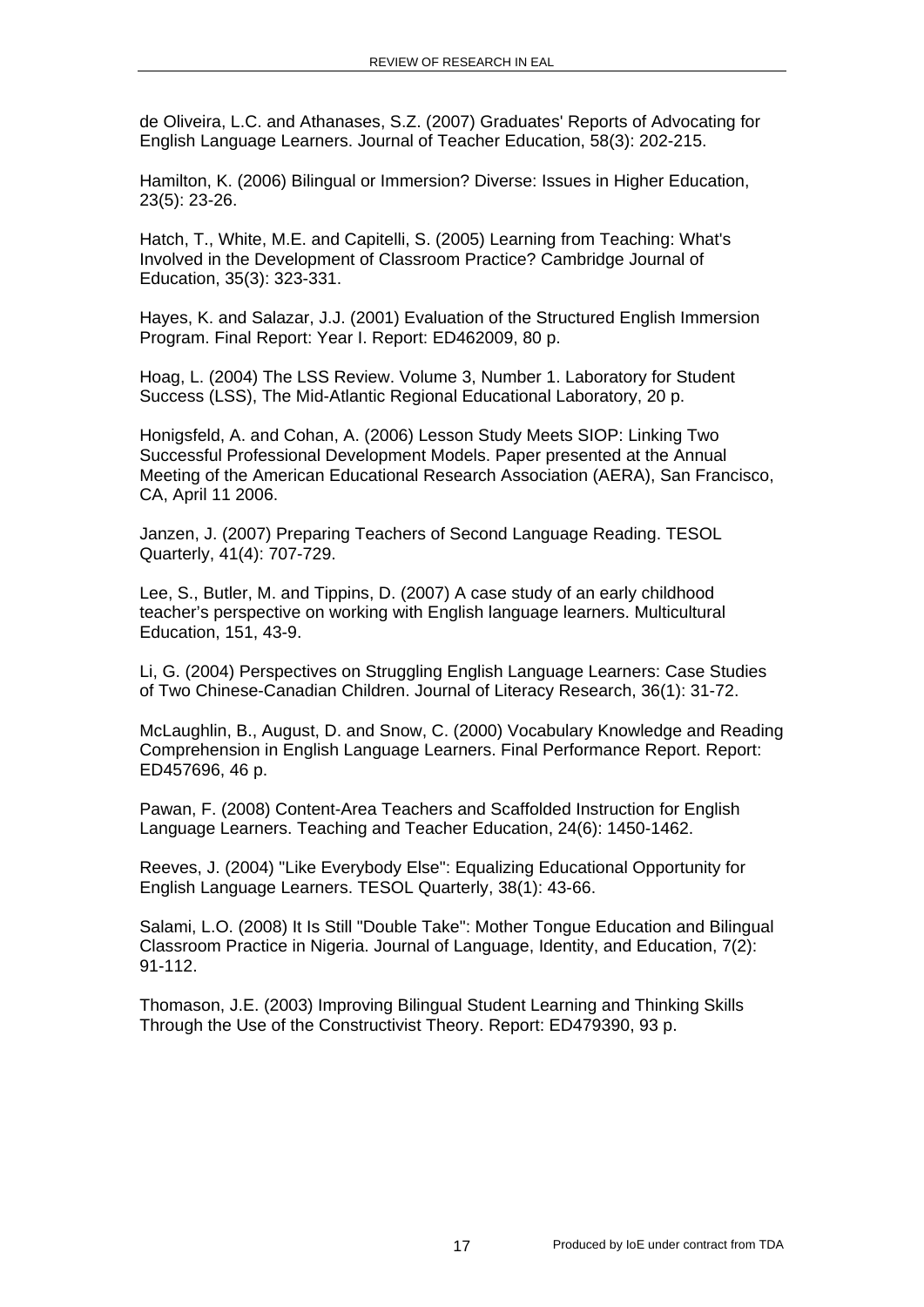### **Full texts sought, but unavailable or not obtained within timescale of review**

Bourne, J. (2001) Doing What Comes Naturally: How the Discourses and Routines of Teachers' Practice Constrain Opportunities for Bilingual Support in UK Primary Schools. *Language and Education*, 15(4): 250-278.

Cirino, P.T., et al. (2007) Teacher Characteristics, Classroom Instruction, and Student Literacy and Language Outcomes in Bilingual Kindergartens*. Elementary School Journal*, 107(4): 341-364.

Cummins, J. (2001) *Language, Power and Ideology* Clevedon: Multilingual Matters.

Cummins, J., Chow, P. and Schechter, S.R. (2006) Community as Curriculum*. Language Arts*, 83(4): 297-307.

Dewaele, J.M., Housen, A and Wei, L. (eds) (2003) *Bilingualism beyond Basic Principles* Clevedon: Multilingual Matters.

Drury, R. (2007) *Young Bilingual Learners at Home and School: researching multilingual voices* Stoke-on-Trent: Trentham Books.

Ehlers-Zavala, F.P. (2008) *Teaching adolescent English language learners*. In Lenski, S. and Lewis, J. (eds.), Reading success for struggling adolescent learners. New York: Guilford Press, pp. 74-89.

Ernst-Slavit, G. and Wenger, K.J. (2006) Teaching in the Margins: The Multifaceted Work and Struggles of Bilingual Paraeducators*. Anthropology and Education Quarterly*, 37(1): 62-81.

Gambrell, L.B., et al. (2006) *Best Practices in Literacy Instruction. Third Edition*. Guilford Publications, 408 p.

Gandara, P. and Maxwell-Jolly, J. (2000) *Preparing Teachers for Diversity: A Dilemma of Quality and Quantity. Teaching and California's Future*. Report: ED458201, 29p.

Gebhard, M., Harman, R. and Seger, W. (2007) Reclaiming Recess: Learning the Language of Persuasion*. Language Arts*, 84(5): 419-430.

Graham, S., MacArthur, C.A. and Fitzgerald, J. (2007) *Best Practices in Writing Instruction. Solving Problems in the Teaching of Literacy*. Guilford Publications, 354p.

Latham, D. (2002) *How Children Learn To Write: Supporting and Developing Children's Writing in School*. Report: ED472146, 212 p.

Lee, S., Butler, M.B. and Tippins, D.J. (2007) A Case Study of an Early Childhood Teacher's Perspective on Working with English Language Learners*. Multicultural Education*, 15(1): 43-49.

Mueller, T.G., Singer, G.H.S. and Carranza, F.D. (2006) Planning and Language Instruction Practices for Students with Moderate to Severe Disabilities Who Are English Language Learners*. Research and Practice for Persons with Severe Disabilities*, 31(3): 242-254.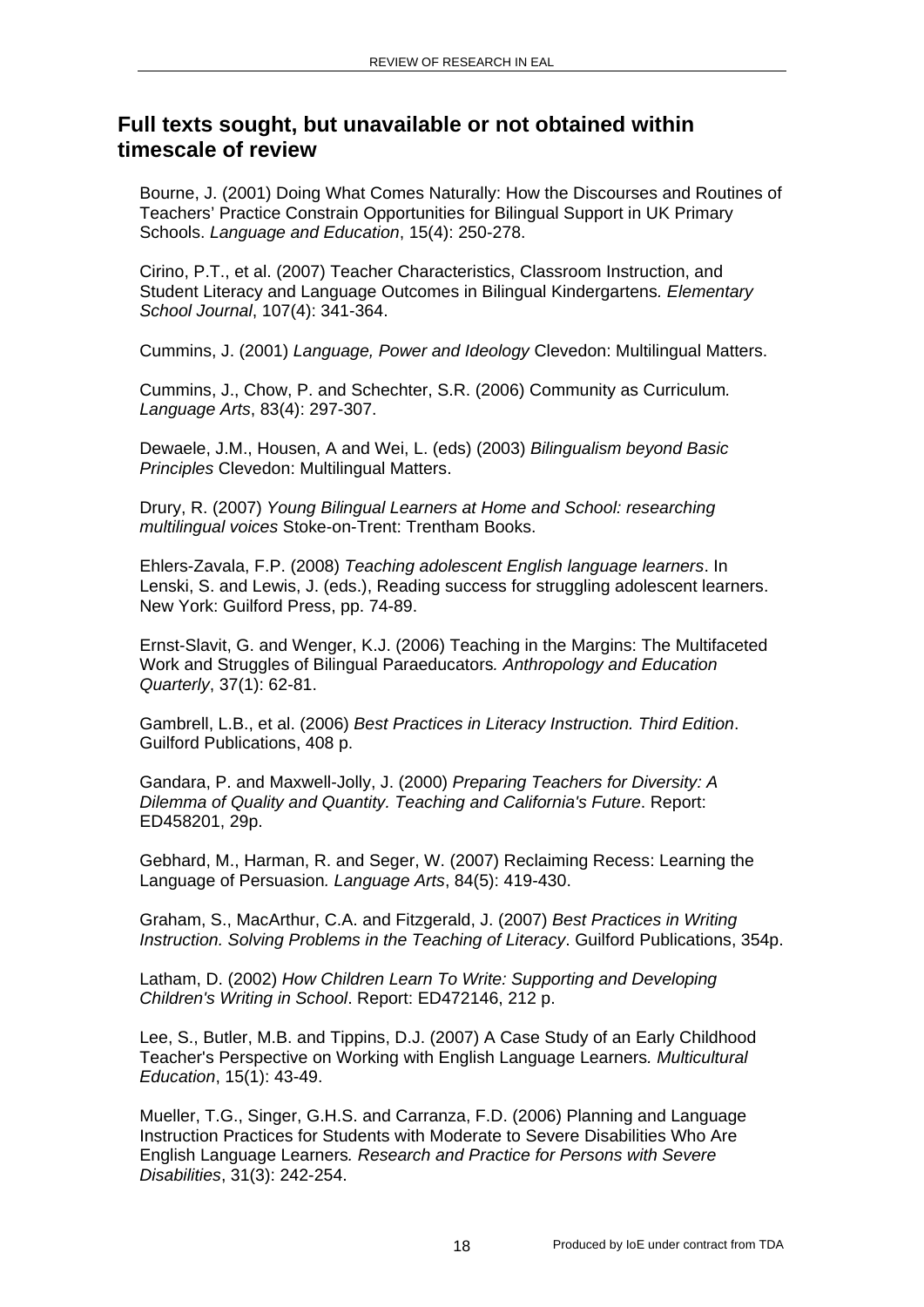Sweet, A.P. and Snow, C.E. (2003) *Rethinking Reading Comprehension. Solving Problems in the Teaching of Literacy*. Report: ED481439, 243 pp.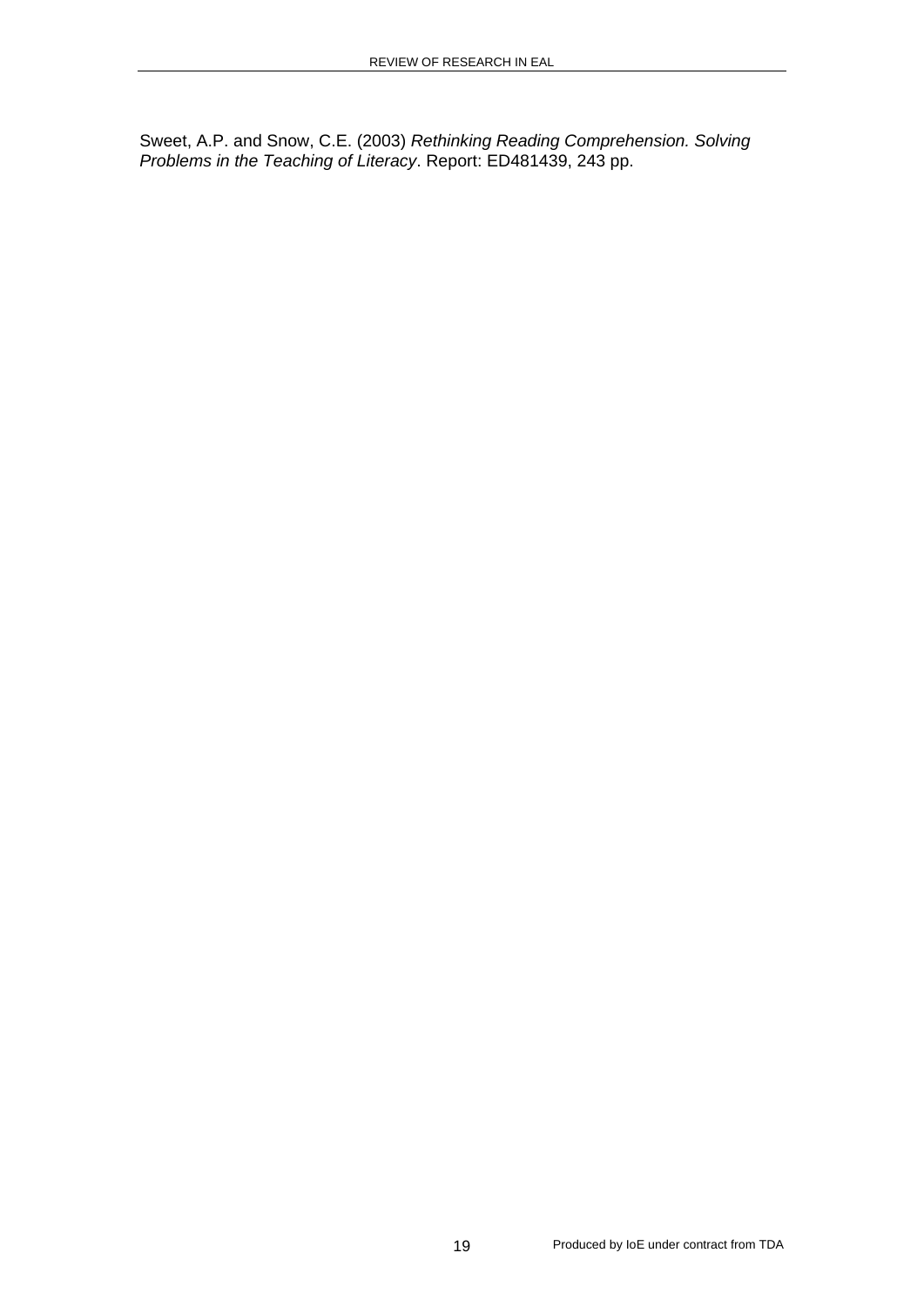# Appendix 2: Map of the field

| <b>Reference for study</b>                                                                                                                                                                                                                                | Focus of study (EAL,<br>ELL), including age<br>group if noted                                                                                                                                                         | <b>Research methodology</b><br>and methods used                                                                                                 | <b>Pedagogy and/or impact</b><br>- results                                                                                                                                                                                                 | Nature and/or efficacy of<br>the teacher workforce -<br>results and implications                                                                                                                                                                                                                                    |
|-----------------------------------------------------------------------------------------------------------------------------------------------------------------------------------------------------------------------------------------------------------|-----------------------------------------------------------------------------------------------------------------------------------------------------------------------------------------------------------------------|-------------------------------------------------------------------------------------------------------------------------------------------------|--------------------------------------------------------------------------------------------------------------------------------------------------------------------------------------------------------------------------------------------|---------------------------------------------------------------------------------------------------------------------------------------------------------------------------------------------------------------------------------------------------------------------------------------------------------------------|
| Barnard, C. and Burgess,<br>J. (2001) 'Secondary<br><b>INSET</b> in the Mainstream<br><b>Education of Bilingual</b><br>Pupils in England'. Journal<br>of In-service Education.<br>27:2, 323-52. (abstract<br>only)                                        | This article reports the<br>findings of an impact study<br>following the delivery of a<br>series of GEST-funded<br><b>INSET</b> programmes for<br>secondary teachers in a<br>borough in the North West<br>of England. | [Not clear from abstract]                                                                                                                       | "It summarises the<br>research findings in three<br>sub-sections: (i) the<br>context within which the<br>training was given; (ii) the<br>perceived impact of the<br>training; and (iii) the<br>perceived need for further<br>development." | "It concludes that the<br>programmes achieved<br>some limited success in<br>modifying teachers' and<br>schools' practice in<br>relation to both provision<br>for developing bilingual<br>pupils and language<br>issues across the<br>curriculum, and<br>recommends that more<br>such training should be<br>offered" |
| Bezemer, J. (2007) "They<br>Don't Have that Feeling"<br>the Attribution of Linguistic<br><b>Resources to Multilingual</b><br>Students in a Primary<br>School'. Linguistics and<br>Education: An<br><b>International Research</b><br>Journal, 18:1, 65-78. | Attribution of resources to<br>multilingual children in a<br>primary school in the<br><b>Netherlands</b>                                                                                                              | Ethnographic study,<br>drawing on interviews with<br>teachers as to what they<br>attribute to children in<br>terms of linguistic<br>performance | Discrepancy between<br>what teachers attribute to<br>multilingual children, and<br>the children's actual<br>linguistic resources gained<br>as implied in classroom<br>activities                                                           | Sees some degree of<br>misattribution as<br>inevitable, as teachers<br>cannot help but<br>generalise; but it argues<br>for more varied pedagogic<br>approaches, so that, for<br>example, more<br>involvement from learners<br>can develop their<br>language skills                                                  |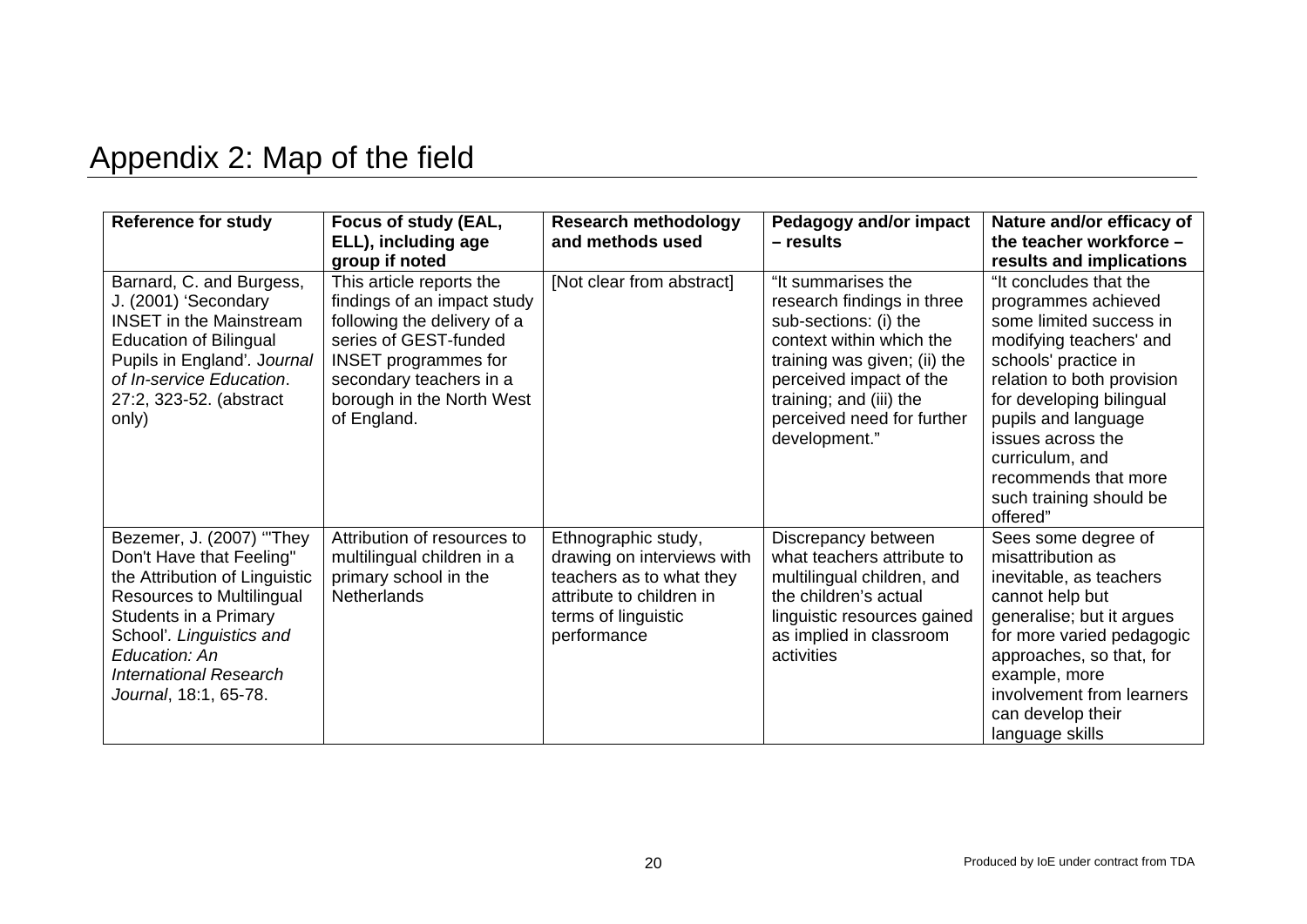| <b>Reference for study</b>                                                                                                                                                                              | Focus of study (EAL,<br>ELL), including age<br>group if noted                                                                                                                                                                                                                             | <b>Research methodology</b><br>and methods used                                                                                                                                          | <b>Pedagogy and/or impact</b><br>- results                                                                                                                                                                                                                                                                                                   | Nature and/or efficacy of<br>the teacher workforce -<br>results and implications                                                                                                                                                                                                                                                                                                                               |
|---------------------------------------------------------------------------------------------------------------------------------------------------------------------------------------------------------|-------------------------------------------------------------------------------------------------------------------------------------------------------------------------------------------------------------------------------------------------------------------------------------------|------------------------------------------------------------------------------------------------------------------------------------------------------------------------------------------|----------------------------------------------------------------------------------------------------------------------------------------------------------------------------------------------------------------------------------------------------------------------------------------------------------------------------------------------|----------------------------------------------------------------------------------------------------------------------------------------------------------------------------------------------------------------------------------------------------------------------------------------------------------------------------------------------------------------------------------------------------------------|
| Butcher, J., Sinka, I. and<br>Troman, G. (2007)<br>'Exploring Diversity:<br><b>Teacher Education Policy</b><br>and Bilingualism'.<br>Research Papers in<br>Education, 22:4, 483-501.<br>(abstract only) | The authors' research<br>investigated the way<br>teacher education policy in<br>England ignores the<br>positive attributes of<br>bilingual learners and the<br>resultant lack of debate<br>about the preparedness of<br>trainee teachers to work<br>effectively with bilingual<br>pupils. | They interviewed trainees,<br>teachers and Local<br><b>Education Authority (LEA)</b><br>officers, administered a<br>questionnaire to trainees<br>and analysed policy<br>documents.       | The findings indicate<br>teacher education in<br>England pays bilingualism<br>lip service at best,<br>persisting with a policy<br>discourse emphasising the<br>problem of EAL.                                                                                                                                                               | The research raises<br>important questions<br>concerning teacher<br>education policy in relation<br>to bilingualism, and<br>highlights the significance<br>of school contexts in<br>relation to effective<br>teacher preparation. The<br>article concludes by<br>arguing for policies to<br>improve teacher<br>confidence and<br>competence in England's<br>increasingly linguistically<br>diverse classrooms. |
| Cameron, L. and Besser,<br>S. (2004) Writing in<br>English as an additional<br>language at Key Stage 2,<br>Department for Education<br>and Skills, Nottingham,<br>137pp.                                | Extensive report,<br>reviewing research in a<br>policy context. Focuses on<br>'advanced learners' of<br>English as an additional<br>language, i.e. those who<br>have been in the country<br>for more than 5 years                                                                         | Scripts of 264 pupils<br>analysed quantitatively<br>and qualitatively to identify<br>features of writing that<br>pupils learning EAL handle<br>less well than native<br>speakers/writers | EAL pupils handle a<br>variety of genres,<br>prepositions and the<br>composition of short, fixed<br>phrases less well than<br><b>EMT</b> pupils. Other<br>features are handled less<br>well by lower achieving<br>EAL pupils. However, use<br>of metaphor in the higher<br>achieving EAL pupils was<br>better handled than by<br>EMT pupils. | Implications arising from<br>all the points on the left: a<br>need for attention to<br>genres, short, fixed<br>phrases and prepositions;<br>modal verbs prepositional<br>phrases and adverbials for<br><b>EAL</b> learners.                                                                                                                                                                                    |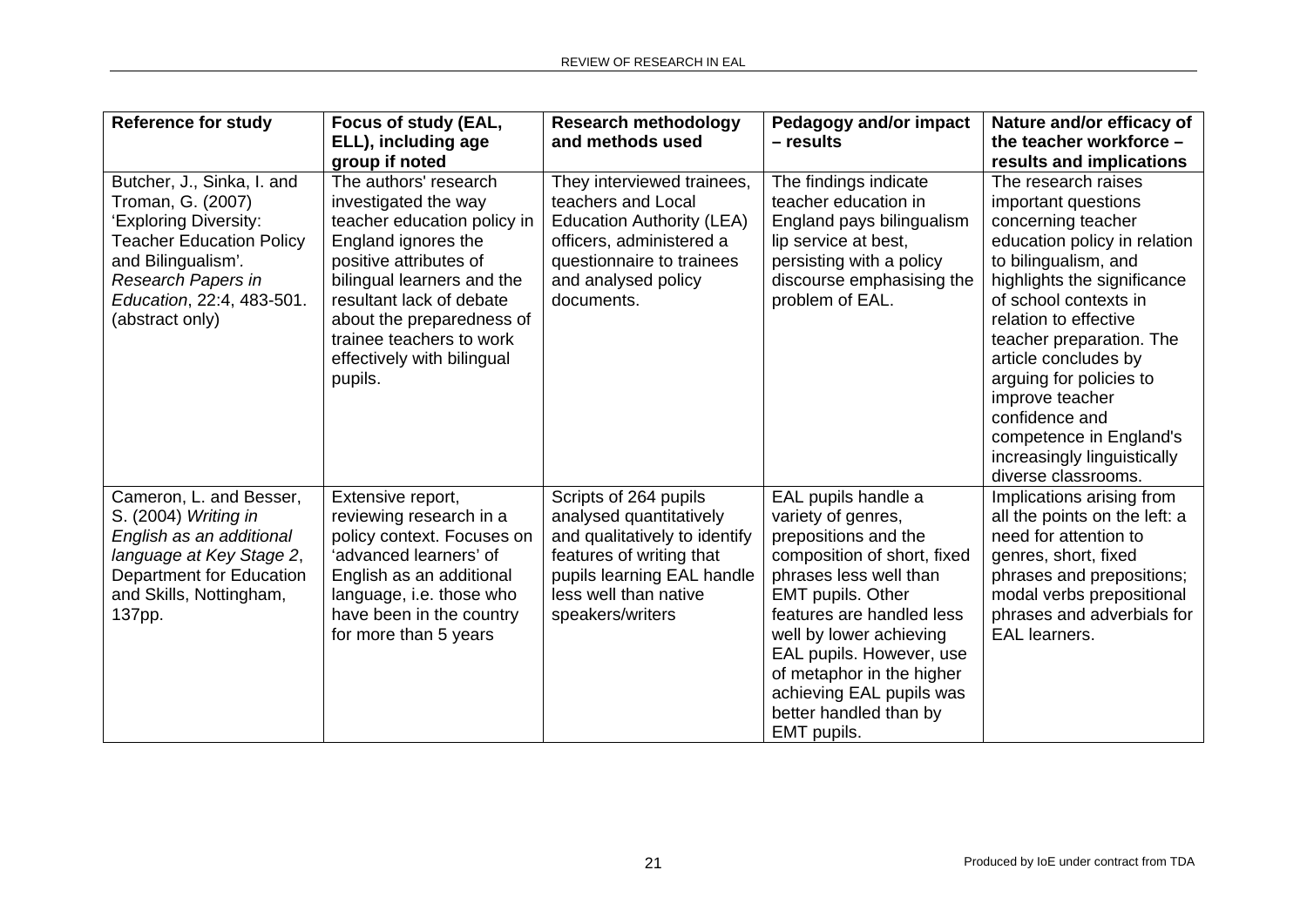| <b>Reference for study</b>                                                                                                                                                                                                    | Focus of study (EAL,<br>ELL), including age<br>group if noted                                                                                                                                                                                                                                                                                                                                 | <b>Research methodology</b><br>and methods used                                                                                                                                                                                                                                                                                                                                                                                                                                      | Pedagogy and/or impact<br>- results                                                                                                                                                        | Nature and/or efficacy of<br>the teacher workforce -<br>results and implications                                                                                                                                                                            |
|-------------------------------------------------------------------------------------------------------------------------------------------------------------------------------------------------------------------------------|-----------------------------------------------------------------------------------------------------------------------------------------------------------------------------------------------------------------------------------------------------------------------------------------------------------------------------------------------------------------------------------------------|--------------------------------------------------------------------------------------------------------------------------------------------------------------------------------------------------------------------------------------------------------------------------------------------------------------------------------------------------------------------------------------------------------------------------------------------------------------------------------------|--------------------------------------------------------------------------------------------------------------------------------------------------------------------------------------------|-------------------------------------------------------------------------------------------------------------------------------------------------------------------------------------------------------------------------------------------------------------|
| Chen, Y. (2007)<br>'Equality and Inequality of<br>Opportunity in Education:<br><b>Chinese Emergent</b><br>Bilingual Children in the<br>English Mainstream<br>Classroom'. Language,<br>Culture and Curriculum,<br>20:1, 36-51. | <b>EAL learners within</b><br>mainstream setting in<br>English primary schools<br>within a context of 'equal<br>opportunities for all'                                                                                                                                                                                                                                                        | Participants include 3 8-11<br>year old children from two<br>recently arrived Chinese<br>families. Approach is<br>largely ethnographic and<br>case study-based.                                                                                                                                                                                                                                                                                                                      | The children studies<br>seemed isolated within<br>their mainstream classes.<br>There were<br>misunderstandings<br>between teachers, parents<br>and pupils as to what the<br>provision was. | Questions the policy of<br>mainstreaming EAL<br>learners, arguing that this<br>works only if there is<br>sufficient language<br>support. Teachers need to<br>be fully aware of new<br>arrivals' confidence and<br>position in respect of their<br>languages |
| Conteh, J. (2000)<br>'Multilingual classrooms,<br>standards and quality:<br>three children and a lot of<br>bouncing balls'. Language<br>and Education, 14:1, 1-17.<br>(abstract only)                                         | Primary age children in<br>England tend to perform<br>poorly in international<br>comparisons of<br>achievement, particularly<br>in numeracy and literacy.<br>Current ideologies framing<br>attempts to raise<br>standards in schools focus<br>strongly on improving the<br>quality of teaching, and<br>are often based on a<br>static, product-oriented<br>model of teaching and<br>learning. | Evidence gained from<br>analysing the teacher-child<br>and child-child talk<br>collected as part of a<br>longitudinal, ethnographic<br>study of life in a vertically-<br>grouped, Year 3/4<br>multilingual class in an<br>inner-city first school in the<br>north of England reveals<br>the complex, subtle<br>processes involved in the<br>interactive negotiation of<br>meanings between<br>teachers and learners and<br>the joint construction of a<br>'new' culture of learning. | The teachers are shown to<br>be skilled managers and<br>interpreters of these<br>meanings and the children<br>active and eager<br>collaborators.                                           | If evidence such as this is<br>not taken into account in<br>the design and planning of<br>curriculum and<br>assessment reform, the<br>long-term effectiveness of<br>the reform (i.e. National<br>Strategies) will be called<br>into question.               |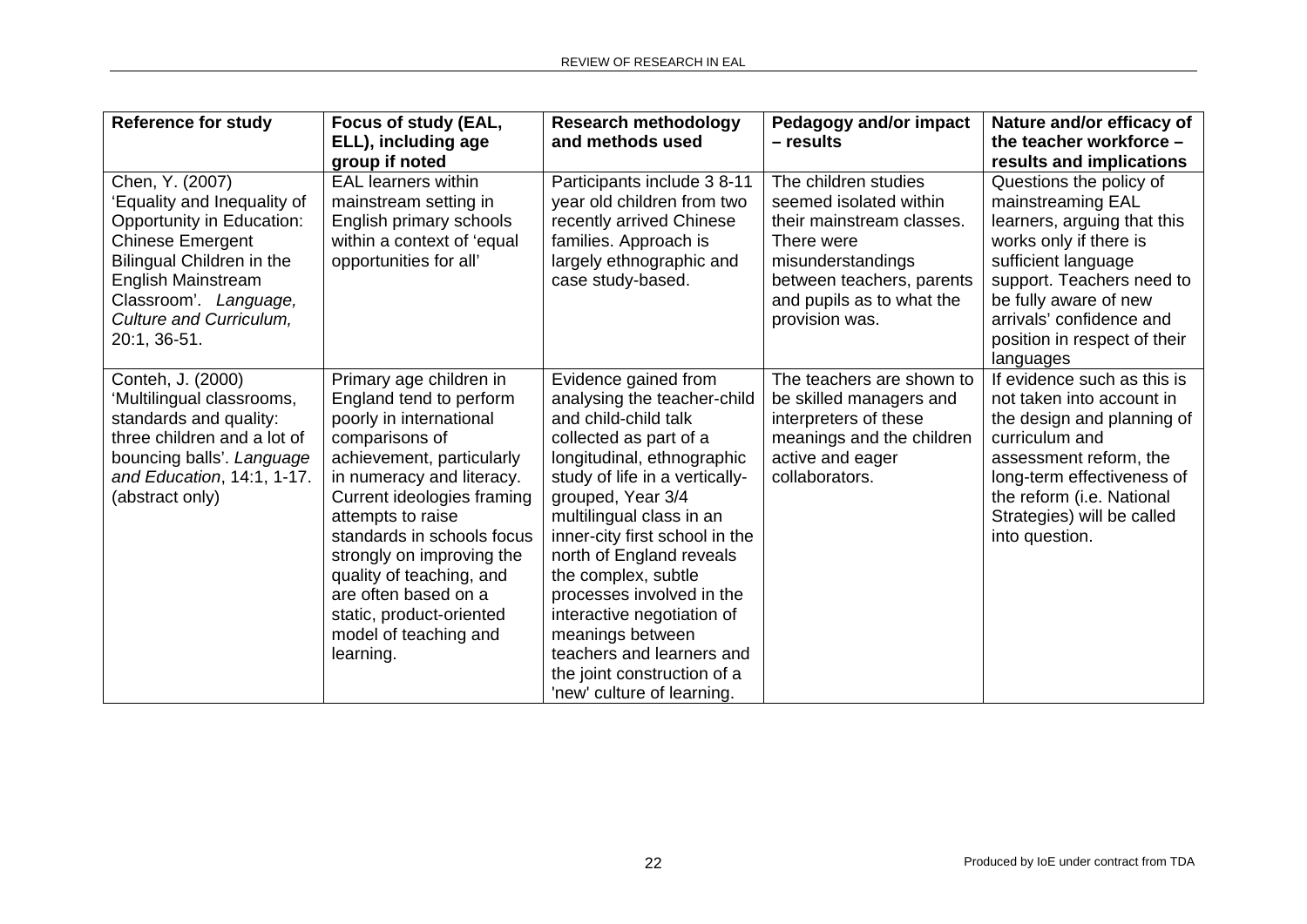| <b>Reference for study</b>                                                                                                                                                                                                                                        | Focus of study (EAL,                                                                                                                                                                                                                                                                | <b>Research methodology</b>                                                                                                                                                                                                                                                                                                                                | Pedagogy and/or impact                                                                                                                                                                                                                 | Nature and/or efficacy of                                                                                                                                                                                                                                                                                                                                                                                                                   |
|-------------------------------------------------------------------------------------------------------------------------------------------------------------------------------------------------------------------------------------------------------------------|-------------------------------------------------------------------------------------------------------------------------------------------------------------------------------------------------------------------------------------------------------------------------------------|------------------------------------------------------------------------------------------------------------------------------------------------------------------------------------------------------------------------------------------------------------------------------------------------------------------------------------------------------------|----------------------------------------------------------------------------------------------------------------------------------------------------------------------------------------------------------------------------------------|---------------------------------------------------------------------------------------------------------------------------------------------------------------------------------------------------------------------------------------------------------------------------------------------------------------------------------------------------------------------------------------------------------------------------------------------|
|                                                                                                                                                                                                                                                                   | ELL), including age<br>group if noted                                                                                                                                                                                                                                               | and methods used                                                                                                                                                                                                                                                                                                                                           | $-$ results                                                                                                                                                                                                                            | the teacher workforce -<br>results and implications                                                                                                                                                                                                                                                                                                                                                                                         |
| Conteh, J. (2007)<br>'Opening Doors to<br>Success in Multilingual<br>Classrooms: Bilingualism,<br>Codeswitching and the<br>Professional Identities of<br><b>Ethnic Minority Primary</b><br>Teachers'. Language and<br>Education, 21:6, 457-72.<br>(abstract only) | This paper presents<br>evidence from interviews<br>with bilingual primary<br>teachers which illustrates<br>their views on issues of<br>bilingualism, language<br>choices and pedagogy in<br>multilingual classrooms<br>and the importance of<br>recognising community<br>resources. | An extended example of<br>teacher-pupil interaction<br>from a complementary<br>classroom setting,<br>showing codeswitching<br>between English and<br>Punjabi, is analysed and<br>discussed using a<br>sociocultural theory of<br>learning which recognises<br>the inseparability of<br>language, culture and<br>context and places<br>emphasis on culture. | This keys into broader<br>ideas about 'culturally<br>responsive pedagogies'. It<br>begins to show how<br>codeswitching, as part of<br>an 'additive bilingual'<br>pedagogy, may have the<br>potential to raise pupils'<br>achievements. | Finally, while the focus of<br>the paper is on bilingual<br>teachers, the important<br>roles played by all<br>teachers in their pupils'<br>success is recognised.                                                                                                                                                                                                                                                                           |
| Conteh, J. Martin, P. and<br>Robertson, L.H. (2007)<br><b>Multilingual Learning:</b><br>stories from schools and<br>communities in Britain.<br>Stoke-on-Trent: Trentham<br>Books.                                                                                 |                                                                                                                                                                                                                                                                                     | Ethnographic case studies<br>of schools and<br>communities in the UK                                                                                                                                                                                                                                                                                       |                                                                                                                                                                                                                                        | Argues for a move away<br>from a deficit model for<br>EAL; for a more<br>contextualized community-<br>based approach to<br>language learning; for<br>better links between out-<br>of-school classes and in-<br>school classes; for an<br>understanding that<br>supplementary schools<br>may not necessarily be<br>more traditional,<br>pedagogically, than<br>mainstream schools; and<br>for policy to be formulated<br>in a global context |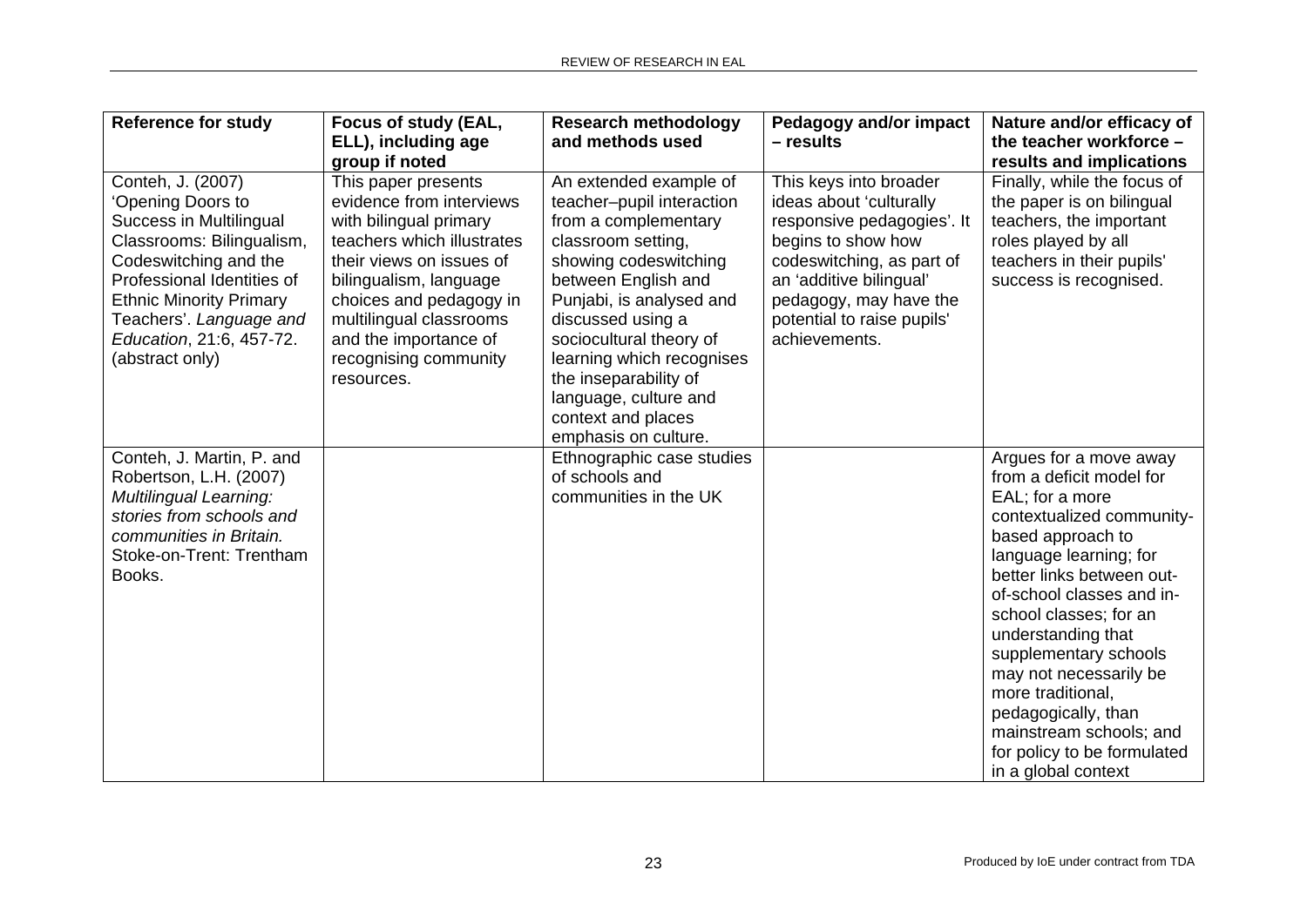| <b>Reference for study</b>                                                                                                                                                            | Focus of study (EAL,<br>ELL), including age<br>group if noted                                                                                                                                                                                                          | <b>Research methodology</b><br>and methods used | Pedagogy and/or impact<br>– results                                                                                                                                                                                                                                                                                                                                                                                                                                                                                                                                                                          | Nature and/or efficacy of<br>the teacher workforce -<br>results and implications                                 |
|---------------------------------------------------------------------------------------------------------------------------------------------------------------------------------------|------------------------------------------------------------------------------------------------------------------------------------------------------------------------------------------------------------------------------------------------------------------------|-------------------------------------------------|--------------------------------------------------------------------------------------------------------------------------------------------------------------------------------------------------------------------------------------------------------------------------------------------------------------------------------------------------------------------------------------------------------------------------------------------------------------------------------------------------------------------------------------------------------------------------------------------------------------|------------------------------------------------------------------------------------------------------------------|
| Cortazzi, M. and Jin, L.<br>(2007) 'Narrative Learning,<br><b>EAL and Metacognitive</b><br>Development'. Early Child<br>Development and Care,<br>177:6-7, 645-660.<br>(abstract only) | This paper elaborates<br>some aspects of narrative<br>learning - defined here as<br>learning to tell stories and<br>learning from, about and<br>through narratives - in the<br>context of primary-age<br>pupils who use English as<br>an Additional Language<br>(EAL). | [Not available from<br>abstract]                | "We argue that<br>linguistically orientated<br>research on metacognitive<br>strategy development is<br>not necessarily readily<br>applied to EAL learners.<br>After presenting a<br>background on narrative,<br>narrative development and<br>social aspects of telling<br>stories, we introduce an<br>approach to narrative<br>development which<br>encourages a cycle telling<br>and retelling of stories<br>which provides EAL<br>learners with layered<br>opportunities for<br>developing the<br>metacognitive features of<br>planning, remembering,<br>understanding and<br>reflecting on storytelling." | The paper introduces<br>some principles to support<br>their language<br>development in classroom<br>interaction. |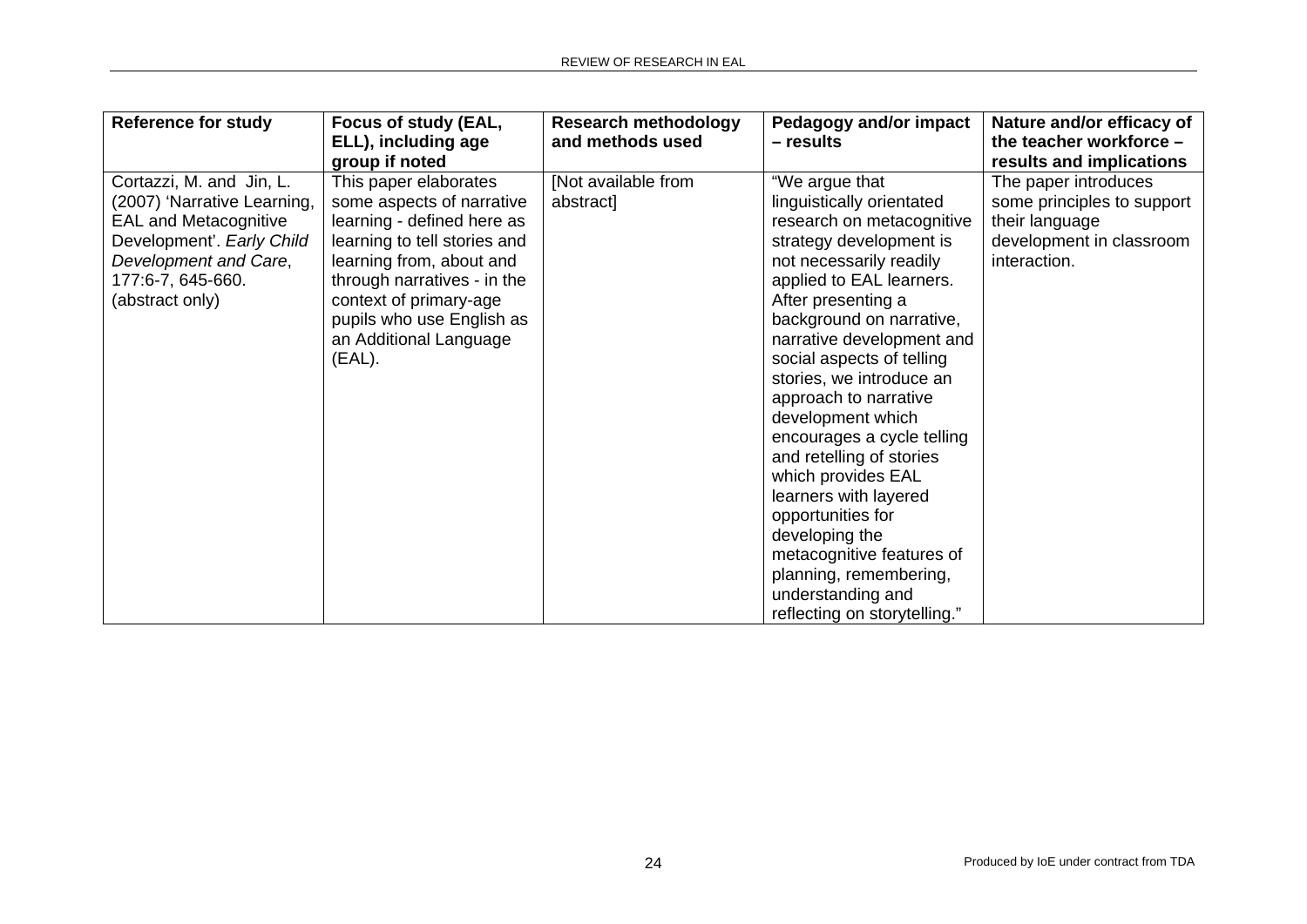| <b>Reference for study</b>                                                                                                                                                                                                                                                             | Focus of study (EAL,<br>ELL), including age<br>group if noted                                                                                                                                                                       | <b>Research methodology</b><br>and methods used                                                                                                                                                    | Pedagogy and/or impact<br>- results | Nature and/or efficacy of<br>the teacher workforce -<br>results and implications                                                                                                                                                                                                                                                                                                                                                                                  |
|----------------------------------------------------------------------------------------------------------------------------------------------------------------------------------------------------------------------------------------------------------------------------------------|-------------------------------------------------------------------------------------------------------------------------------------------------------------------------------------------------------------------------------------|----------------------------------------------------------------------------------------------------------------------------------------------------------------------------------------------------|-------------------------------------|-------------------------------------------------------------------------------------------------------------------------------------------------------------------------------------------------------------------------------------------------------------------------------------------------------------------------------------------------------------------------------------------------------------------------------------------------------------------|
| Creese, A. (2003)<br>'Language, Ethnicity, and<br>the Mediation of<br>Allegations of Racism:<br><b>Negotiating Diversity and</b><br>Sameness in Multilingual<br>School Discourses'.<br>International Journal of<br><b>Bilingual Education and</b><br>Bilingualism, 6: 3-4, 221-<br>36. | Focuses on an alleged<br>racist incident at a<br>secondary school in<br>London, involving Turkish-<br>Kurdish and other<br>students complaining<br>against, and defending,<br>attitudes by teachers<br>within the school            | Ethnography of<br>communication: a study of<br>two texts produced by<br>students                                                                                                                   |                                     | The general point to<br>emerge from this study is<br>that general policies to suit<br>all children and schools<br>may not work in all<br>situations, so a more<br>nuanced appreciation of<br>difference and diversity is<br>needed for local contexts.                                                                                                                                                                                                            |
| Creese, A. (2004)<br><b>Bilingual Teachers in</b><br>Mainstream Secondary<br><b>School Classrooms: Using</b><br><b>Turkish for Curriculum</b><br>Learning'. International<br>Journal of Bilingual<br>Education & Bilingualism,<br>7:2/3, 189-203                                       | Most bilingual teachers in<br>the UK find themselves<br>supporting EAL learners in<br>an English-only<br>environment in<br>classrooms. There is very<br>little bilingual teaching in<br>UK schools. This study<br>breaks the mould. | Ethnographic study of 6<br>bilingual English/Turkish<br>speaking teachers in<br>secondary schools in<br>London, using<br>observations, interviews,<br>classroom transcripts,<br>document analysis. |                                     | Teachers in the study<br>resisted the idea of being<br>supportive and subsidiary<br>to the subject teachers,<br>thus putting EAL learning<br>and bilingual learning on a<br>par with subject learning in<br>secondary schools. Taking<br>on the role of transmitter<br>and explainer of<br>curriculum content.<br>Questions at the end<br>whether a transmitter<br>approach goes far<br>enough, as it appears to<br>reinforce conservative<br>pedagogic patterns. |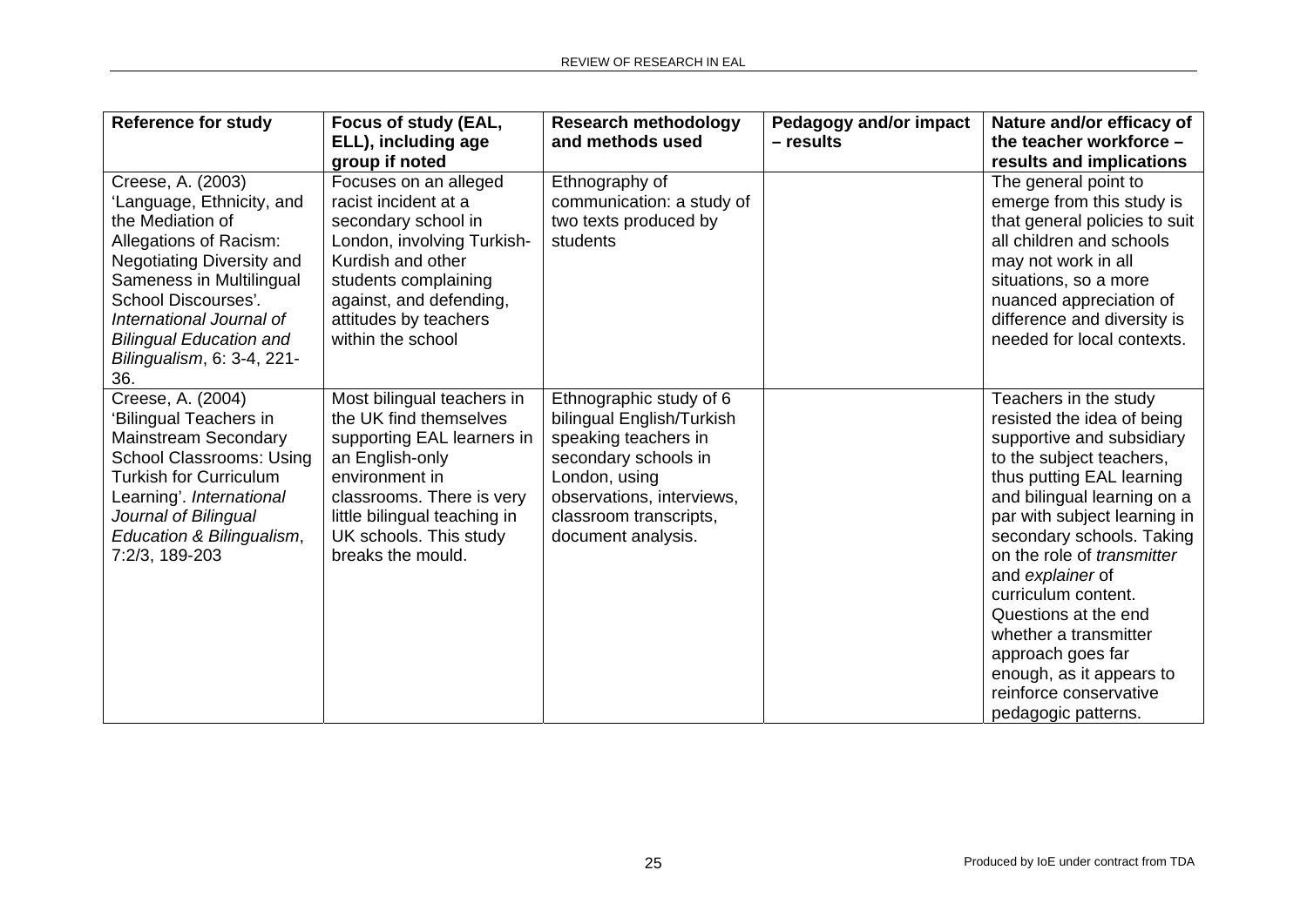| <b>Reference for study</b>                                                                                                                                                                    | Focus of study (EAL,<br>ELL), including age                                                                                                                                                                                                                                                         | <b>Research methodology</b><br>and methods used                                                                                                                   | <b>Pedagogy and/or impact</b><br>- results                                                                                                                          | Nature and/or efficacy of<br>the teacher workforce -                                                                                                                                                                                                                                                                                                         |
|-----------------------------------------------------------------------------------------------------------------------------------------------------------------------------------------------|-----------------------------------------------------------------------------------------------------------------------------------------------------------------------------------------------------------------------------------------------------------------------------------------------------|-------------------------------------------------------------------------------------------------------------------------------------------------------------------|---------------------------------------------------------------------------------------------------------------------------------------------------------------------|--------------------------------------------------------------------------------------------------------------------------------------------------------------------------------------------------------------------------------------------------------------------------------------------------------------------------------------------------------------|
|                                                                                                                                                                                               | group if noted                                                                                                                                                                                                                                                                                      |                                                                                                                                                                   |                                                                                                                                                                     | results and implications                                                                                                                                                                                                                                                                                                                                     |
| Creese, A. (2006)<br>'Supporting Talk?<br>Partnership Teachers in<br>Classroom Interaction'.<br>International Journal of<br><b>Bilingual Education and</b><br>Bilingualism, 9:4, 434-<br>453. | Moving away from the one<br>teacher-many children<br>pattern in classrooms, this<br>study looks at two<br>teachers working together                                                                                                                                                                 | Ethnography of<br>communication: case<br>study of a geography and<br>an EAL teacher working<br>together. Uses interviews<br>and transcripts of<br>classroom talk. |                                                                                                                                                                     | EAL work is seen as<br>'supporting' and not as<br>important as subject-<br>based or other<br>pedagogical work in the<br>classroom. This situation<br>must change if EAL<br>teaching is to get the<br>recognition it deserves. A<br>new dynamic is called for,<br>with much more attention<br>as to how teachers work<br>together to support EAL<br>students. |
| Dresser, R. (2007) 'The<br>effects of teacher inquiry<br>in the bilingual language<br>arts classroom'. In<br><b>Teacher Education</b><br>Quarterly, summer 2007,<br>53-66.                    | Focuses on two questions:<br>i) what are the effects of<br>classroom inquiry in<br>preparing teacher<br>candidates to teach<br>English language learners<br>(ELLs)? and ii) what are<br>the implications of<br>classroom inquiry on<br>academic language<br>development and learning<br>among ELLs? | Year long study (2003-4)<br>on 9 bilingual teacher<br>candidates (i.e. trainees)<br>in a Spanish-English<br>context in California.                                | Classroom inquiry had a<br>positive effect on teacher<br>candidates as well as on<br>students, especially with<br>regard to the development<br>of academic language | Need for trainee teachers<br>to know about<br>interventions that improve<br>their own understanding,<br>and that of their students,<br>in the demands of<br>academic language for<br>use in the classroom.                                                                                                                                                   |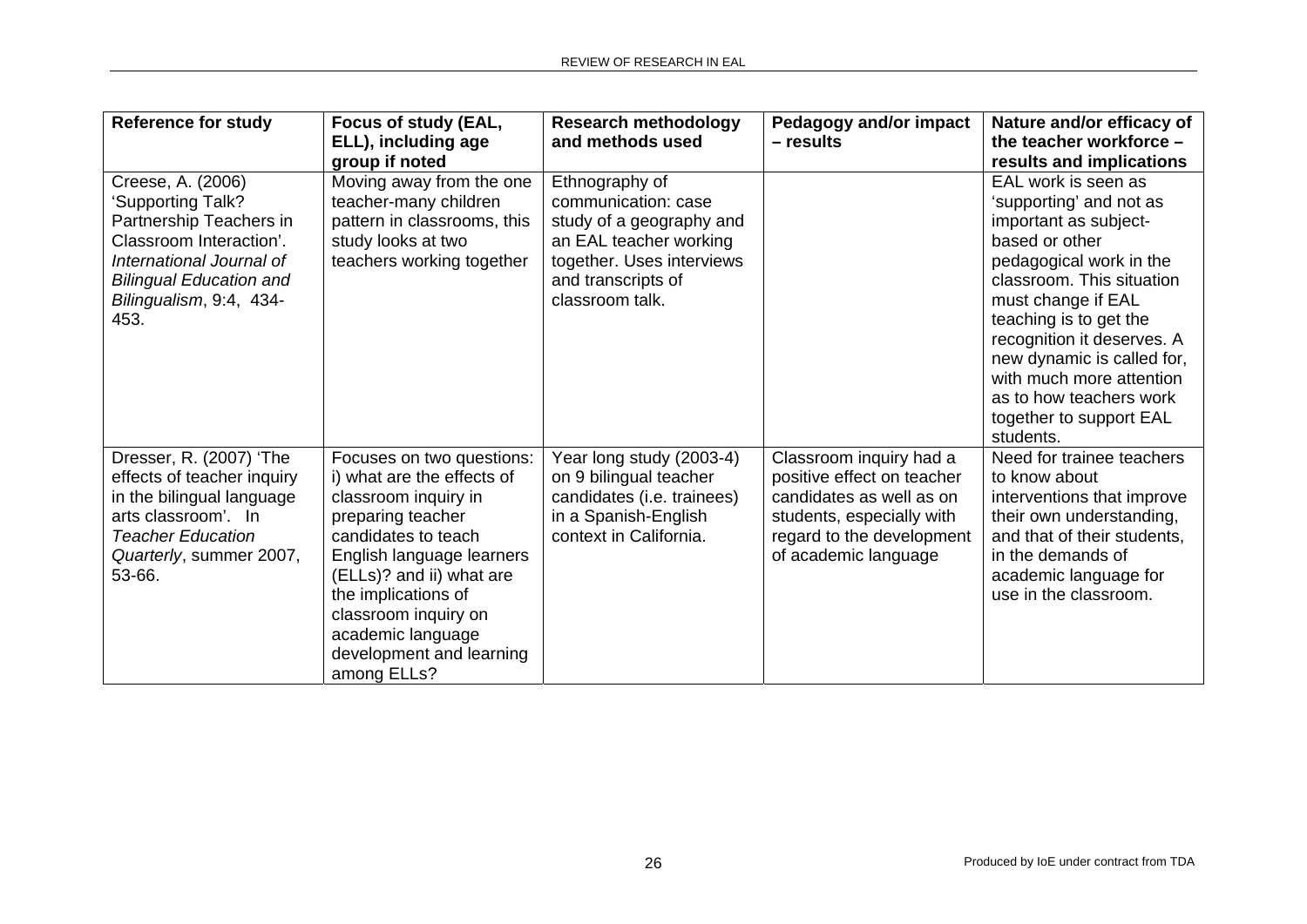| <b>Reference for study</b>                                                                                                                                                                                                                                      | Focus of study (EAL,<br>ELL), including age<br>group if noted                                                                                                                                                                  | <b>Research methodology</b><br>and methods used                                                                                           | Pedagogy and/or impact<br>- results                                                                                                                                                                                                        | Nature and/or efficacy of<br>the teacher workforce -<br>results and implications                                                                                                                                                                                         |
|-----------------------------------------------------------------------------------------------------------------------------------------------------------------------------------------------------------------------------------------------------------------|--------------------------------------------------------------------------------------------------------------------------------------------------------------------------------------------------------------------------------|-------------------------------------------------------------------------------------------------------------------------------------------|--------------------------------------------------------------------------------------------------------------------------------------------------------------------------------------------------------------------------------------------|--------------------------------------------------------------------------------------------------------------------------------------------------------------------------------------------------------------------------------------------------------------------------|
| Estrada, P. (2005) 'The<br>Courage to Grow: A<br>Researcher and Teacher<br><b>Linking Professional</b><br>Development with Small-<br><b>Group Reading Instruction</b><br>and Student<br>Achievement'. Research in<br>the Teaching of English,<br>39:4, 320-364. | A two-way Spanish-<br>English bilingual<br>immersion first grade class<br>with many ELLs in a low-<br>performing, socially<br>challenged school                                                                                | Case study of a successful<br>collaboration between a<br>teacher and the author (a<br>researcher)                                         | Sustained content and<br>pedagogy-centred<br>professional development<br>is needed; all stakeholders<br>must face the fact of<br>student performance<br>levels; direct examination<br>of pedagogy; developing<br>teacher subject expertise | A focus on the oral<br>strengths of pupils in a<br>community is needed, so<br>that learning can be built<br>on a solid foundation                                                                                                                                        |
| Facella, M.A., Rampino,<br>K.M. and Shea, E.K.<br>(2005) 'Effective Teaching<br><b>Strategies for English</b><br>Language Learners'.<br><b>Bilingual Research</b><br>Journal, 29:1, 209-221.                                                                    | Declares that<br>mainstreaming isn't<br>necessarily working in the<br>USA because of<br>insufficient resources and<br>training. Focuses on<br>strategies used by<br>teachers in mainstream<br>classes to support ELL<br>pupils | Interviews with 20 early<br>childhood educators from<br>two culturally and<br>linguistically diverse<br>communities in<br>Massachussetts. |                                                                                                                                                                                                                                            | Main goal was to link<br>content with language; the<br>researchers found that<br>many of the strategies<br>successful for ELLs were<br>also successful for EMT<br>pupils, and that teachers<br>should find out more about<br>language learning<br>strategies in general. |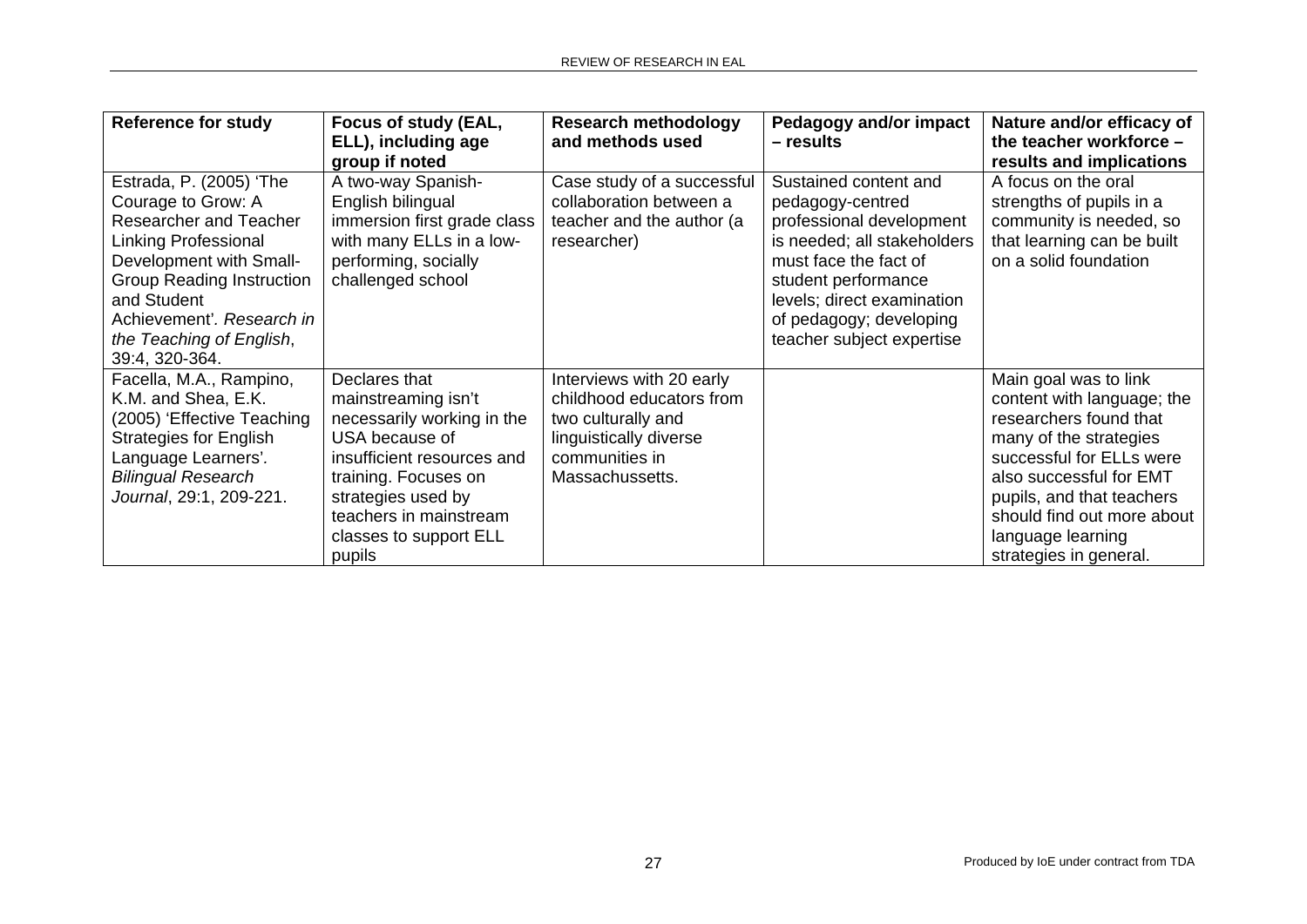| <b>Reference for study</b>    | Focus of study (EAL,<br>ELL), including age | <b>Research methodology</b><br>and methods used | Pedagogy and/or impact<br>– results | Nature and/or efficacy of<br>the teacher workforce - |
|-------------------------------|---------------------------------------------|-------------------------------------------------|-------------------------------------|------------------------------------------------------|
|                               | group if noted                              |                                                 |                                     | results and implications                             |
| Flynn, N. (2007) 'Good        | Focus on year 2 (6-7 year                   | Case studies of three                           |                                     | Common elements in                                   |
| <b>Practice for Pupils</b>    | old) pupils in 2003 and                     | effective teachers of                           |                                     | successful practice                                  |
| Learning English as an        | 2005 in three inner-city                    | literacy, including lesson                      |                                     | emerged: lessons driven                              |
| Additional Language:          | primary schools.                            | observations and                                |                                     | by pupil need; confidence                            |
| <b>Lessons from Effective</b> |                                             | interviews with the                             |                                     | in the teachers in the                               |
| Literacy Teachers in Inner-   |                                             | teachers, their                                 |                                     | teaching of reading and                              |
| City Primary Schools'.        |                                             | headteachers and EAL                            |                                     | writing and excellent                                |
| Journal of Early Childhood    |                                             | advisors                                        |                                     | subject knowledge; they                              |
| Literacy, 7:2, 177-198        |                                             |                                                 |                                     | adapted the prescribed                               |
|                               |                                             |                                                 |                                     | pedagogy for the NLS; a                              |
|                               |                                             |                                                 |                                     | suggestion that good                                 |
|                               |                                             |                                                 |                                     | teachers of EAL literacy                             |
|                               |                                             |                                                 |                                     | are good teachers of                                 |
|                               |                                             |                                                 |                                     | literacy per se                                      |
| Fumoto, H., Hargreaves,       | The study focuses on                        | Focuses on 10 teachers                          | Results showed significant          | Results add support to the                           |
| D.J. and Maxwell, S.          | teachers' perceptions of                    | and their 241 children, of                      | improvement over the                | notion oral communication                            |
| (2007) 'Teachers'             | their relationships with                    | whom 41 were EAL                                | year: EAL students who              | is important in language                             |
| Perceptions of Their          | children who speak                          | speakers. A Student-                            | scored lower on the STRS            | development and teacher-                             |
| Relationships with            | English as an additional                    | <b>Teacher Relationship</b>                     | at the beginning of the             | student relationships; as is                         |
| Children Who Speak            | language in early                           | Scale was employed to                           | school year were much               | sensitivity towards non-                             |
| English as an Additional      | childhood settings, as                      | gauge position.                                 | higher on the scale by the          | verbal expression.                                   |
| Language in Early             | expressed in the title of                   |                                                 | end.                                |                                                      |
| Childhood Settings'.          | the paper.                                  |                                                 |                                     |                                                      |
| Journal of Early Childhood    |                                             |                                                 |                                     |                                                      |
| Research, 5:2, 135-153.       |                                             |                                                 |                                     |                                                      |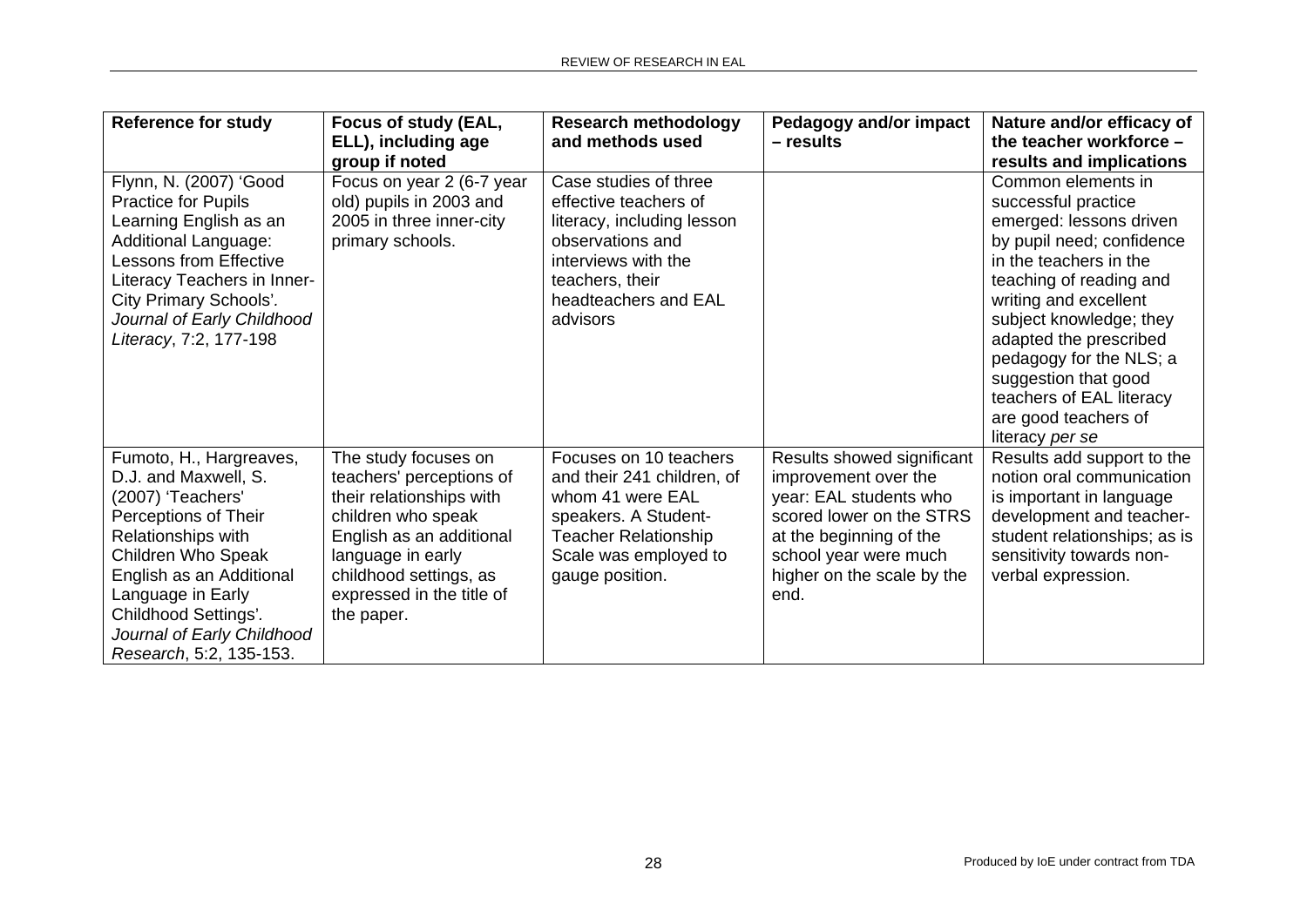| <b>Reference for study</b>                                                                                                                                                                                        | Focus of study (EAL,<br>ELL), including age<br>group if noted                                                                                                                                                                                                                                                                                                                                                                                                                                                | <b>Research methodology</b><br>and methods used                                                                                                                                           | Pedagogy and/or impact<br>– results                                                                                                                                                                                                                                                                                                                                                                                | Nature and/or efficacy of<br>the teacher workforce -<br>results and implications                                                                                                                                                                               |
|-------------------------------------------------------------------------------------------------------------------------------------------------------------------------------------------------------------------|--------------------------------------------------------------------------------------------------------------------------------------------------------------------------------------------------------------------------------------------------------------------------------------------------------------------------------------------------------------------------------------------------------------------------------------------------------------------------------------------------------------|-------------------------------------------------------------------------------------------------------------------------------------------------------------------------------------------|--------------------------------------------------------------------------------------------------------------------------------------------------------------------------------------------------------------------------------------------------------------------------------------------------------------------------------------------------------------------------------------------------------------------|----------------------------------------------------------------------------------------------------------------------------------------------------------------------------------------------------------------------------------------------------------------|
| Gardner, S. (2004) 'Four<br>critical features of teacher-<br>guided reporting in infant<br>science and literacy<br>contexts'. Language and<br>Education, 18:5, 361-78.<br>(abstract only)                         | Gibbons, (1998, 2001a,<br>2002) argues that<br><b>Teacher-Guided Reporting</b><br>(TGR) is a familiar<br>teaching stage with<br>potential for the<br>development of academic<br>registers when there is<br>linguistic task sequencing,<br>significant student<br>initiation, and press on<br>linguistic resources. In<br>exploring the potential of<br>TGR as a formative<br>assessment site for infant<br>EAL, this paper examines<br>Gibbons' claims in the<br>context of science and<br>literacy lessons. | Detailed analysis of three<br>cycles of TGR in one<br>literacy lesson shows an<br>extended linguistic<br>sequencing of tasks, with<br>corresponding sequencing<br>of student initiations. | It suggests that teachers<br>more naturally (i.e. without<br>TGR training) use TGR in<br>experimental science<br>lessons, despite the<br>linguistic sequencing of<br>stages in the literacy<br>activity implemented. As<br>too great a press on<br>linguistic resources may<br>be counterproductive, a<br>fourth critical feature of<br>TGR is suggested relating<br>to deflection and whole-<br>class engagement. | More research is needed<br>to explore this through<br>comparison with TGR in<br>small group work and<br>further investigation of<br>learner perspectives. The<br>lessons to be learnt here<br>are largely pedagogic in<br>relation to formative<br>assessment. |
| Gardner, S. (2006)<br>'Centre-Stage in the<br><b>Instructional Register:</b><br>Partnership Talk in<br>Primary EAL'.<br>International Journal of<br><b>Bilingual Education and</b><br>Bilingualism, 9:4, 476-494. | Characterizes a move<br>from support through<br>collaborative to<br>partnership talk in the<br>classroom                                                                                                                                                                                                                                                                                                                                                                                                     | Draws on Christie's theory<br>of regulative and<br>instructional registers, and<br>looks at one Year 1 Social<br>Studies class. Analyses<br>classroom discourse.                          | Proposes and uses a<br>framework for the analysis<br>of partnership talk.                                                                                                                                                                                                                                                                                                                                          | Sets out the case for full<br>partnership teaching.<br>Through partnership<br>teachers discover and<br>take on the pedagogic and<br>linguistic expertise of the<br>partner.                                                                                    |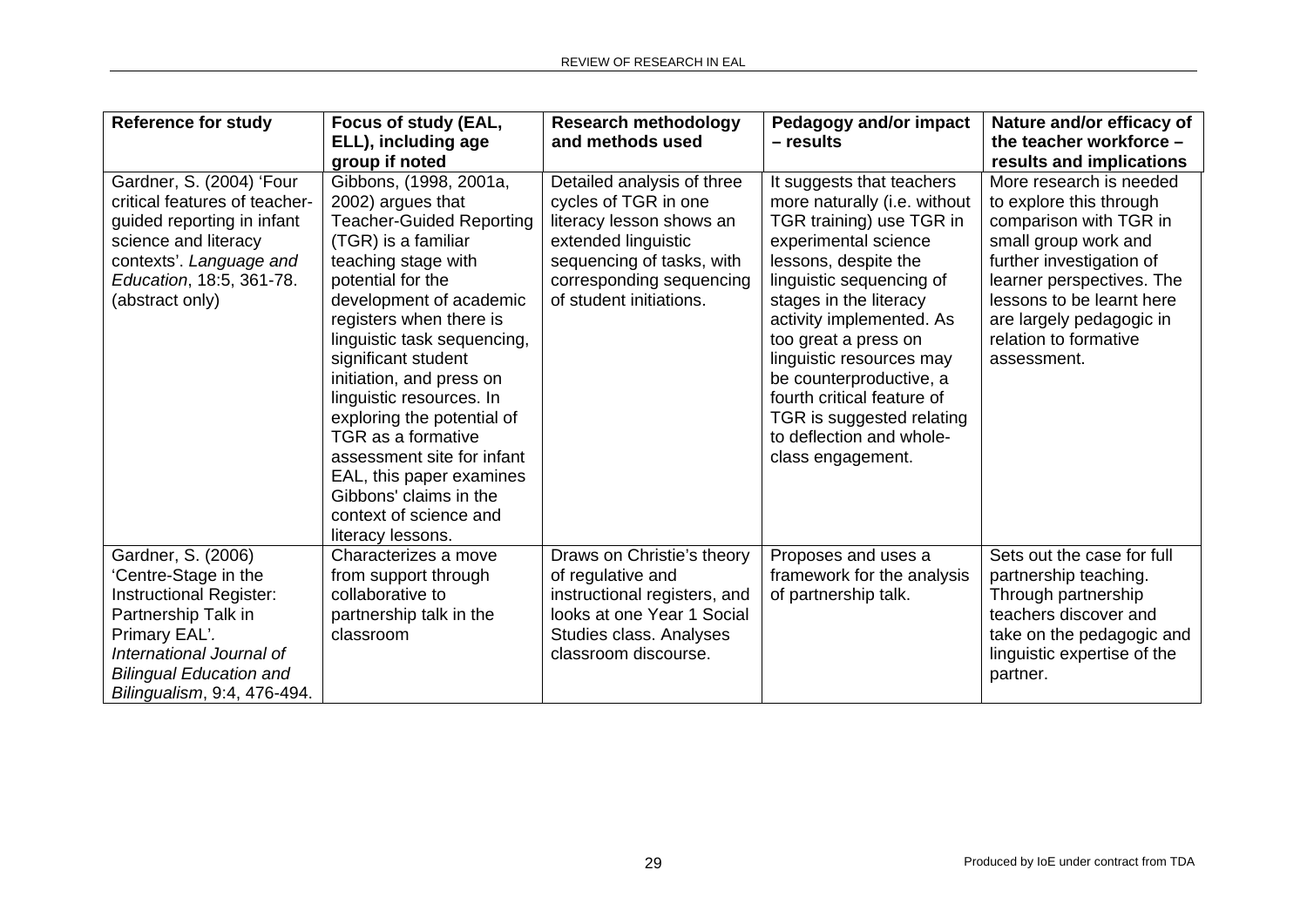| <b>Reference for study</b>                                                                                                                                                                                                                                         | Focus of study (EAL,<br>ELL), including age                                                                                                                                    | <b>Research methodology</b><br>and methods used                                                                                                                                                                                      | Pedagogy and/or impact<br>- results                                                                                                                                                                                                                                                                                                                                                      | Nature and/or efficacy of<br>the teacher workforce -                                                                                                                                                                                                         |
|--------------------------------------------------------------------------------------------------------------------------------------------------------------------------------------------------------------------------------------------------------------------|--------------------------------------------------------------------------------------------------------------------------------------------------------------------------------|--------------------------------------------------------------------------------------------------------------------------------------------------------------------------------------------------------------------------------------|------------------------------------------------------------------------------------------------------------------------------------------------------------------------------------------------------------------------------------------------------------------------------------------------------------------------------------------------------------------------------------------|--------------------------------------------------------------------------------------------------------------------------------------------------------------------------------------------------------------------------------------------------------------|
|                                                                                                                                                                                                                                                                    | group if noted                                                                                                                                                                 |                                                                                                                                                                                                                                      |                                                                                                                                                                                                                                                                                                                                                                                          | results and implications                                                                                                                                                                                                                                     |
| Gardner, S. and P. Rea-<br>Dickins, (2001)<br>'Conglomeration or<br><b>Chameleon? Teachers'</b><br>Representations of<br>Language in the<br><b>Assessment of Learners</b><br>with English as an<br>Additional Language'.<br>Language Awareness,<br>10:2-3, 161-77. | Investigates teacher<br>representations of<br>language in relation to<br>assessment contexts -<br>part of research into the<br>language assessment of<br>5-7 year olds in EAL. | Interviews with teachers;<br>transcripts of lessons and<br>classroom-based<br>assessments; formal<br>written profiles of<br>children's language<br>development and<br>assessment; analysis of<br>curriculum and policy<br>documents. | No clear results as such;<br>the limitations of the study,<br>as an exploratory, pilot-<br>like piece of research, are<br>acknowledged.                                                                                                                                                                                                                                                  | Concludes that teachers<br>are more chameleon-like<br>than operating with a<br>conglomeration of models;<br>and that a framework<br>needs to be developed to<br>make sense of language<br>development and<br>assessment in EAL within<br>language education. |
| Gersten, R. and Baker, S.<br>(2000) 'What We Know<br>about Effective<br><b>Instructional Practices for</b><br>English Language<br>Learners'. Exceptional<br>Children, 66:4, 454-70.                                                                                | Investigates the<br>knowledge base for<br>effective instruction for<br>ELLs in elementary and<br>middle school grades                                                          | Research synthesis (9<br>intervention studies and<br>15 descriptive studies)<br>using a 'qualitative<br>multivocal method':<br>interviews with<br>professional educators<br>and researchers around<br>the USA in five groups         | The knowledge base is<br>"highly fragmented" with<br>conceptual differences<br>among scholars and<br>researchers. But themes<br>emerged, including the<br>merging of English-<br>language content with<br>content-area learning; the<br>close relationship between<br>promising approaches and<br>a knowledge base on<br>effective teaching; and<br>confusion about oral<br>language use | Implications include a<br>need for more intervention<br>studies, especially for<br>those with learning<br>difficulties. Implications for<br>policy and practice are not<br>clear.                                                                            |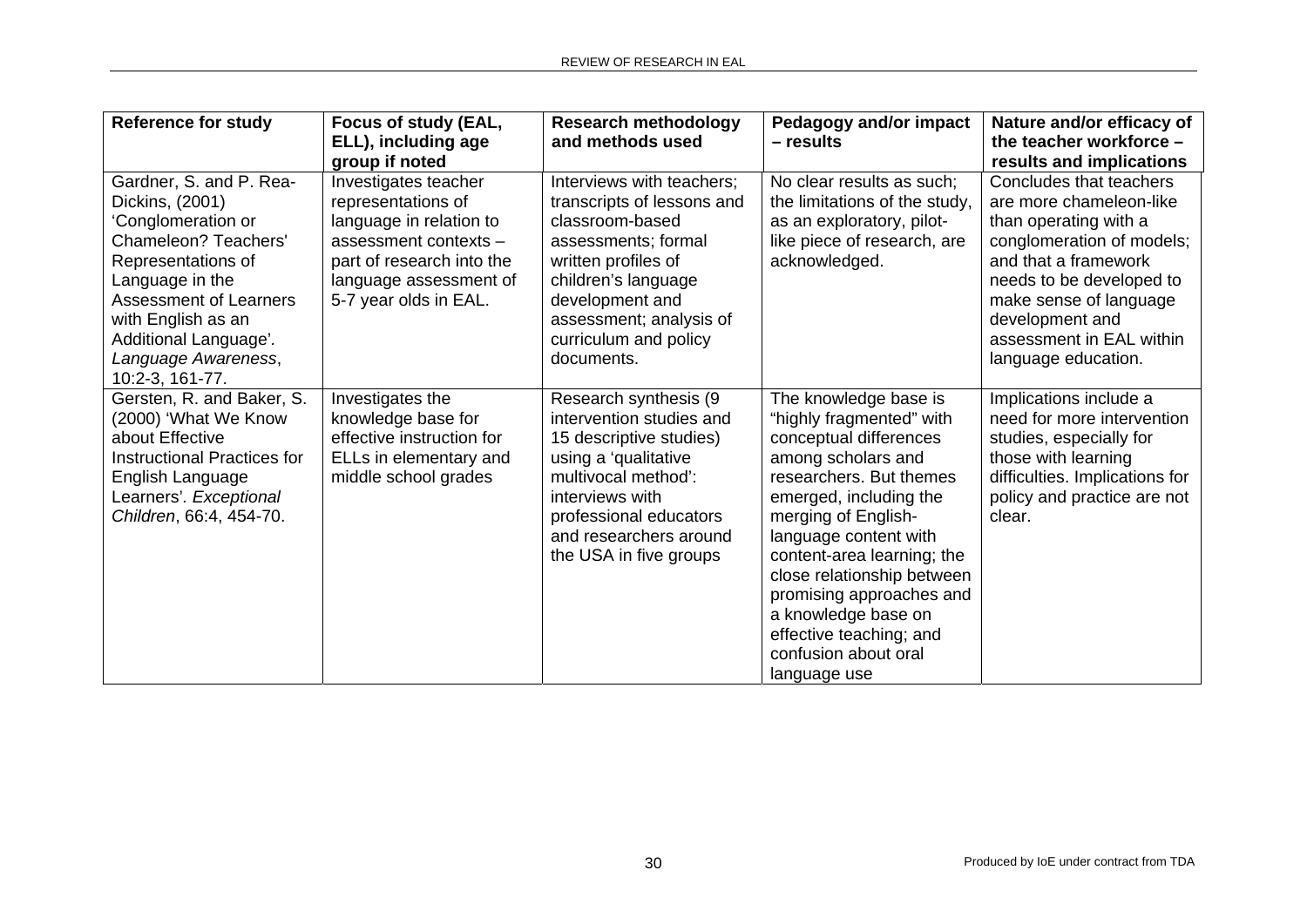| <b>Reference for study</b>                                                                                                                                                                                                                         | Focus of study (EAL,<br>ELL), including age<br>group if noted                                                                                                                                                                                                                                                                                                                                                             | <b>Research methodology</b><br>and methods used                                                                                                                                                                                                               | Pedagogy and/or impact<br>- results                                                                                                                                                                                | Nature and/or efficacy of<br>the teacher workforce -<br>results and implications                                                                                                                                                                                              |
|----------------------------------------------------------------------------------------------------------------------------------------------------------------------------------------------------------------------------------------------------|---------------------------------------------------------------------------------------------------------------------------------------------------------------------------------------------------------------------------------------------------------------------------------------------------------------------------------------------------------------------------------------------------------------------------|---------------------------------------------------------------------------------------------------------------------------------------------------------------------------------------------------------------------------------------------------------------|--------------------------------------------------------------------------------------------------------------------------------------------------------------------------------------------------------------------|-------------------------------------------------------------------------------------------------------------------------------------------------------------------------------------------------------------------------------------------------------------------------------|
| Guo, Y. and Mohan, B.<br>(2008) 'ESL parents and<br>teachers: towards<br>dialogue'. Language and<br>Education, 22:1, 17-33.<br>(abstract only)                                                                                                     | Conflict and<br>miscommunication<br>between English as a<br>Second Language (ESL)<br>parents and teachers has<br>had a major impact on<br>educational policy, but few<br>empirical studies examine<br>it as discourse. This study<br>examines communication<br>between ESL parents and<br>high school ESL teachers<br>in a 'Parents' Night' (PN)<br>event organised to<br>increase understanding of<br>the ESL programme. | It examines an<br>intercultural<br>communication view and a<br>'dialogue across<br>differences' view, using a<br>more comprehensive<br>systemic functional<br>linguistics view to describe<br>the discourse of the event<br>and locate it in its<br>contexts. | It explores explanations<br>for a conflict that occurred.<br>draws implications about<br>the role of each view and<br>considers prospects for<br>the future development of<br>ESL parent-teacher<br>communication. | The need for parents and<br>teachers to work together<br>on a common concern: the<br>achievement of ELL<br>students in mainstream<br>classes.                                                                                                                                 |
| Hite, C.E. and Evans, L.S.<br>(2006) 'Mainstream first-<br>grade teachers'<br>understanding of<br>strategies for<br>accommodating the needs<br>of English language<br>learners'. In Teacher<br><b>Education Quarterly,</b><br>spring 2006, 89-110. | What do teachers<br>understand about how to<br>assist ELLs in gaining<br>language, literacy and<br>content knowledge?                                                                                                                                                                                                                                                                                                     | Examines how 22<br>teachers at one grade<br>level perceived the use of<br>three instructional<br>strategies. Uses surveys<br>(22) and interviews (19) in<br>rural and urban settiungs.                                                                        | Six categories emerged<br>from the data: adjustment<br>of teaching approach;<br>modifications issues;<br>parent interactions; affect<br>and classroom philosophy;<br>peers as teachers; and<br>use of L1           | Three major conclusions/<br>implications:<br>i) strategies for<br>mainstream students are<br>compatible with those for<br>ELL students; ii) high<br>expectations of ELLs is<br>important and iii) student-<br>student interaction is<br>important for language<br>development |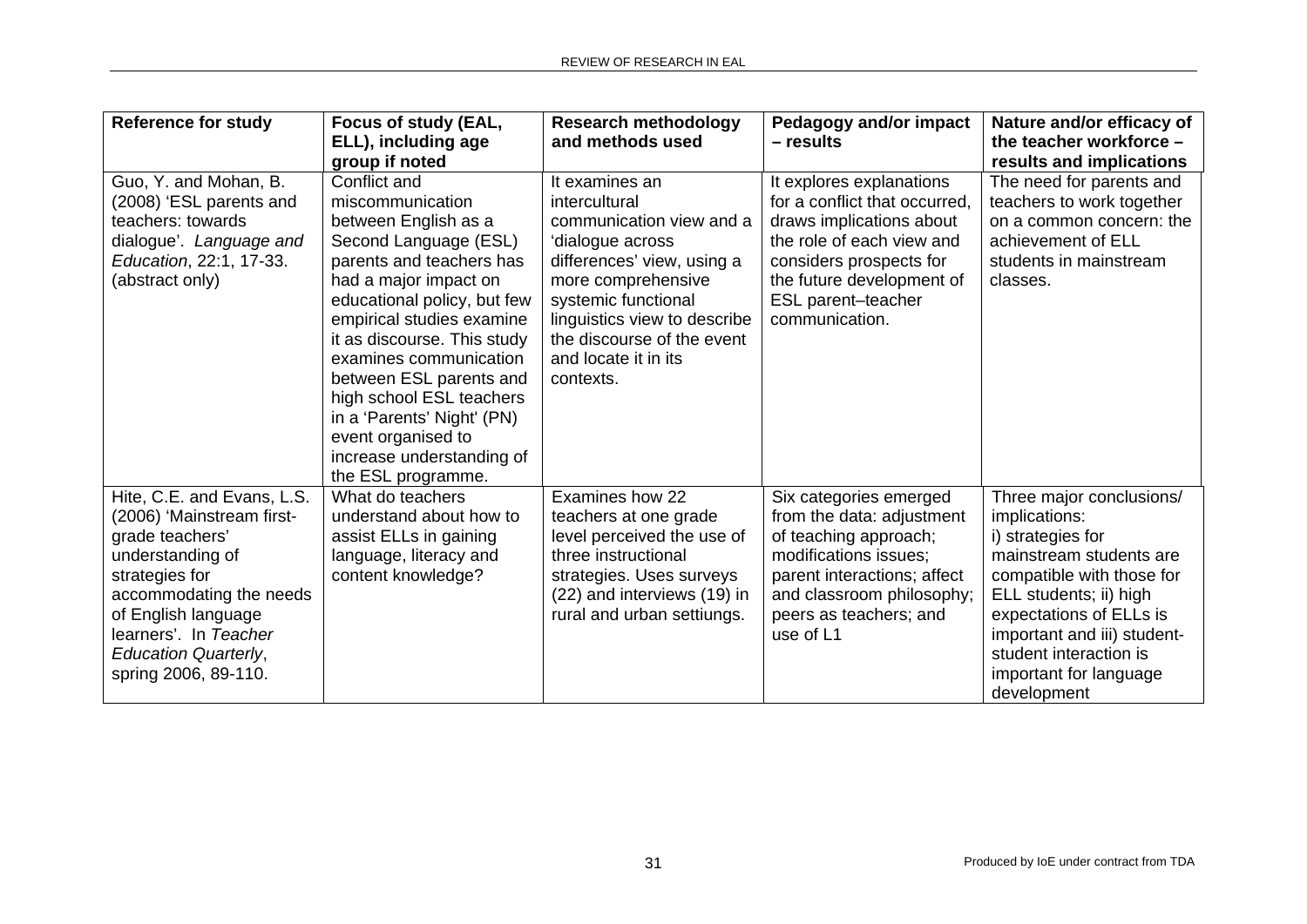| <b>Reference for study</b>                                                                                                                                                                                                                                                                                                    | Focus of study (EAL,<br>ELL), including age<br>group if noted                                                                                                                    | <b>Research methodology</b><br>and methods used                                                                                                                                                                                                  | Pedagogy and/or impact<br>$-$ results                                                                              | Nature and/or efficacy of<br>the teacher workforce -<br>results and implications                                                                                                                                                                                                               |
|-------------------------------------------------------------------------------------------------------------------------------------------------------------------------------------------------------------------------------------------------------------------------------------------------------------------------------|----------------------------------------------------------------------------------------------------------------------------------------------------------------------------------|--------------------------------------------------------------------------------------------------------------------------------------------------------------------------------------------------------------------------------------------------|--------------------------------------------------------------------------------------------------------------------|------------------------------------------------------------------------------------------------------------------------------------------------------------------------------------------------------------------------------------------------------------------------------------------------|
| Karabenick, S.A. and<br>Noda, P.A.C. (2004)<br>'Professional Development<br>Implications of Teachers'<br><b>Beliefs and Attitudes</b><br>toward English Language<br>Learners'. Bilingual<br>Research Journal, 28:1,<br>55-75.                                                                                                 | Focuses on similarities<br>and differences in teacher<br>attitudes towards ELLs,<br>bilingualism and bilingual<br>education.                                                     | Researchers surveyed<br>729 teachers in one<br>Midwestern suburban<br>district with a recent<br>history of immigration<br>about their attitudes,<br>beliefs, practices and<br>needs.                                                             | In general, teachers held<br>positive attitudes towards<br>ELLs, bilingualism and<br>bilingual education.          | Pervasive need for<br>professional development<br>and training: specifically,<br>cultural awareness and<br>second language learning<br>theory are required.<br>Integration with<br>assessment (of EAL)<br>policies and practice<br>essential, as are parental<br>and community<br>involvement. |
| Kenner, C. (2004)<br><b>Becoming Biliterate: young</b><br>children learning different<br>writing systems. Stoke-on-<br><b>Trent: Trentham Books.</b>                                                                                                                                                                          | A focus on biliteracy in the<br>early years                                                                                                                                      | Based on a research<br>project with Gunther Kress<br>et al.                                                                                                                                                                                      |                                                                                                                    | Encourages biliteracy from<br>an early age. "As many<br>children as possible<br>should have the<br>opportunity to speak and<br>write in different<br>languages".                                                                                                                               |
| Kotler, A., Wegerif, R. and<br>LeVoi, M. (2001) 'Oracy<br>and the educational<br>achievement of pupils with<br>English as an additional<br>language: The impact of<br>bringing "talking partners"<br>into Bradford schools'.<br>International Journal of<br><b>Bilingual Education and</b><br>Bilingualism, 4:6, 403-<br>419. | Hypothesis is that<br>underperformance of EAL<br>students results from a<br>mismatch between<br>registers used at home<br>and those assumed in<br>education. Bradford-<br>based. | Method involved providing<br>trained 'talking partners'<br>for those EAL pupils<br>identified as needing help.<br>64 pupils aged between 5<br>and 8 were selected, and<br>their progress compared<br>with a control group in<br>similar schools. | Extra sessions made a<br>difference to spoken<br>English and thus to<br>engagement in schooling<br>more generally. | Developing registers<br>specific to academic<br>success is an important<br>element in language<br>education for EAL<br>learners.                                                                                                                                                               |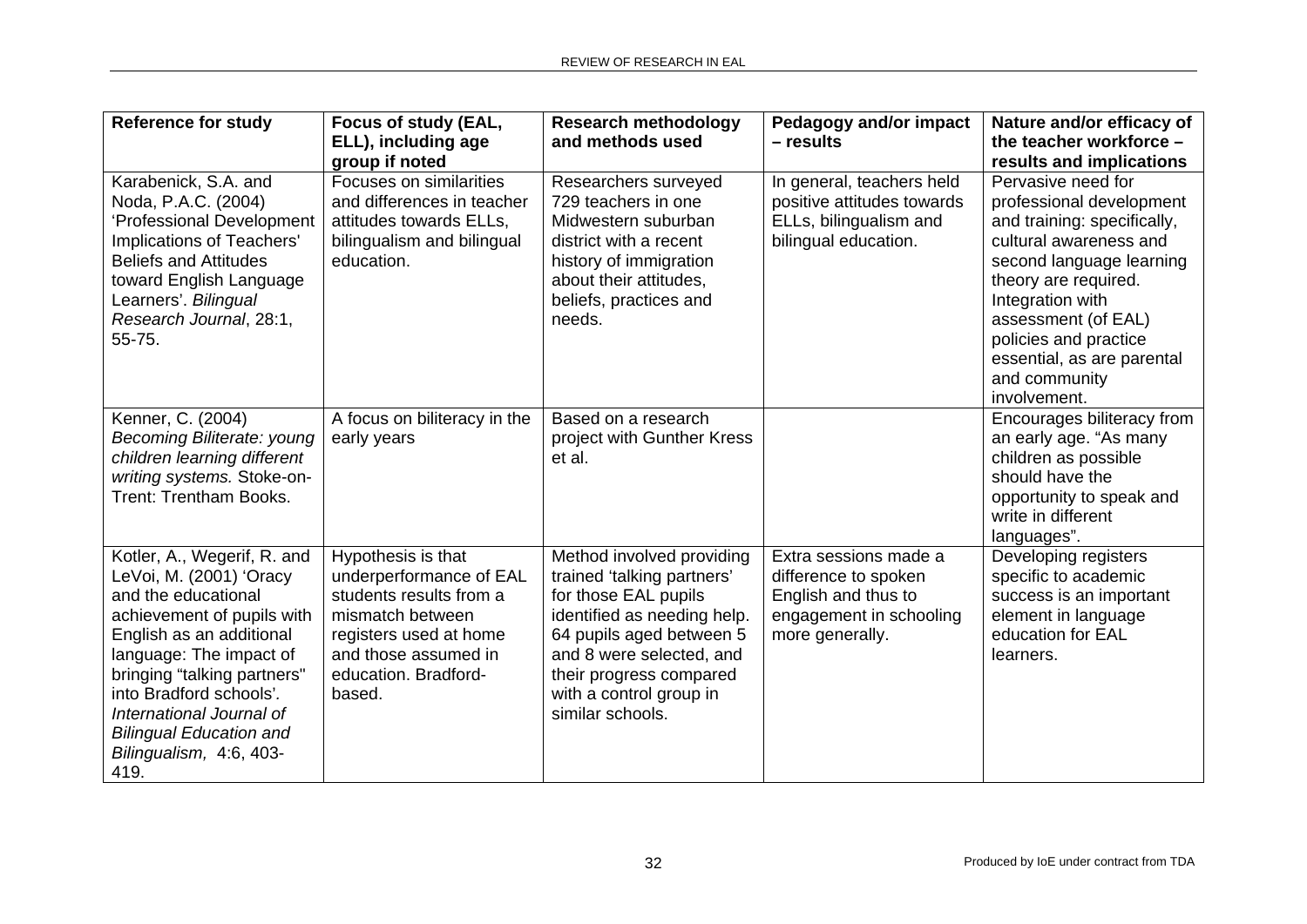| <b>Reference for study</b>   | Focus of study (EAL,       | <b>Research methodology</b> | Pedagogy and/or impact | Nature and/or efficacy of     |
|------------------------------|----------------------------|-----------------------------|------------------------|-------------------------------|
|                              | ELL), including age        | and methods used            | – results              | the teacher workforce $-$     |
|                              | group if noted             |                             |                        | results and implications      |
| Layton, C.A. and Lock,       | Examines the effect of     | Controlled trial (possibly  |                        | Explicit training in the      |
| R.H. (2002) 'Sensitizing     | training on teachers'      | randomised - unclear)       |                        | differences between           |
| teachers to English          | sensitivity to specific    | using an intervention in    |                        | students who are ELLs         |
| language learner             | critical evaluation        | the form of training        |                        | and those who are ELLs        |
| evaluation procedures for    | procedures useful in       | materials                   |                        | with learning disabilities is |
| students with learning       | distinguishing the subtle  |                             |                        | important.                    |
| disabilities'. In Teacher    | differences between        |                             |                        |                               |
| <b>Education and Special</b> | students who are ELLs      |                             |                        |                               |
| Education, 25:4, 362-7.      | and those who are ELLs     |                             |                        |                               |
|                              | with learning disabilities |                             |                        |                               |
| Leung, C. and Creese, A.     | Focuses on notions of      | Two sets of teacher         |                        | Need for a knowledge          |
| (2008) 'Professional         | linguistic difference and  | interview discourse data.   |                        | base for EAL rather than      |
| issues in working with       | their place in mainstream  |                             |                        | just 'sensitive encounters'.  |
| ethno-linguistic difference: | classrooms; and on the     |                             |                        | Also a need for a close       |
| inclusive policy in          | conceptualisation of EAL   |                             |                        | look at policy and practice,  |
| practice'. In Murray, D.E.   | and its perceived impact   |                             |                        | in particular how policy is   |
| (ed.) (2008) Planning        | on students' intellectual  |                             |                        | implemented in local          |
| Change, Changing Plans:      | development.               |                             |                        | responses.                    |
| innovations in second        |                            |                             |                        |                               |
| language teaching. Ann       |                            |                             |                        |                               |
| Arbor: The University of     |                            |                             |                        |                               |
| Michigan Press.              |                            |                             |                        |                               |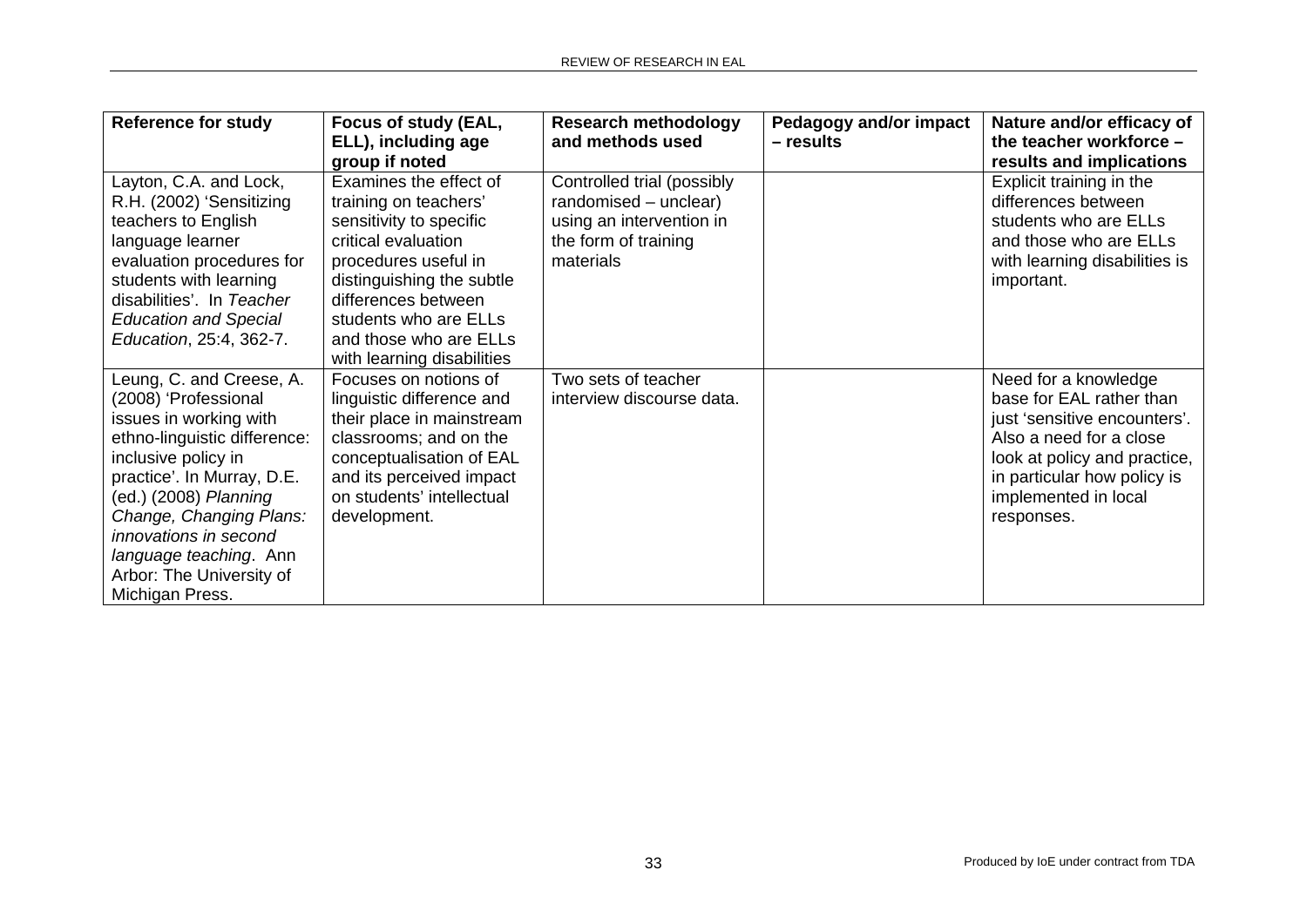| <b>Reference for study</b>                                                                                                                                                                                                                                       | Focus of study (EAL,<br>ELL), including age<br>group if noted                                                    | <b>Research methodology</b><br>and methods used              | Pedagogy and/or impact<br>- results                                                                                                                    | Nature and/or efficacy of<br>the teacher workforce -<br>results and implications                                                                                                                                                                                                                     |
|------------------------------------------------------------------------------------------------------------------------------------------------------------------------------------------------------------------------------------------------------------------|------------------------------------------------------------------------------------------------------------------|--------------------------------------------------------------|--------------------------------------------------------------------------------------------------------------------------------------------------------|------------------------------------------------------------------------------------------------------------------------------------------------------------------------------------------------------------------------------------------------------------------------------------------------------|
| Leung, C. and Rea-<br>Dickins, P. (2007)<br>'Teacher assessment as<br>policy instrument:<br>contradictions and<br>capacities'. In Language<br>Assessment Quarterly,<br>$4:1, 6-36.$                                                                              | Critique of assessment<br>policy, arguing that policy<br>is uninterested in technical<br>and educational issues. | Critique supported by<br>research                            | Narrow focus of current<br>assessment regime does<br>not do justice to the range<br>of capabilities needed in<br>English as an additional<br>language. | Urgent need to clarify<br>distinctions between<br>summative and formative<br>assessment, and between<br>assessment for English<br>and assessment for EAL.<br>Also a need for clarity<br>between a grammar-<br>based view of English and<br>a cross-curriculum and<br>communication-oriented<br>view. |
| Low, G. and Beverton, S.<br>(2004) 'ICT, literacy<br>learning and ESL<br>learners'. In Andrews, R.<br>(ed.) (2004) The Impact of<br><b>ICT on Literacy Education</b><br>London: Routledge, 91-<br>123.                                                           | Systematic review of the<br>international research<br>literature on ICT, literacy<br>learning and ESL learners   | <b>EPPI-Centre based</b><br>systematic review<br>methodology |                                                                                                                                                        | Provides useful<br>clarification of terms EAL,<br>ESL, EFL, bilingualism<br>etc., and argues for further<br>clarity in this field. As the<br>foci of the chapter and<br>book are on the impact of<br>ICT, the rest of the chapter<br>is less relevant to the<br>present study.                       |
| Mehmedbegovic, D.<br>(2007) "Miss, who needs<br>the language of<br>immigrants?" London's<br>multilingual schools'. In<br>Brighouse, T. and Fullick,<br>L. (eds) (2007) Education<br>in a Global City: essays<br>from London London: IOE<br>Publications, 221-52. | Policy and data review of<br>period, largely from 2000,<br>on language diversity in<br>London schools            | Policy and data review                                       |                                                                                                                                                        | A move towards<br>plurilingualism, based on<br>the rich variety of<br>languages in London<br>schools - but with<br>implications for national<br>policy.                                                                                                                                              |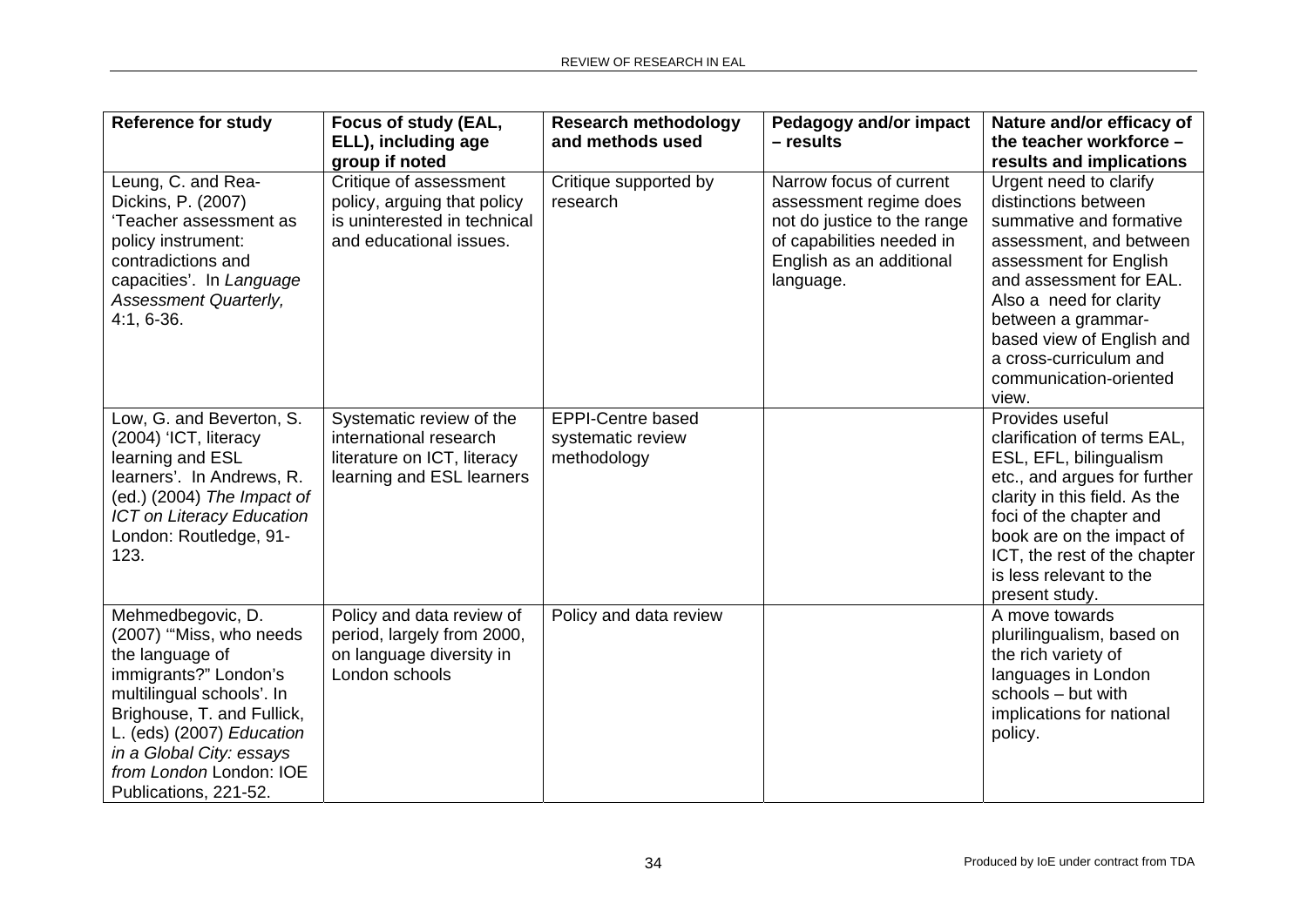| <b>Reference for study</b>                                                                                                                                                                                | Focus of study (EAL,<br>ELL), including age                                                                                                                                     | <b>Research methodology</b><br>and methods used                                                                                                                                                                                                                                                                                                                                              | <b>Pedagogy and/or impact</b><br>- results                                                                                                                                                                                                                                                                                                                                                   | Nature and/or efficacy of<br>the teacher workforce -                                                                                                                                                                                                                                                                                                                                                                                                                                       |
|-----------------------------------------------------------------------------------------------------------------------------------------------------------------------------------------------------------|---------------------------------------------------------------------------------------------------------------------------------------------------------------------------------|----------------------------------------------------------------------------------------------------------------------------------------------------------------------------------------------------------------------------------------------------------------------------------------------------------------------------------------------------------------------------------------------|----------------------------------------------------------------------------------------------------------------------------------------------------------------------------------------------------------------------------------------------------------------------------------------------------------------------------------------------------------------------------------------------|--------------------------------------------------------------------------------------------------------------------------------------------------------------------------------------------------------------------------------------------------------------------------------------------------------------------------------------------------------------------------------------------------------------------------------------------------------------------------------------------|
| Mickan, P. (2007) 'Doing<br>science and home<br>economics: curriculum<br>socialisation of new<br>arrivals in Australia'.<br>Language and Education,<br>21:2, 107-23. (abstract<br>only)                   | group if noted<br>This paper describes<br>subject-specific teachers<br>working with non-English-<br>speaking immigrant<br>students in a secondary<br>school in South Australia. | It examines teachers'<br>subject discourses as<br>opportunities for students'<br>apprenticeship into the<br>practices of two secondary<br>school curriculum<br>subjects, science and<br>home economics. The<br>focus of this paper is on<br>the way teachers'<br>practices and discourses<br>constructed specific<br>cultural domains of the<br>school curriculum for<br>immigrant students. | In class, students<br>experienced language in<br>context, which served the<br>social purposes of their<br>community of practice.<br>Teachers and students<br>carried out practices of<br>science and home<br>economics with distinctive<br>spoken and written<br>discourses, which were<br>linked with material and<br>behavioural semiotic<br>resources in the<br>processes of instruction. | results and implications<br>The study proposes that<br>through their involvement<br>in the social practices of<br>content subjects,<br>newcomers experience<br>and are apprenticed into<br>selected discourses for<br>cultural participation in<br>education. The study<br>suggests that for new<br>arrivals or immigrants, the<br>curriculum experiences<br>are engagements with<br>cultural practices, which<br>constitute part of their<br>socialisation into new<br>cultural contexts. |
| Murakami, C. (2008)<br>'Everybody is just fumbling<br>along: an investigation of<br>views regarding EAL<br>training and support<br>provisions in a rural area'.<br>Language and Education,<br>4, 265-282. | Focuses on EAL primary<br>school provision in a rural<br>area in England that has<br>experienced recent<br>immigration                                                          | 23 semi-structured and<br>unstructured interviews<br>with those involved in EAL<br>teacher education                                                                                                                                                                                                                                                                                         | Neglect of EAL training,<br>especially in those<br>geographical areas where<br>it is perceived that there is<br>no 'need'. Teachers<br>expected to 'learn on the<br>job'.                                                                                                                                                                                                                    | The diffused nature of<br>CPD is a problem. A range<br>of nationally accredited PD<br>courses must be<br>developed; resources<br>must be improved; and a<br>highly classified EAL<br>framework for teachers<br>development is needed.                                                                                                                                                                                                                                                      |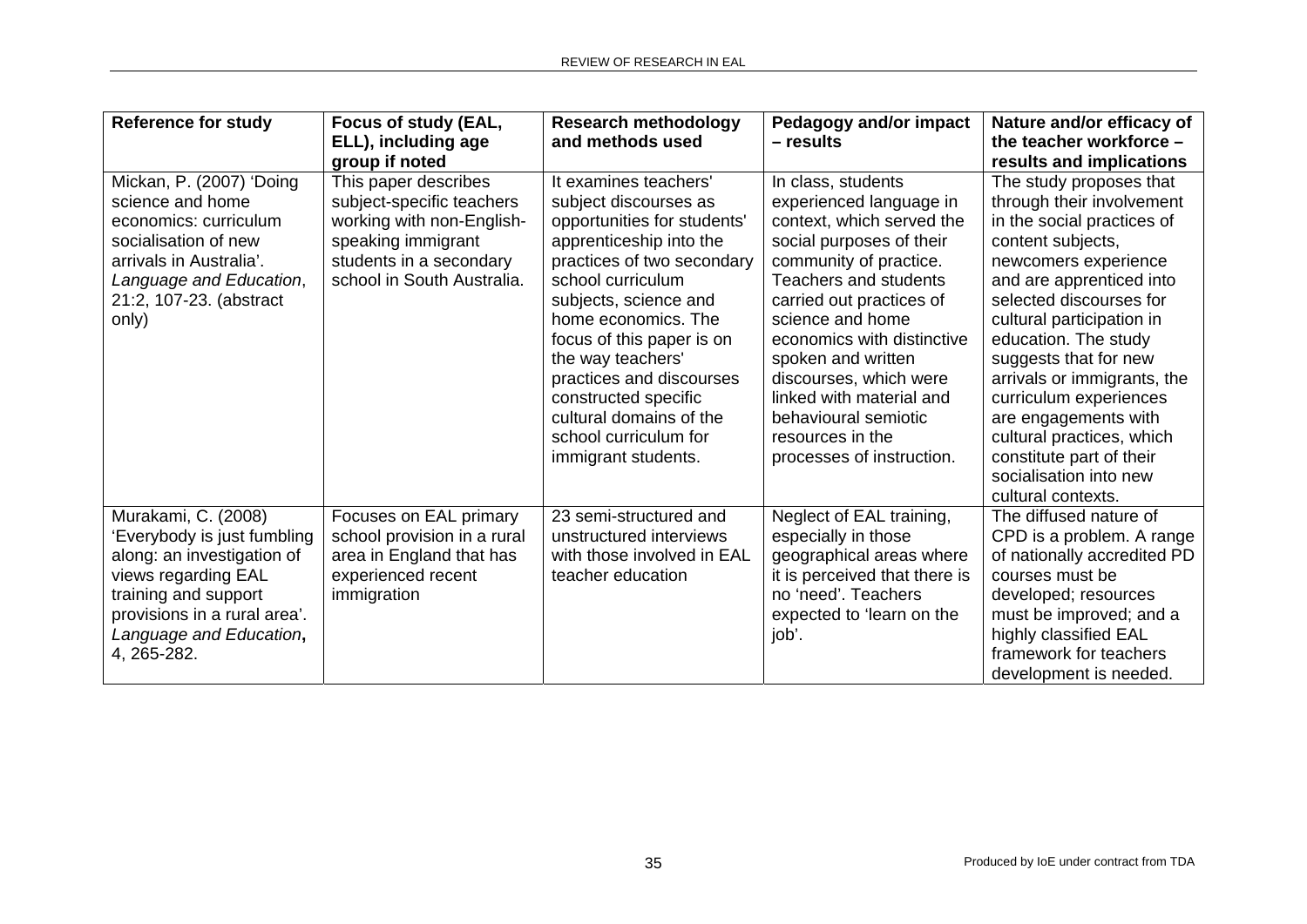| <b>Reference for study</b>                                                                                                                                                                                                                 | Focus of study (EAL,<br>ELL), including age<br>group if noted                                                                                                                          | <b>Research methodology</b><br>and methods used                                                                                                       | Pedagogy and/or impact<br>$-$ results                                                                                                                                                                                                                                                    | Nature and/or efficacy of<br>the teacher workforce -<br>results and implications                                                                                                                                                                                                                                                          |
|--------------------------------------------------------------------------------------------------------------------------------------------------------------------------------------------------------------------------------------------|----------------------------------------------------------------------------------------------------------------------------------------------------------------------------------------|-------------------------------------------------------------------------------------------------------------------------------------------------------|------------------------------------------------------------------------------------------------------------------------------------------------------------------------------------------------------------------------------------------------------------------------------------------|-------------------------------------------------------------------------------------------------------------------------------------------------------------------------------------------------------------------------------------------------------------------------------------------------------------------------------------------|
| Olson, C.B. and R. Land,<br>(2007) 'A Cognitive<br>Strategies Approach to<br><b>Reading and Writing</b><br>Instruction for English<br>Language Learners in<br>Secondary School'.<br>Research in the Teaching<br>of English, 41:3, 269-303. | <b>California Writing Project</b><br>in partnership with a<br>district where 93% of the<br>students were ELLs.<br>Purpose of study was to<br>examine reading and<br>writing practices. | Over an 8 year period, a<br>relatively stable group of<br>55 secondary teachers<br>engaged in ongoing CPD<br>in cognitive strategies<br>were studied. | Students (n=2000)<br>receiving cognitive<br>strategies instruction<br>significantly outgained<br>peers for 7 consecutive<br>years.                                                                                                                                                       | Findings "reinforce the<br>importance of having high<br>expectations for ELLs;<br>exposing them to [a]<br>rigorous language arts<br>curriculum; explicitly<br>teaching cognitive<br>strategies to help them<br>read and write about<br>challenging texts; and<br>involving students as<br>partners in a community of<br>learning" (p269). |
| Paneque, O.M. and<br>Barbetta, P.M. (2006) 'A<br><b>Study of Teacher Efficacy</b><br>of Special Education<br><b>Teachers of English</b><br>Language Learners with<br>Disabilities'. Bilingual<br>Research Journal, 30:1,<br>171-193.       | Examines efficacy of<br>special education teachers<br>of ELLs                                                                                                                          | Survey of 202 special<br>education elementary<br>school teachers                                                                                      | No significant differences<br>were found for teacher<br>preparation, years of<br>service or socio-economic<br>status of students; but<br>language capability in<br>students correlated with<br>teacher perceptions of<br>self-efficacy, where<br>teachers also spoke those<br>languages. | It is advantageous to be<br>proficient in the languages<br>of the students you teach;<br>teachers who have such<br>proficiency perceived<br>themselves to be more<br>efficacious.                                                                                                                                                         |
| Parke, T., et al. (2002)<br>'Revealing invisible<br>worlds: Connecting the<br>mainstream with bilingual<br>children's home and<br>community learning'.<br>Journal of Early Childhood<br>Literacy, 2:2, 195-220.                            | Focus on the positive<br>capacities of bilingual<br>pupils in the early years.                                                                                                         | A series of case studies<br>based on different but<br>related projects; the article<br>represents a distillation of<br>views.                         | If teachers focus only on<br>young bilinguals'<br>performance in English,<br>they are unlikely to<br>appreciate the full range of<br>their capacities, especially<br>in terms of their<br>plurilinguistic capacity.                                                                      | A call for recognition of the<br>range of languages that<br>bilingual pupils bring to<br>learning inside and outside<br>the classroom.                                                                                                                                                                                                    |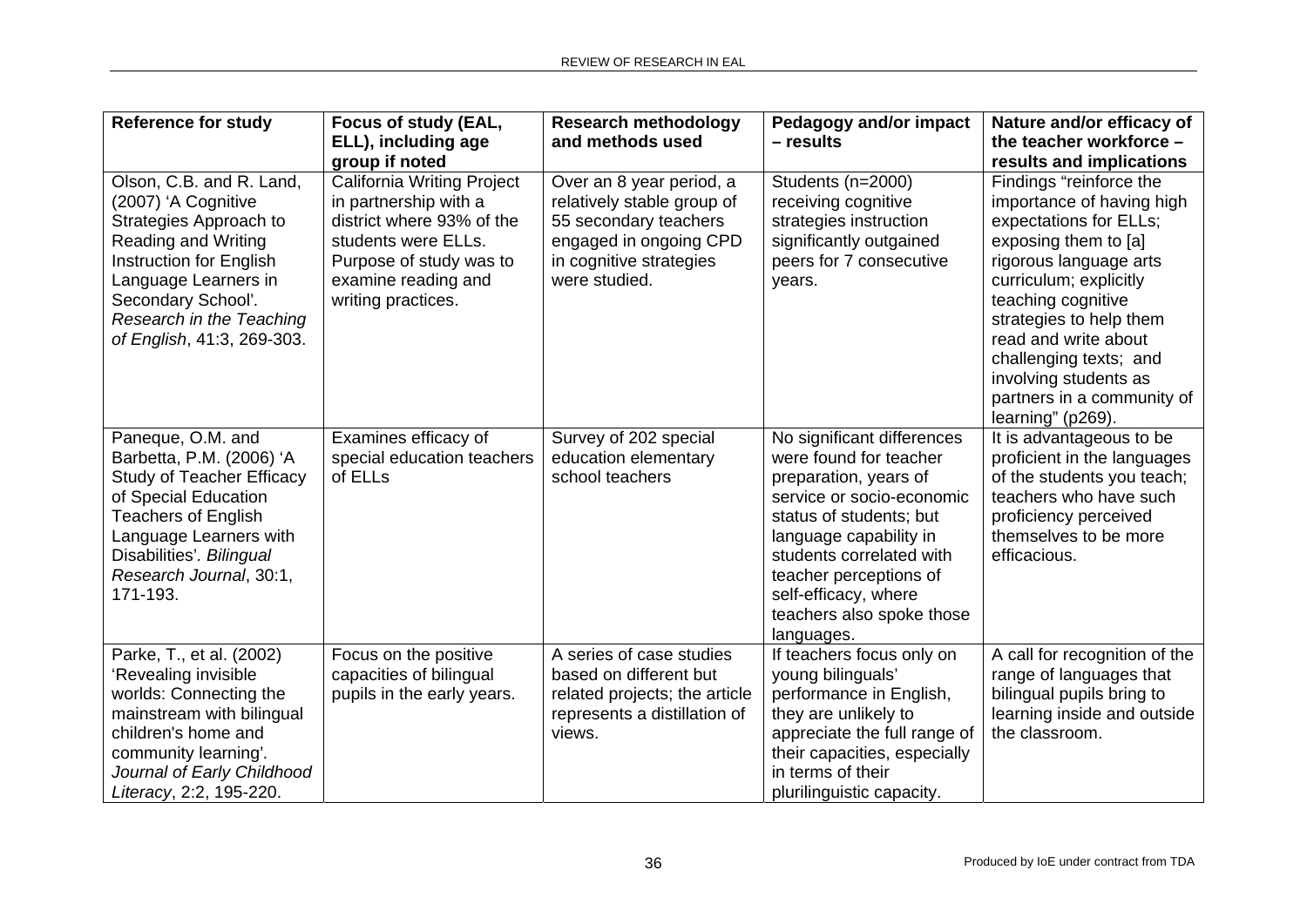| <b>Reference for study</b>                                                                                                                                                                        | Focus of study (EAL,<br>ELL), including age<br>group if noted                                                                                                              | <b>Research methodology</b><br>and methods used                                                                                                                                                           | <b>Pedagogy and/or impact</b><br>- results                                                                                                                                                                                                                      | Nature and/or efficacy of<br>the teacher workforce -<br>results and implications                                                                                                                           |
|---------------------------------------------------------------------------------------------------------------------------------------------------------------------------------------------------|----------------------------------------------------------------------------------------------------------------------------------------------------------------------------|-----------------------------------------------------------------------------------------------------------------------------------------------------------------------------------------------------------|-----------------------------------------------------------------------------------------------------------------------------------------------------------------------------------------------------------------------------------------------------------------|------------------------------------------------------------------------------------------------------------------------------------------------------------------------------------------------------------|
| Purdy, J. (2008) 'Inviting<br>Conversation: Meaningful<br>Talk about Texts for<br>English Language<br>Learners'. Literacy, 42:1,<br>44-51.                                                        | Investigation of dialogues<br>between ELLs, native<br>speaking children and a<br>teacher in an urban grade<br>3 Canadian class. Socially<br>situated learning<br>approach. | Small-scale class-based<br>case study, with open<br>coding of transcribed<br>conversations. Results<br>generated from coding.                                                                             | ELL children benefited<br>most, with shaping and<br>extending of their<br>discourses and co-<br>construction of meaning.                                                                                                                                        | Four strategies emerged<br>that seemed particularly<br>helpful: questioning,<br>teaching vocabulary,<br>engaging in collaborative<br>talk and recognizing<br>cultural identity.                            |
| Rea-Dickins, P. (2001)<br>'Mirror, Mirror on the Wall:<br>Identifying Processes of<br>Classroom Assessment'.<br>Language Testing, 18:4,<br>429-62.                                                | Focuses on classroom<br>assessment in an EAL<br>school context-<br>particularly formative<br>assessment                                                                    | Using the notion of the<br>'assessment cycle' as a<br>starting point, it employs<br>teacher interviews,<br>classroom observation,<br>video and audio<br>recordings of learners and<br>lesson transcripts. | Traces different stages in<br>the teacher assessment<br>process and posits a<br>model for the analysis of<br>teacher decision-making<br>for the purposes of<br>assessment.                                                                                      | Asks questions at the end,<br>including 'Are teachers in<br>an EAL context able to<br>distinguish between a<br>language learning need, a<br>special educational need<br>and a curriculum content<br>need?' |
| Rea-Dickins, P. (2006)<br>'Currents and eddies in<br>the discourse of<br>assessment: a learning-<br>focused interpretation'.<br>International Journal of<br>Applied Linguistics, 16:2,<br>163-188 | Explores processes of<br>classroom assessment in<br>an EAL context at the<br>interface of assessment<br>practices and second<br>language acquisition.                      | Transcripts of teacher-<br>learner interactions are the<br>basis for an analysis of<br>teacher feedback, learner-<br>responses to this<br>feedback, as well as<br>learner-initiated talk.                 | There are different teacher<br>orientations within<br>assessment; there is<br>potential for assessment<br>dialogues as part of<br>language learning. The<br>paper questions whether<br>learners are aware of<br>assessment practices<br>embedded into learning. | Implications are that<br>teachers need to be more<br>sensitive to the potential<br>for learning that is<br>embedded in assessment<br>practices, whether<br>formative or summative.                         |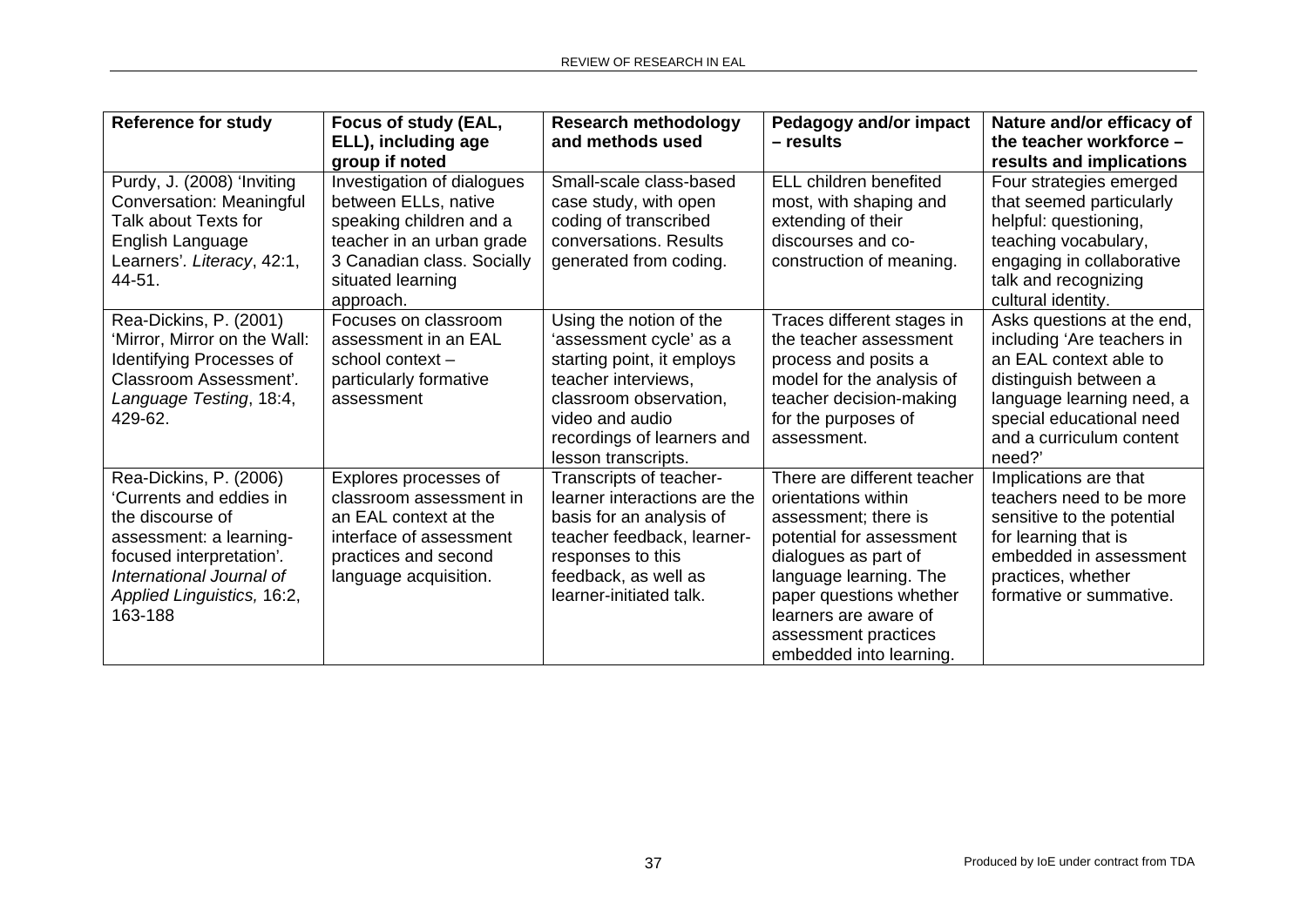| <b>Reference for study</b>                                                                                                                                             | Focus of study (EAL,<br>ELL), including age<br>group if noted                                                                                                                                                                                                                                                                                         | <b>Research methodology</b><br>and methods used                                                                                                                                                                                                             | Pedagogy and/or impact<br>– results                                                                                                                                                                                                                                                                                                              | Nature and/or efficacy of<br>the teacher workforce -<br>results and implications                                                                                                                                                                                                                                                                                                                            |
|------------------------------------------------------------------------------------------------------------------------------------------------------------------------|-------------------------------------------------------------------------------------------------------------------------------------------------------------------------------------------------------------------------------------------------------------------------------------------------------------------------------------------------------|-------------------------------------------------------------------------------------------------------------------------------------------------------------------------------------------------------------------------------------------------------------|--------------------------------------------------------------------------------------------------------------------------------------------------------------------------------------------------------------------------------------------------------------------------------------------------------------------------------------------------|-------------------------------------------------------------------------------------------------------------------------------------------------------------------------------------------------------------------------------------------------------------------------------------------------------------------------------------------------------------------------------------------------------------|
| Robertson, L.H. (2006)<br>'Learning to read properly<br>by moving between<br>parallel literacy classes'.<br>Language and Education,<br>20:1, 44-61. (abstract<br>only) | This paper explores what<br>kinds of advantages and<br>strengths the process of<br>learning to read<br>simultaneously in different<br>languages and scripts<br>might bring about. It is<br>based on a socio-cultural<br>view of learning and<br>literacy and examines<br>early literacy in three<br>parallel literacy classes in<br>Watford, England. | It analyses the learning<br>experiences of five<br>bilingual children who are<br>of second or third<br>generation Pakistani<br>background. At the start of<br>the study the children are<br>five years old and they<br>attend the same school<br>and class. | The data shows that the<br>children learn to switch<br>between three literacy<br>systems. They talk about<br>their literacy learning in<br>terms of 'how you got to<br>do it' and 'do it properly',<br>which varies from class to<br>class. They use a different<br>range of learning<br>strategies in establishing<br>how to read with meaning. | Rather than finding these<br>- or the different related<br>languages and scripts -<br>confusing, they have a<br>powerful impact in<br>enabling the children to<br>see literacies as systems<br>that change and that can<br>be manipulated. This kind<br>of analytical approach of<br>understanding 'proper'<br>reading is based on the<br>children's varied<br>experiences of parallel<br>literacy classes. |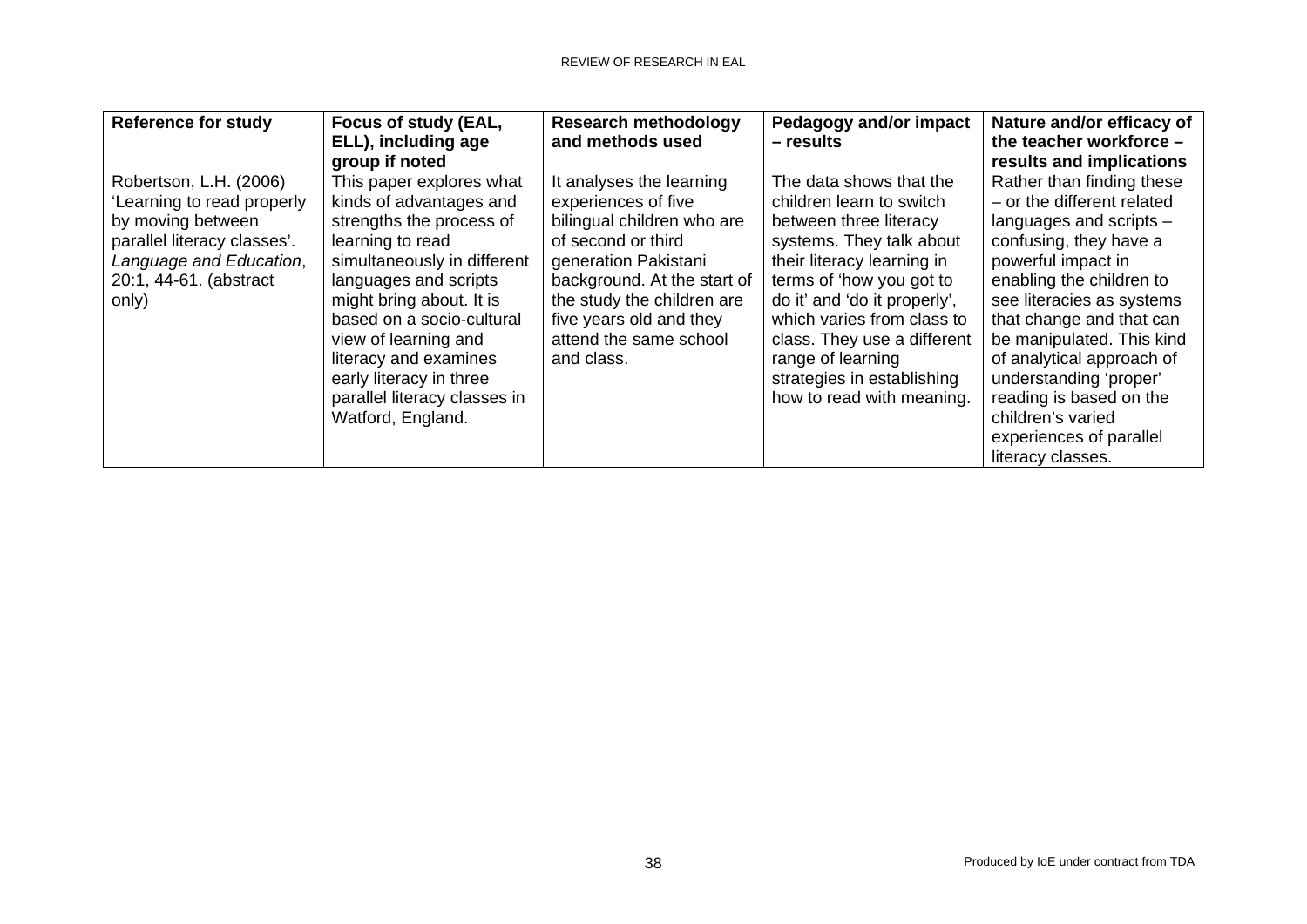| <b>Reference for study</b>                                                                                                                                                                                                             | Focus of study (EAL,<br>ELL), including age<br>group if noted                                                                                                                                                                                                                                                                                                                                                                                                                                                                                                                                                                                      | <b>Research methodology</b><br>and methods used                   | <b>Pedagogy and/or impact</b><br>- results                                                                                                                            | Nature and/or efficacy of<br>the teacher workforce -<br>results and implications                                                                                             |
|----------------------------------------------------------------------------------------------------------------------------------------------------------------------------------------------------------------------------------------|----------------------------------------------------------------------------------------------------------------------------------------------------------------------------------------------------------------------------------------------------------------------------------------------------------------------------------------------------------------------------------------------------------------------------------------------------------------------------------------------------------------------------------------------------------------------------------------------------------------------------------------------------|-------------------------------------------------------------------|-----------------------------------------------------------------------------------------------------------------------------------------------------------------------|------------------------------------------------------------------------------------------------------------------------------------------------------------------------------|
| Robinson, P. (2005)<br>'Teaching key vocabulary<br>in geography and science<br>classrooms: an analysis of<br>teachers' practice with<br>particular reference to EAL<br>pupils' learning'. Language<br>and Education, 19:5, 428-<br>45. | This paper discusses<br>findings from research<br>conducted in an inner-city<br>middle school in England<br>where the majority of<br>pupils spoke languages<br>other than English as a<br>first language. The<br>research was motivated<br>both by a belief that the<br>language needs of English<br>as an additional language<br>(EAL) pupils are not<br>properly addressed in the<br>National Curriculum and<br>by a specific concern of<br>the subject teachers that<br>the EAL pupils' small<br>English vocabularies<br>resulted in their lack of<br>oral participation in<br>lessons and contributed to<br>their below average<br>attainment. | Thick description of a<br>large quantity of<br>unstructured data. | The paper discusses the<br>effects on the pupils'<br>learning of subject<br>teachers' practices in<br>teaching key vocabulary in<br>science and geography<br>lessons. | It argues that a more<br>explicit, systematic and<br>principled approach to<br>vocabulary teaching needs<br>to be integrated into<br><b>National Curriculum</b><br>pedagogy. |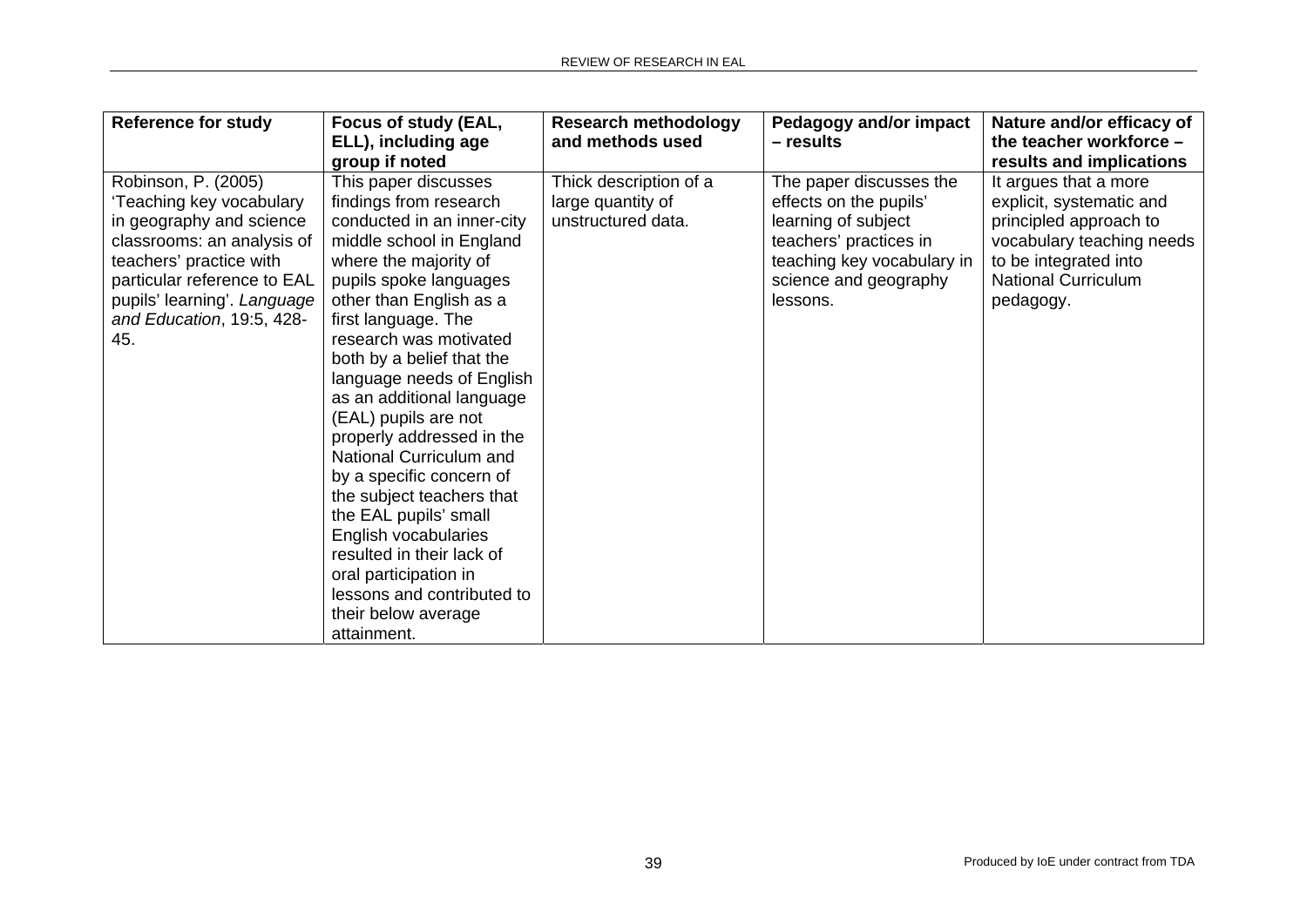| <b>Reference for study</b>                                                                                                                                                                          | Focus of study (EAL,<br>ELL), including age<br>group if noted                                                                  | <b>Research methodology</b><br>and methods used                                                                                                                                                                                                               | <b>Pedagogy and/or impact</b><br>- results                                                                                                                                                                                                                                                                                                                                                                                                                                                                                                                           | Nature and/or efficacy of<br>the teacher workforce -<br>results and implications                                                                                                                                                                                                                                                  |
|-----------------------------------------------------------------------------------------------------------------------------------------------------------------------------------------------------|--------------------------------------------------------------------------------------------------------------------------------|---------------------------------------------------------------------------------------------------------------------------------------------------------------------------------------------------------------------------------------------------------------|----------------------------------------------------------------------------------------------------------------------------------------------------------------------------------------------------------------------------------------------------------------------------------------------------------------------------------------------------------------------------------------------------------------------------------------------------------------------------------------------------------------------------------------------------------------------|-----------------------------------------------------------------------------------------------------------------------------------------------------------------------------------------------------------------------------------------------------------------------------------------------------------------------------------|
| Ryu, J. (2004) 'The Social<br>Adjustment of Three,<br>Young, High-Achieving<br>Korean-English Bilingual<br>Students in Kindergarten'.<br><b>Early Childhood Education</b><br>Journal, 32:3 165-171. | Three young, high-<br>achieving Korean pupils in<br>a kindergarten school in<br>Cambridge MA.                                  | Observations and<br>interviews in a natural<br>setting.                                                                                                                                                                                                       | Teachers and parents play<br>an important role in<br>helping young pupils to<br>adjust.                                                                                                                                                                                                                                                                                                                                                                                                                                                                              | Mainstream teachers are<br>very important, and need<br>to understand Korean<br>culture; at minimum, they<br>need to know a few<br>Korean words and $-$ in this<br>$case - be$ sensitive to the<br>needs of gifted children.<br>Language support and<br>mainstream teachers need<br>to work closely together,<br>and with parents. |
| Scott, C. (2007)<br>'Stakeholder Perceptions<br>of Test Impact'.<br><b>Assessment in Education:</b><br>Principles, Policy &<br>Practice, 14:1, 27-49.<br>(abstract only)                            | The impact of statutory<br>testing in the UK primary<br>school context on learners<br>of English as an Additional<br>Language. | The findings relate to<br>stakeholder perceptions<br>and are predominantly<br>drawn from inductive<br>analysis of interview data<br>with key stakeholders:<br>teachers, learners and<br>parents, as well as an<br>extensive review of<br>relevant literature. | The findings are discussed<br>in relation to the uses to<br>which test data are put,<br>the stakes for the school,<br>teachers and learners, and<br>parents and learners'<br>understanding of the<br>purposes of the tests and<br>the meaning of levels. On<br>the basis of the analysis, it<br>is argued that, whilst the<br>tests are not necessarily<br>without value, particularly<br>to the school, care needs<br>to be taken in arguing that<br>test scores are informative<br>to parents and that there<br>are no adverse affects on<br>primary age learners. | [Not clear, as full text not<br>available]                                                                                                                                                                                                                                                                                        |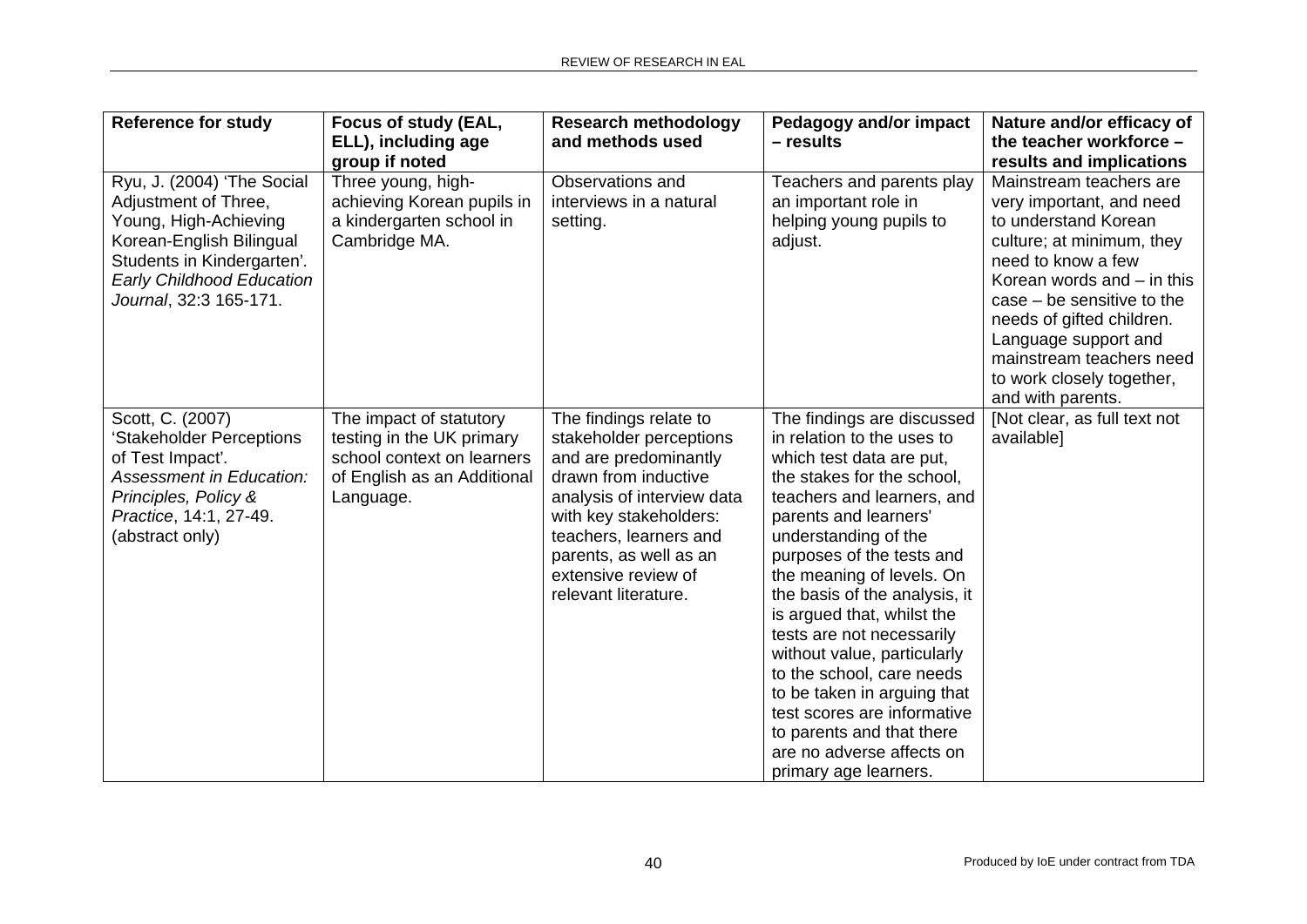| <b>Reference for study</b>                                                                                                                                                                                      | Focus of study (EAL,<br>ELL), including age<br>group if noted                                                                                                      | <b>Research methodology</b><br>and methods used                                                             | <b>Pedagogy and/or impact</b><br>- results                                                                                                                                          | Nature and/or efficacy of<br>the teacher workforce -<br>results and implications                                                                                                                                                          |
|-----------------------------------------------------------------------------------------------------------------------------------------------------------------------------------------------------------------|--------------------------------------------------------------------------------------------------------------------------------------------------------------------|-------------------------------------------------------------------------------------------------------------|-------------------------------------------------------------------------------------------------------------------------------------------------------------------------------------|-------------------------------------------------------------------------------------------------------------------------------------------------------------------------------------------------------------------------------------------|
| Scott, C. and Erduran, S.<br>(2004) 'Learning from<br>international frameworks<br>for assessment: EAL<br>descriptors in Australia<br>and the USA'. Language<br>Testing, 21:3, 409-431.                          | Focuses on assessment<br>frameworks in the USA<br>and Australia, where EAL<br>is measured separately<br>from 'English' or other<br>native language<br>competences. | Comparative critical<br>evaluation.                                                                         | The frameworks highlight<br>the distinctiveness of EAL<br>learning, and are sensitive<br>to the needs of different<br>EAL groups and indeed<br>individuals.                         | Much could be learnt from<br>practice in this area for the<br>UK context, where, at<br>present, EAL assessment<br>is subsumed within<br>'English'.                                                                                        |
| Teasdale, A. and Leung C.<br>(2000) 'Teacher<br>Assessment and<br>Psychometric Theory: A<br>Case of Paradigm<br>Crossing?' Language<br>Testing, 17:2, 163-84.                                                   | Addresses epistemic and<br>practical issues<br>surrounding alternative<br>testing regimes in EAL<br>contexts.                                                      | Critical evaluation                                                                                         | Suggests there are<br>problems with classroom-<br>based language<br>assessment, particularly<br>with EAL learners, if<br>learning and language<br>achievement are not<br>separated. | Argues for context<br>sensitivity with regard to<br>the assessment of<br>language achievement<br>and learning in the EAL<br>context.                                                                                                      |
| Varghese, M. and<br>Stritikus, T. (2005) "Nadie<br>me dijo [Nobody told me]":<br>Language policy<br>negotiation and<br>implications for teacher<br>education'. Journal of<br>Teacher Education, 56:1,<br>73-87. | Nationwide and statewide<br>shifts in language policy in<br>education have created<br>instability and uncertainty<br>in teachers' minds.                           | Cross-case study and<br>analysis of bilingual<br>teachers in two states:<br>California and<br>Pennsylvania. | Teachers were aware of<br>policy at national and local<br>levels. They saw this as<br>part of their professional<br>responsibility; though<br>there were inevitable<br>gaps.        | Teachers need to be<br>aware of language policy<br>as well as being good at<br>pedagogy. The article<br>argues for initial and<br>continuing teacher<br>education to embrace<br>language <i>policy</i> as well as<br>content and methods. |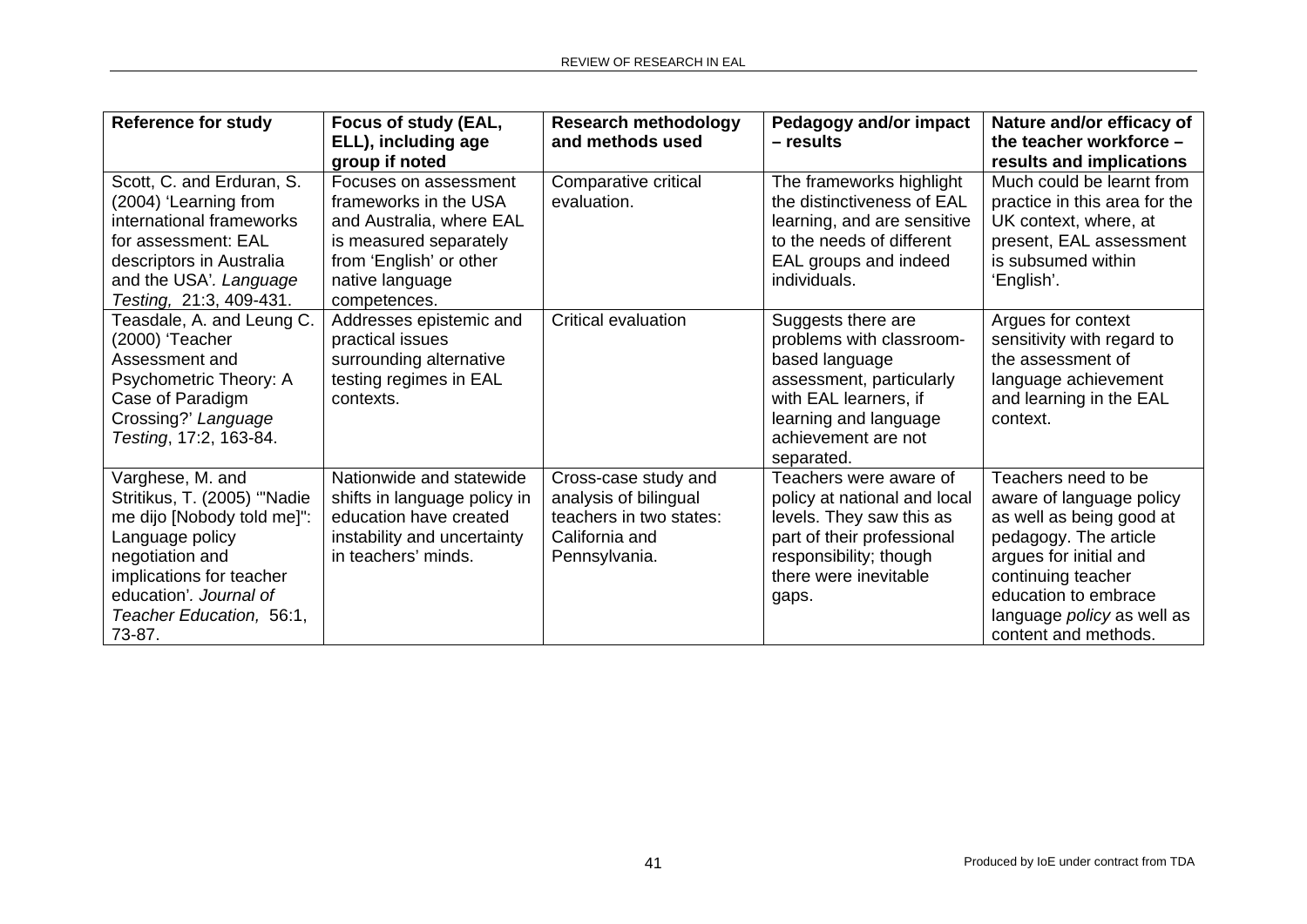| <b>Reference for study</b>                                                                                                                                                                                                                             | Focus of study (EAL,<br>ELL), including age<br>group if noted                                                                                                                                                                                                                                                                                                                                                                                                                               | <b>Research methodology</b><br>and methods used                                                                                                                                                               | Pedagogy and/or impact<br>- results                                                                                                                                                                                                                                                  | Nature and/or efficacy of<br>the teacher workforce -<br>results and implications                                                                                                                  |
|--------------------------------------------------------------------------------------------------------------------------------------------------------------------------------------------------------------------------------------------------------|---------------------------------------------------------------------------------------------------------------------------------------------------------------------------------------------------------------------------------------------------------------------------------------------------------------------------------------------------------------------------------------------------------------------------------------------------------------------------------------------|---------------------------------------------------------------------------------------------------------------------------------------------------------------------------------------------------------------|--------------------------------------------------------------------------------------------------------------------------------------------------------------------------------------------------------------------------------------------------------------------------------------|---------------------------------------------------------------------------------------------------------------------------------------------------------------------------------------------------|
| Wallace, C. (2005)<br>'Conversations Around the<br>Literacy Hour in a<br>Multilingual London<br>Primary School'.<br>Language and Education,<br>19:4, 322-338.                                                                                          | Focuses on the<br>developing understanding<br>of literacy in four bilingual<br>year 5 children in London,<br>within the context of the<br>Literacy Hour.                                                                                                                                                                                                                                                                                                                                    | Recording and analysis of<br>conversations about the<br>impact of the Literacy<br>Hour on literacy; use of<br>talk about text. Four case<br>study children.                                                   | Conversational data is<br>divided into four sets: 'on-<br>task' talk, literacy<br>recounts, literacy<br>performances and literacy<br>worlds. The Literacy Hour<br>is only a small part of a<br>children's experience of,<br>influence on and interest<br>in language.                | The full range of children's<br>cultural and cognitive/<br>linguistic resources needs<br>to be taken into account in<br>any provision that purports<br>to address EAL issues in<br>the classroom. |
| Wallen, M. and Kelly-<br>Holmes, H. (2006) "I think<br>they just think it's going to<br>go away at some stage":<br>policy and practice in<br>teaching EAL in irish<br>primary schools'.<br>Language and Education,<br>20:2, 141-61. (abstract<br>only) | The number of language<br>minority students enrolling<br>in primary schools has<br>increased substantially<br>over the last 10 years. The<br>Irish context is a<br>particularly interesting one<br>in that until recently<br>Ireland was a country of<br>net emigration with limited<br>experience of cultural<br>diversity. An additional<br>factor here is the Irish<br>language, which makes<br>the education system<br>open to bilingualism and<br>encouraging linguistic<br>diversity. | This study looks at how<br>Ireland is responding to<br>these changes in a case<br>study of practice in<br>teaching English as an<br>additional language (EAL)<br>to students in a city in<br>western Ireland. | A review of government<br>policy initiatives in this<br>area reveals that they<br>seem to have been<br>developed primarily in<br>isolation from international<br>models of best practice.<br>Instead, the concern is<br>with reacting to what is<br>considered a temporary<br>issue. | Finally, the case study<br>shows very inconsistent<br>EAL provision for learners<br>in schools and a general<br>under-valuing of the<br>subject and teachers<br>involved in its delivery.         |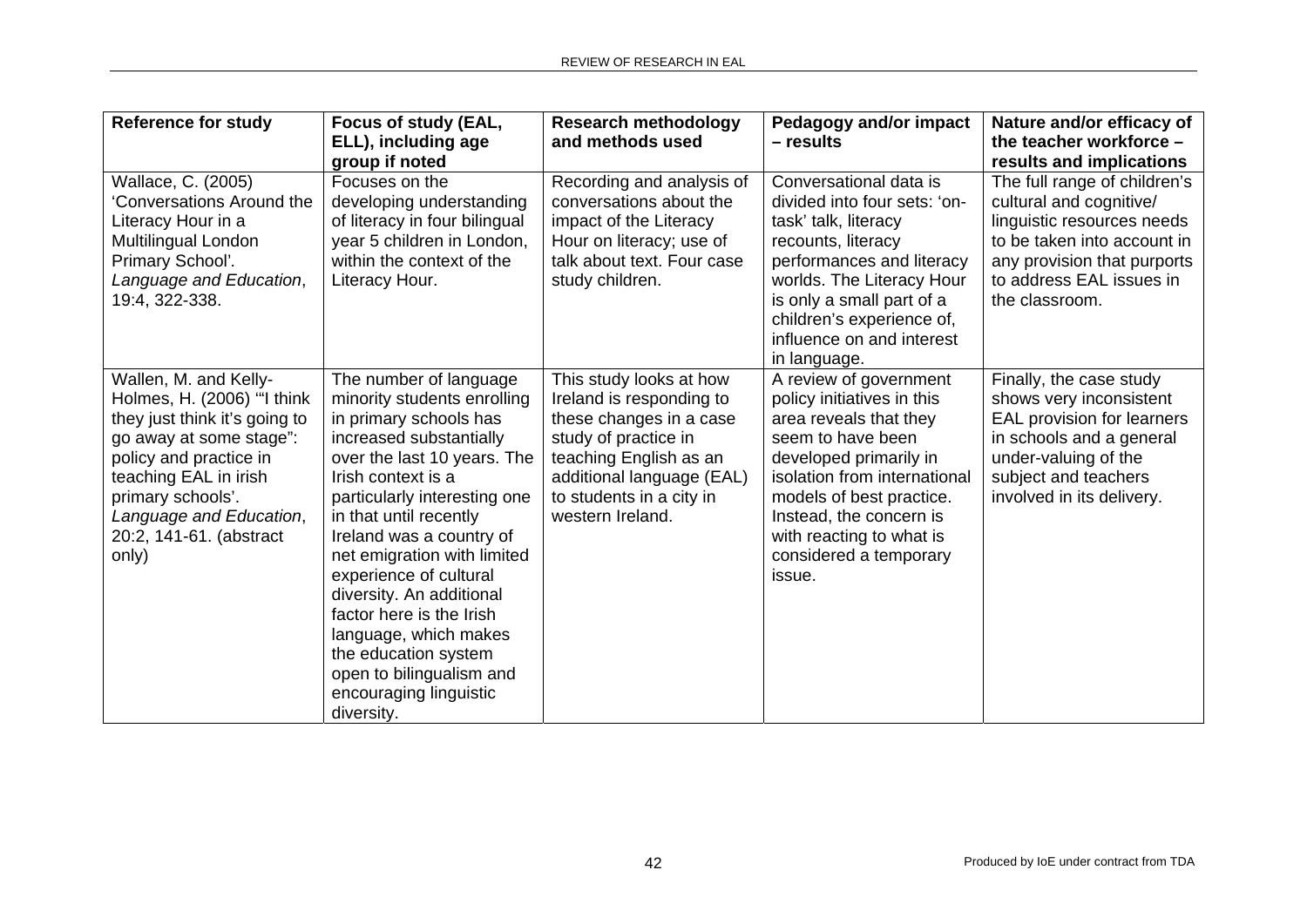| <b>Reference for study</b>                                                                                                                                                                                                                                                     | Focus of study (EAL,<br>ELL), including age<br>group if noted                                                                                                                                                                                                                                                              | <b>Research methodology</b><br>and methods used                                                                                                                                                               | Pedagogy and/or impact<br>$-$ results                                                                                                                                                                                                                                                                                                                                                                                                                                  | Nature and/or efficacy of<br>the teacher workforce -<br>results and implications                                                                                                                                                                                                                                                        |
|--------------------------------------------------------------------------------------------------------------------------------------------------------------------------------------------------------------------------------------------------------------------------------|----------------------------------------------------------------------------------------------------------------------------------------------------------------------------------------------------------------------------------------------------------------------------------------------------------------------------|---------------------------------------------------------------------------------------------------------------------------------------------------------------------------------------------------------------|------------------------------------------------------------------------------------------------------------------------------------------------------------------------------------------------------------------------------------------------------------------------------------------------------------------------------------------------------------------------------------------------------------------------------------------------------------------------|-----------------------------------------------------------------------------------------------------------------------------------------------------------------------------------------------------------------------------------------------------------------------------------------------------------------------------------------|
| Walters, S. (2007) 'How<br>Do You Know that He's<br><b>Bright but Lazy? Teachers'</b><br>Assessments of<br>Bangladeshi English as an<br><b>Additional Language</b><br>Pupils in Two Year Three<br>Classrooms'. Oxford<br>Review of Education, 33:1,<br>87-101. (abstract only) | This article considers how<br>teachers come to assess<br>pupils' needs and abilities<br>and how pupils come to<br>acquire particular identities<br>in the classroom<br>particularly Bangladeshi<br>pupils who are both<br>studying English as an<br><b>Additional Language</b><br>(EAL) and are minority<br>ethnic pupils. | Three case studies.                                                                                                                                                                                           | This work is a contribution<br>to an emerging 'sociology<br>of educational<br>assessment' which<br>considers assessment as<br>a social practice. How<br>teachers' understanding of<br>pupils, how their needs as<br>teachers to manage their<br>lessons and how their<br>pupils' actions in<br>presenting themselves as<br>particular kinds of pupils<br>contribute to the<br>achievement and<br>underachievement of<br>minority ethnic and EAL<br>pupils is outlined. | [Not clear, and full text not<br>available]                                                                                                                                                                                                                                                                                             |
| Waxman, H. and Tellez, K.<br>(2002) Research synthesis<br>on effective teaching<br>practices for English<br>language learners.<br>Philadelphia PA: Mid-<br><b>Atlantic Lab for Student</b><br>Success – and see<br>www.temple.edu/LSS.                                         | A study published in 2002<br>and based on research<br>published between 1990<br>and 2002.                                                                                                                                                                                                                                  | 34 articles included in a<br>final research synthesis,<br>from 100+ potentially<br>relevant articles. Most<br>articles were based on<br>small-scale studies, and<br>most qualitative in data<br>and analysis. | Seven teaching practices<br>were found to be effective:<br>collaborative learning<br>communities; multiple<br>representations; building<br>on prior knowledge;<br>instructional conversation;<br>culturally responsive<br>instruction; cognitively<br>guided instruction; and<br>technology-enriched<br>instruction.                                                                                                                                                   | Provides a useful<br>benchmark synthesis for<br>the present map. An<br>extensive number of<br>implications and<br>suggestions for initial and<br>continuing teacher<br>education. Most of these<br>concern a need for<br>increased subject and<br>pedagogic knowledge for<br>teachers, as well as<br>increased cultural<br>sensitivity. |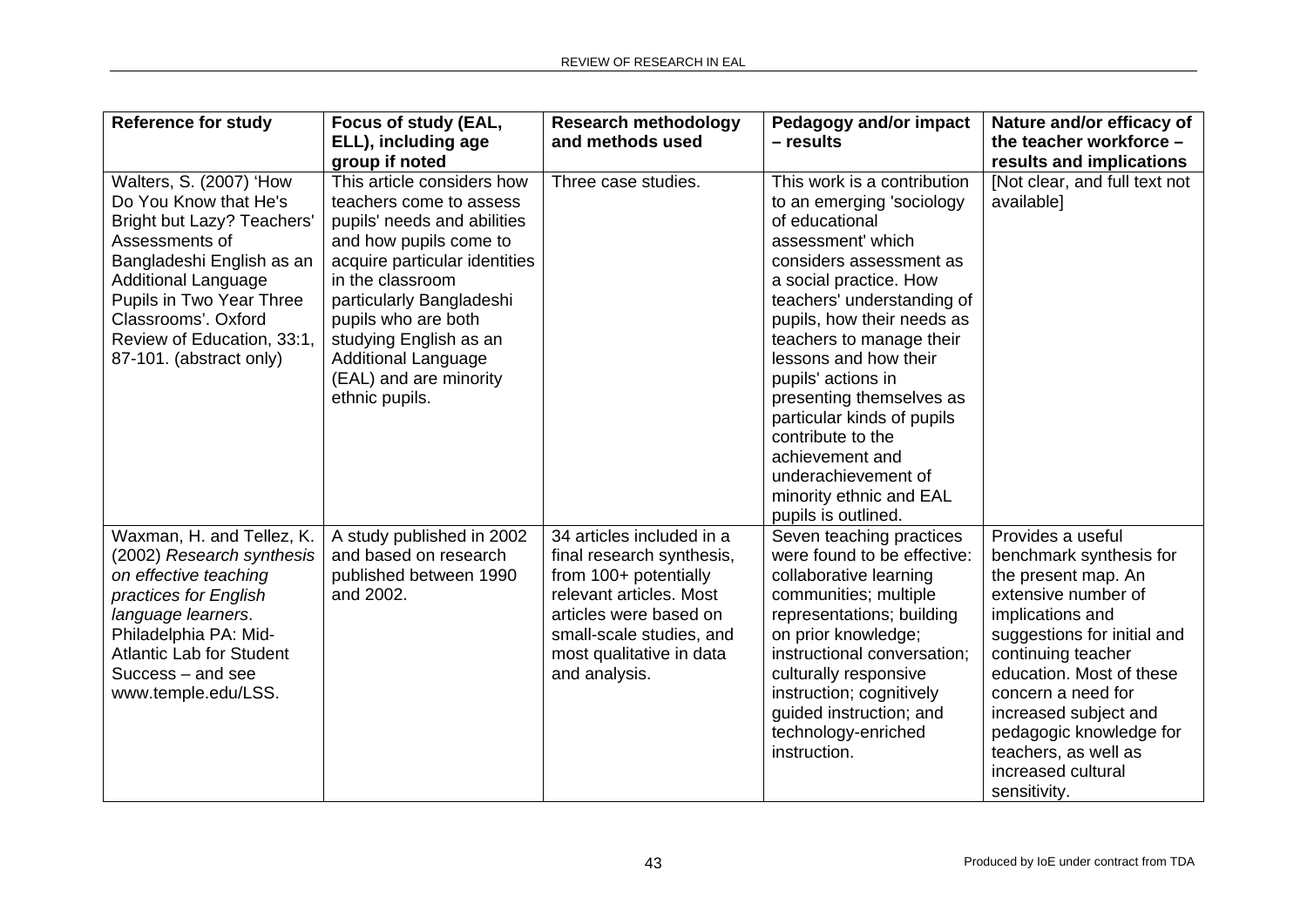| <b>Reference for study</b>   | Focus of study (EAL,                                      | <b>Research methodology</b>                          | Pedagogy and/or impact                          | Nature and/or efficacy of         |
|------------------------------|-----------------------------------------------------------|------------------------------------------------------|-------------------------------------------------|-----------------------------------|
|                              | ELL), including age                                       | and methods used                                     | $-$ results                                     | the teacher workforce -           |
|                              | group if noted                                            |                                                      |                                                 | results and implications          |
| Wiese, A.M. (2004)           | This study unpacks the                                    | This interpretive,                                   | The study illustrates the                       | The importance of two-            |
| 'Bilingualism and biliteracy | inherent tension that                                     | ethnographic study                                   | tension between the two-                        | way agreements between            |
| for all?' Language and       | arises when any school                                    | reveals how one particular                           | way immersion model and                         | key stakeholders in the           |
| Education, 18:1, 69-92.      | adopts a particular model<br>for reform - how to mesh a   | programme model, two-                                | implementation at the<br>school site. The staff | process of language<br>education. |
| (abstract only)              |                                                           | way immersion, is enacted<br>in the context of Monte |                                                 |                                   |
|                              | model with the reality of<br>daily life in the classroom. | Vista Elementary School.                             | developed a series of<br>school-wide agreements |                                   |
|                              | In the field of bilingual                                 |                                                      | regarding student                               |                                   |
|                              | education, programme                                      |                                                      | placement, outcome                              |                                   |
|                              | models abound, and the                                    |                                                      | goals, and literacy                             |                                   |
|                              | literature reflects a great                               |                                                      | instruction. These                              |                                   |
|                              | diversity among them, as                                  |                                                      | agreements shaped the                           |                                   |
|                              | well as efforts to evaluate                               |                                                      | nature of literacy                              |                                   |
|                              | their relative effectiveness.                             |                                                      | instruction, and for one                        |                                   |
|                              |                                                           |                                                      | teacher led to a focus on                       |                                   |
|                              |                                                           |                                                      | language of instruction                         |                                   |
|                              |                                                           |                                                      | rather than rich, authentic                     |                                   |
|                              |                                                           |                                                      | literacy events for all                         |                                   |
|                              |                                                           |                                                      | students.                                       |                                   |
| Yoon, B. (2007) 'Offering    | How best to support ELLs                                  | Data collected at a middle                           | Teachers can promote the                        | Teachers need a                   |
| or Limiting Opportunities:   | in literacy development.                                  | school in western New                                | process by responding to                        | combination of                    |
| Teachers' Roles and          |                                                           | York state. Focus on case                            | the students' cultural and                      | pedagogical skills,               |
| Approaches to English-       |                                                           | studies of two teachers:                             | social needs in a more                          | confidence in their subject       |
| Language Learners'           |                                                           | observation and both                                 | active manner. Teachers                         | and warmth.                       |
| Participation in Literacy    |                                                           | formal and informal                                  | are the principal factor in                     |                                   |
| Activities'. Reading         |                                                           | interviews                                           | engagement and success                          |                                   |
| Teacher, 61:3, 216-225.      |                                                           |                                                      | of ELLs. One of the                             |                                   |
|                              |                                                           |                                                      | teachers studied was                            |                                   |
|                              |                                                           |                                                      | more active in these                            |                                   |
|                              |                                                           |                                                      | regards than the other.                         |                                   |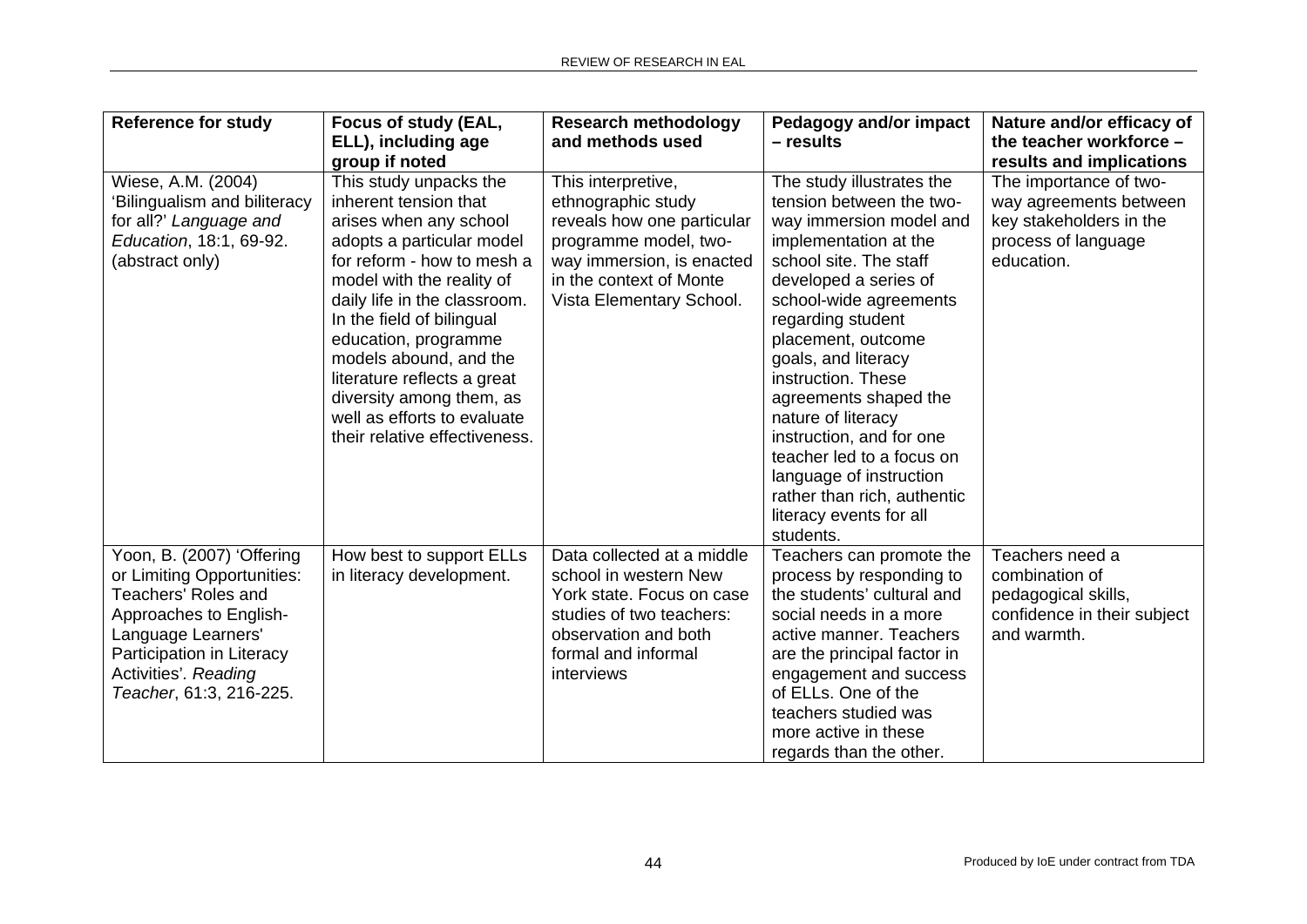| <b>Reference for study</b>                                                                                                                                                                                                                                | Focus of study (EAL,<br>ELL), including age<br>group if noted                                                                           | <b>Research methodology</b><br>and methods used                                                                              | Pedagogy and/or impact<br>- results                                                                                                                                                                                                                                                                                                                                       | Nature and/or efficacy of<br>the teacher workforce -<br>results and implications                                                                                                                                                                                                       |
|-----------------------------------------------------------------------------------------------------------------------------------------------------------------------------------------------------------------------------------------------------------|-----------------------------------------------------------------------------------------------------------------------------------------|------------------------------------------------------------------------------------------------------------------------------|---------------------------------------------------------------------------------------------------------------------------------------------------------------------------------------------------------------------------------------------------------------------------------------------------------------------------------------------------------------------------|----------------------------------------------------------------------------------------------------------------------------------------------------------------------------------------------------------------------------------------------------------------------------------------|
| Yoon, B. (2008) 'Uninvited<br>guests; the role of<br>teachers' roles and<br>pedagogies on the role<br>and positioning of English<br>language learners in the<br>regular classroom'.<br><b>American Educational</b><br>Research Journal, 45:2,<br>495-522. | Based on positioning<br>theory, this study<br>examines teachers' view<br>of themselves and ELL<br>students in mainstream<br>classrooms. | Collective case study<br>method used to collect<br>material from three<br>teachers in one school in<br><b>New York State</b> | The teachers' different<br>approaches were related<br>to learners' different levels<br>of participation and their<br>positioning themselves as<br>powerful or powerless<br>students. Teachers'<br>approaches were also<br>based on whether they<br>saw themselves as<br>teachers of all children, as<br>classroom general<br>teachers, or specialist<br>subject teachers. | An implication of this<br>article is that student<br>agency is an important<br>factor in English language<br>$learning - and how they$<br>see themselves as<br>learners. Further<br>understanding is also<br>needed of what teachers<br>know and believe in their<br>approach to ELLs. |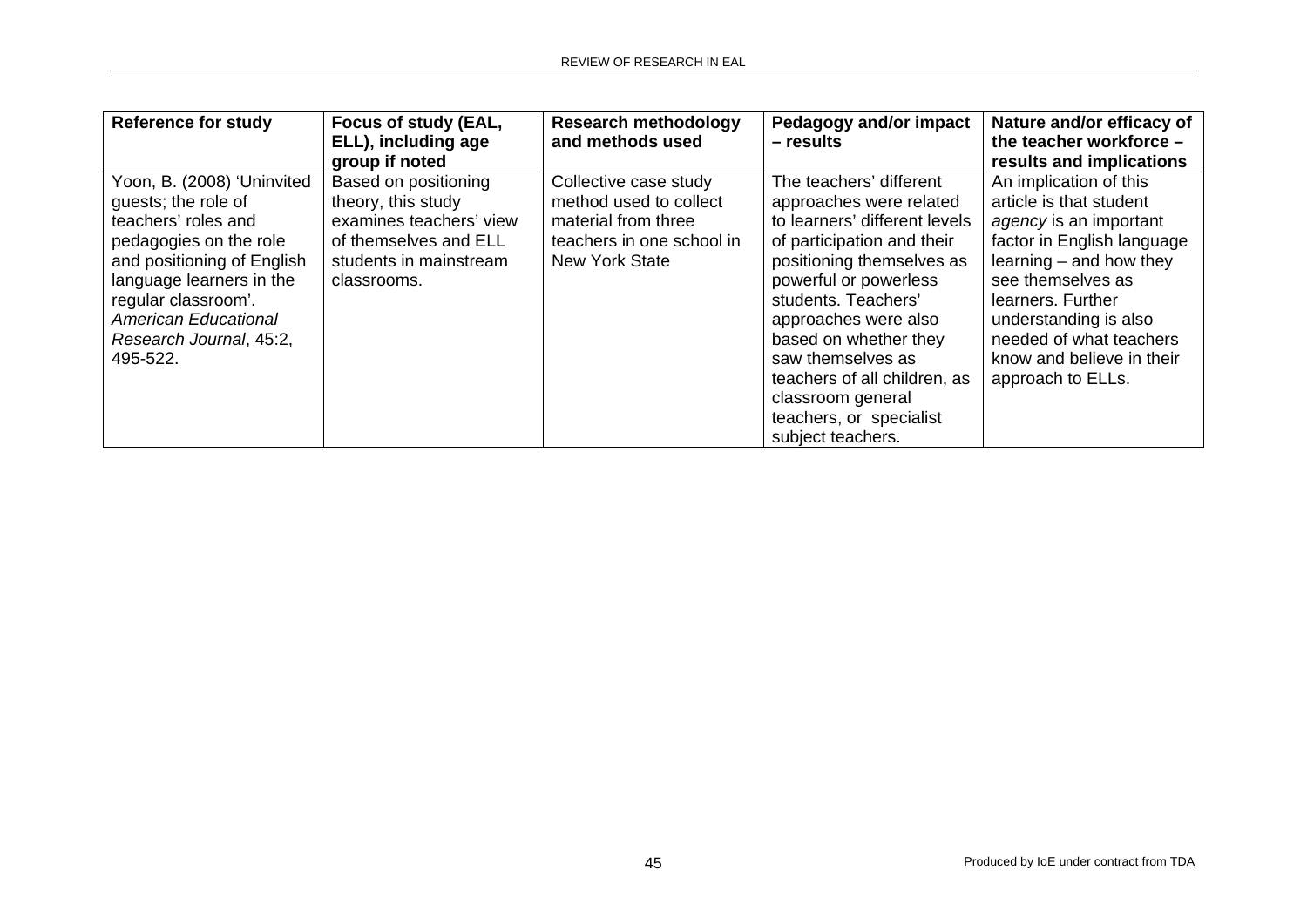### **Electronic resources**

In order to identify relevant literature, the following academic databases were searched:

- Education Resources Information Center (ERIC)
- Contains over one million bibliographic records of journals articles, books and book chapters, research reports, conference papers, theses and other educationrelated materials from 1996 onwards. Includes online thesaurus.
- PsycINFO
- Contains citations and summaries of journal articles, book chapters, books, and technical reports in the field of psychology and psychological aspects of related disciplines, including educational studies. Journal coverage includes international material selected from more than 1,900 periodicals. Current chapter and book coverage includes worldwide English-language material published from 1987 present.
- British Education Index (BEI)
- Indexes over 300 education and training journals published in the UK from 1976 to date. Also contains reports and conference literature.
- Social Sciences Citation Index (SSCI)
- Indexes more than 1,725 journals across 50 social sciences disciplines, and indexes individually selected, relevant items from over 3,300 of the world's leading scientific and technical journals.
- Applied Social Sciences Index and Abstracts (ASSIA)
- Indexes around 650 English language social science journals. Subject coverage includes social services, health, employment, ethnic studies, education, criminology, and related areas.
- The Campbell Library and C2SPECTR
- A database of trials and systematic reviews in the areas of education, criminal justice and social welfare.

### **Search terms**

Keywords and search terms for the electronic searches were developed in accordance with the search parameters set out in the review protocol. These were used in combination as follows:

- 1. teach\* within 3 (method\* or strateg\*) **or** (teacher or instructional) effectiveness **or**  teacher role
- 2. English within 3 (additional language) **or** EAL **or** English language learners **or ELL**